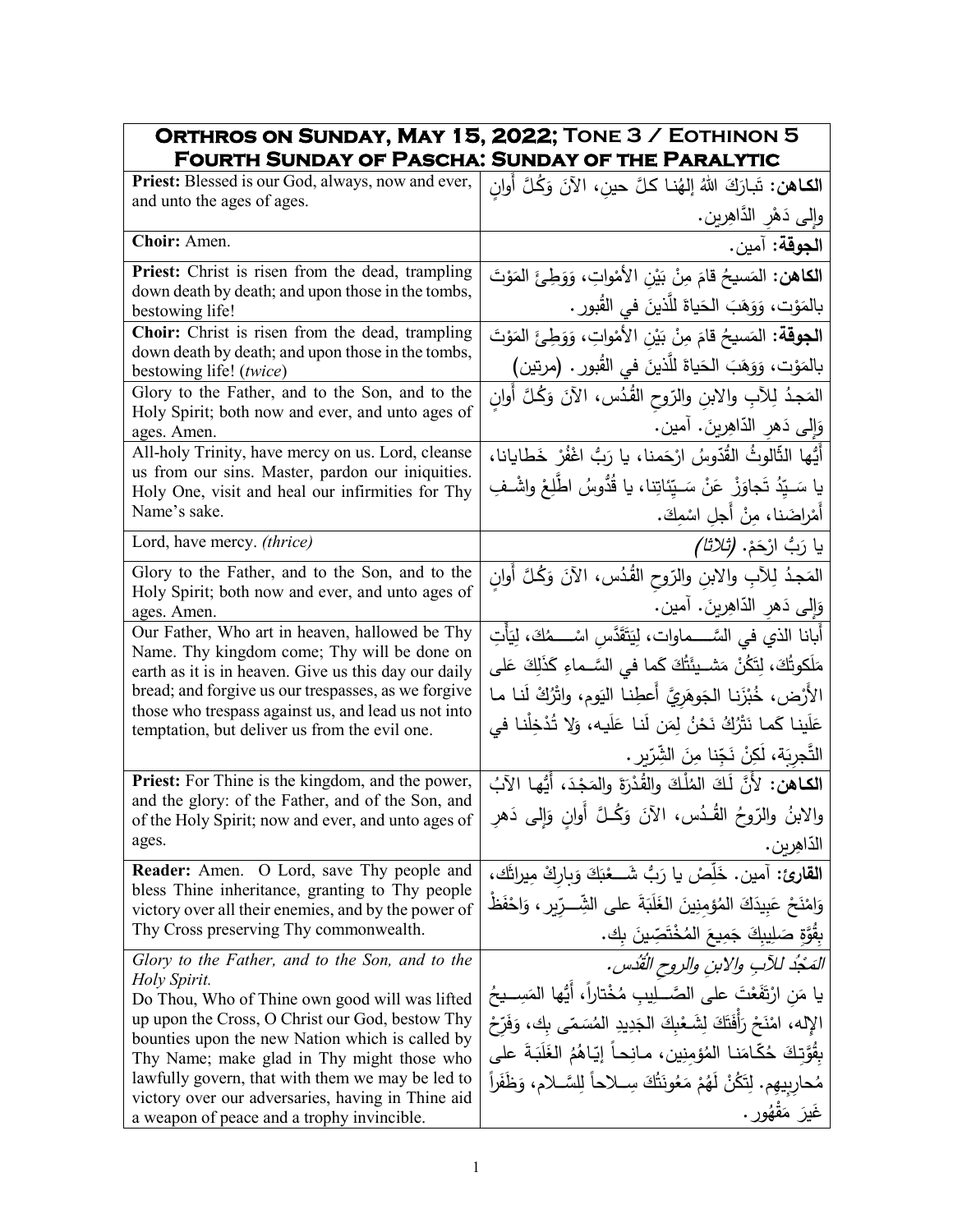| Both now and ever, and unto ages of ages. Amen.<br>O fearsome champion, who cannot be put to<br>confusion, despise not our petitions, O Good and<br>All-praised Theotokos; establish the way of the<br>Orthodox; save those who have been called upon<br>to govern us, leading us to that victory which is<br>from heaven, for thou art she who gavest birth to<br>God, and alone art blessed. | الآنَ وكلَّ أوانِ والِي دهرِ الداهرينِ. آمينِ.<br>أَيَّتُها الشَّـــفِيعَةُ الرَّهِيبَةُ غَيرُ  المَخْذُولةِ، يا والِدَةَ الإِلهِ<br>الكُلِّيَّةَ التَّسْبِيحِ، لا تُعْرِضِي يا صالِحَةُ عَنْ تَوَسُّلاتِنا،<br>بَلْ وَطِّدِي سِـيرَةَ المُسْـتَقِيمِى الرَّأِي، وَخَلِّصِــى الَّذِينَ<br>أَمَرْتِ أَنْ يَتَمَلَّكُوا، وَامْنَحِيهِم الغَلَبَةَ مِنَ السَّــماء، بِما<br>أَنَّكِ وَلَدْتِ الإِلهَ، أَيَّتُها المُبارَكَةُ وَحْدَكِ. |  |  |
|------------------------------------------------------------------------------------------------------------------------------------------------------------------------------------------------------------------------------------------------------------------------------------------------------------------------------------------------------------------------------------------------|--------------------------------------------------------------------------------------------------------------------------------------------------------------------------------------------------------------------------------------------------------------------------------------------------------------------------------------------------------------------------------------------------------------------------------------|--|--|
| <b>LITANY</b>                                                                                                                                                                                                                                                                                                                                                                                  |                                                                                                                                                                                                                                                                                                                                                                                                                                      |  |  |
| Priest: Have mercy on us, O God, according to Thy<br>great mercy, we pray Thee, hear us, and have mercy.                                                                                                                                                                                                                                                                                       | ا <b>لكاهن:</b> إِرْحَمْنا يا اللهُ بِعَظِيم رَحْمَتِكَ، نَطْلُبُ إِلَيكَ<br>فَاسْتَجِبْ وَارْحَمْ.                                                                                                                                                                                                                                                                                                                                  |  |  |
| Choir: Lord, have mercy. (thrice)                                                                                                                                                                                                                                                                                                                                                              | الجوقة: يا رَبُّ ارْحَم. (ثلاثاً)                                                                                                                                                                                                                                                                                                                                                                                                    |  |  |
| Priest: Again we pray for all<br>pious and Orthodox Christians.                                                                                                                                                                                                                                                                                                                                | الكاهن: وَأَيضاً نَطْلُبُ مِنْ أَجْلِ المَسِيحِيِّينَ الحَسَنِي العِبادَةِ الأُرثِوذُكسِيِّين.                                                                                                                                                                                                                                                                                                                                       |  |  |
| Choir: Lord, have mercy. (thrice)                                                                                                                                                                                                                                                                                                                                                              | ِ ا <b>لجوقة:</b> يا رَبُّ ارْحَم. <b>(</b> ثلاثاً <i>)</i>                                                                                                                                                                                                                                                                                                                                                                          |  |  |
| Priest: Again we pray for our Father and<br>Metropolitan ______, our Bishop ______, and all                                                                                                                                                                                                                                                                                                    | ا <b>لكاهن:</b> وَأَيضاً نَطْلُبُ مِنْ أَجْلِ أَبينا ومتْروبوليتِنا                                                                                                                                                                                                                                                                                                                                                                  |  |  |
| our brotherhood in Christ.                                                                                                                                                                                                                                                                                                                                                                     | (فُلان) ورَئِيسِ كَهَنَتِنا (فُلان)، وَكُلِّ إِخْوَتِنا في المَسِيح.                                                                                                                                                                                                                                                                                                                                                                 |  |  |
| Choir: Lord, have mercy. (thrice)                                                                                                                                                                                                                                                                                                                                                              | ا <b>لجوقة:</b> يا رَبُّ ارْحَم. (ثلاثاً <i>)</i>                                                                                                                                                                                                                                                                                                                                                                                    |  |  |
| Priest: For Thou art a merciful God and lovest<br>mankind, and unto Thee we ascribe glory to the<br>Father and to the Son and to the Holy Spirit, now<br>and ever, and unto ages of ages.<br>Choir: Amen.                                                                                                                                                                                      | ا <b>لكاهن:</b> لأَنَّكَ إِلهٌ رَحِيمٌ وَمُحِبٌّ لِلبَشَرِ ، وَلَكَ نُرْسِلُ المَجْدَ أَيُّها<br>الآبُ وَالإِبْنُ وَالرُّوحُ القُدُسِ، الآنَ وَكُلَّ أُوانِ وَإِلى دَهْرِ الدَّاهِرِينِ.                                                                                                                                                                                                                                             |  |  |
| Choir: Amen. Bless, father, in the Name of the Lord.                                                                                                                                                                                                                                                                                                                                           | ا <b>لجوقة:</b> آمين.                                                                                                                                                                                                                                                                                                                                                                                                                |  |  |
|                                                                                                                                                                                                                                                                                                                                                                                                | ا <b>لجوقة:</b> آمين، بِاسْم الزَّبِّ بارِكْ يا أب.                                                                                                                                                                                                                                                                                                                                                                                  |  |  |
| Priest: Glory to the Holy, Consubstantial,<br>Life-giving, and Undivided Trinity, always,<br>now and ever, and unto ages of ages.                                                                                                                                                                                                                                                              | ا <b>لكاهن:</b> المَجدُ لِلثالُوثِ القُدُّوسِ، الواحِدِ في الجَوْهَرِ ، المُحْيي،<br>غَيرِ المُنْقَسِم، كُلَّ حِين، الآنَ وَكُلَّ أُوانِ وَإِلى دَهْرِ الدَّاهِرِين.                                                                                                                                                                                                                                                                 |  |  |
| Choir: Amen.                                                                                                                                                                                                                                                                                                                                                                                   | ا <b>لجوقة:</b> آمين.                                                                                                                                                                                                                                                                                                                                                                                                                |  |  |
| Glory to God in the highest, and on earth peace,                                                                                                                                                                                                                                                                                                                                               | المَجْدُ للهِ في العُلى، وَعَلى الأَرْضِ السَّلامُ، وَفي النَّاسِ                                                                                                                                                                                                                                                                                                                                                                    |  |  |
| and good will toward men. (thrice)<br>O Lord, open Thou my lips, and my mouth shall                                                                                                                                                                                                                                                                                                            | المَسَرّة. <i>(ثلاثا)</i>                                                                                                                                                                                                                                                                                                                                                                                                            |  |  |
| show forth Thy praise. (twice)                                                                                                                                                                                                                                                                                                                                                                 | يا رَبُّ افْتَحْ شَفَتَيَّ فَيُخْبِرَ فَمِي بِتَسْبِحَتِك. <i>(مَرَّتَيْن)</i>                                                                                                                                                                                                                                                                                                                                                       |  |  |
| <b>PSALM 3</b>                                                                                                                                                                                                                                                                                                                                                                                 |                                                                                                                                                                                                                                                                                                                                                                                                                                      |  |  |
| O Lord, why are they multiplied that afflict me?<br>Many rise up against me. Many say unto my soul:                                                                                                                                                                                                                                                                                            | يا رَبُّ لِماذا كَثُرَ الَّذِينَ يُحْزِنُونَنِي؟ كَثيرونَ قاموا                                                                                                                                                                                                                                                                                                                                                                      |  |  |
| There is no salvation for him in his God. But Thou,                                                                                                                                                                                                                                                                                                                                            | عَلَىّ. كَثيرونَ يَقولونَ لِنَفْسى لا خَلاصَ لَهُ بِالْمهه.                                                                                                                                                                                                                                                                                                                                                                          |  |  |
| O Lord, art my helper, my glory, and the lifter up<br>of my head. I cried unto the Lord with my voice,                                                                                                                                                                                                                                                                                         | وأَنْتَ يا رَبُّ، ناصِرِي وَمَجْدِي وَرافِعُ رأسي. بِصَوْتِي                                                                                                                                                                                                                                                                                                                                                                         |  |  |
| and He heard me out of His holy mountain. I laid                                                                                                                                                                                                                                                                                                                                               | إِلَى الرَّبِّ صَرَخْتُ، فَأَجابَنِي مِنْ جَبَلِ قُدْسِه. أَنا                                                                                                                                                                                                                                                                                                                                                                       |  |  |
| me down and slept; I awoke, for the Lord will help                                                                                                                                                                                                                                                                                                                                             | رَقَدْتُ ونِمْتُ ثُمَّ قُمْتُ، لأَنَّ الرَّبَّ يَنصُرُنِي. فَلا أَخافُ                                                                                                                                                                                                                                                                                                                                                               |  |  |
| me. I will not be afraid of ten thousands of people<br>that set themselves against me round about. Arise,                                                                                                                                                                                                                                                                                      | مِن رِبْواتِ الشَّعبِ المُحيطينَ بي، المُتوازرينَ عليّ.                                                                                                                                                                                                                                                                                                                                                                              |  |  |
| O Lord, save me, O my God, for Thou hast smitten                                                                                                                                                                                                                                                                                                                                               | قُمْ يا رَبُّ، خَلِّصْنِي يا إلٰهي، فَإِنَّكَ ضَرَبْتَ كُلَّ مَنْ                                                                                                                                                                                                                                                                                                                                                                    |  |  |
| all who without cause are mine enemies; the teeth<br>of sinners hast Thou broken. Salvation is of the                                                                                                                                                                                                                                                                                          | يُعادِيني باطلاً، وَسَحَقْتَ أَسْنانَ الخَطَأَة. لِلرَّبِّ                                                                                                                                                                                                                                                                                                                                                                           |  |  |
| Lord, and Thy blessing is upon Thy people.                                                                                                                                                                                                                                                                                                                                                     | الخَلاصُ وعلى شَعبك بَرَكَتُك.                                                                                                                                                                                                                                                                                                                                                                                                       |  |  |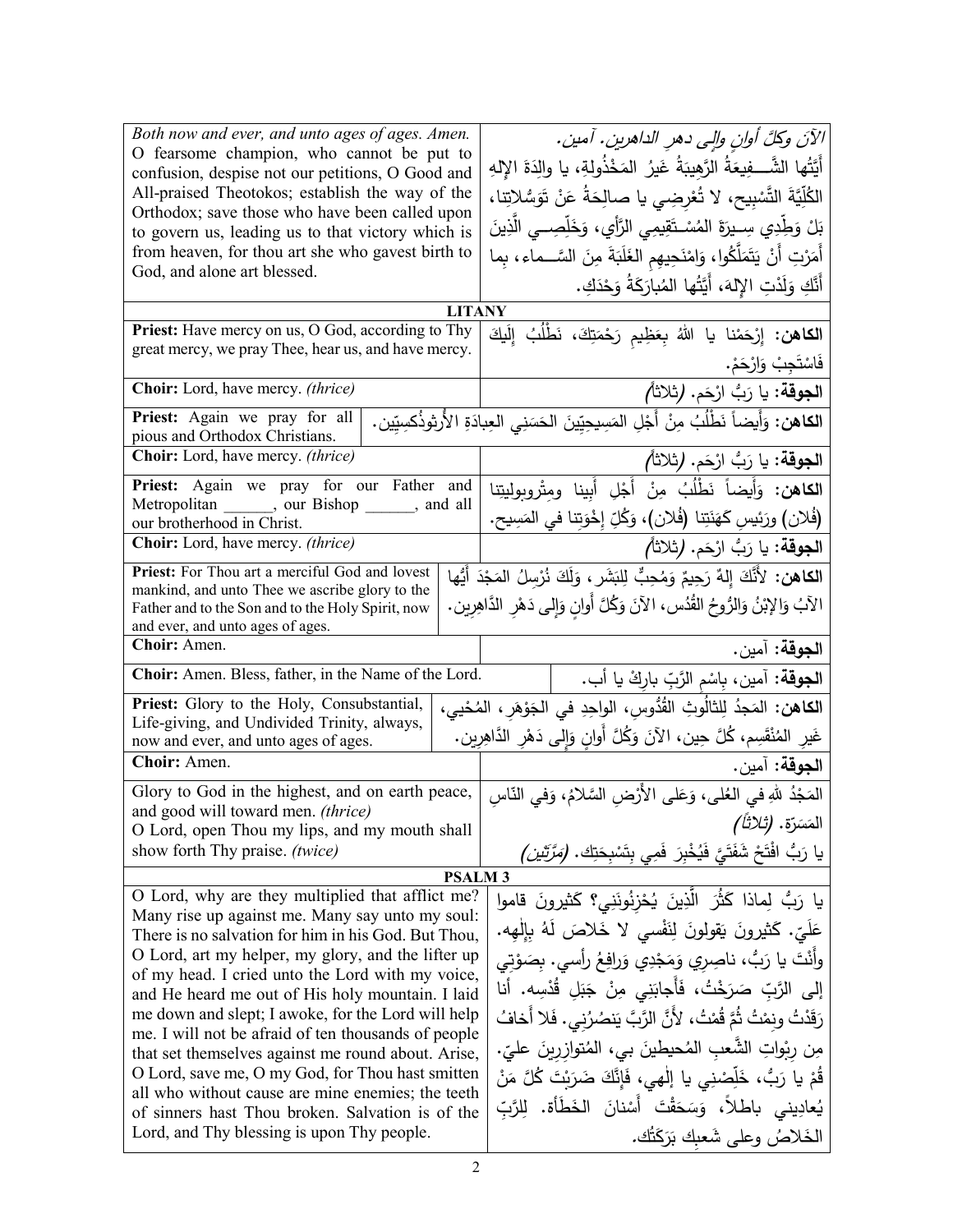| <b>PSALM 37</b><br>O Lord, rebuke me not in Thine anger, nor chasten<br>me in Thy wrath. For Thine arrows are fastened in<br>me, and Thou hast laid Thy hand heavily upon me.<br>There is no healing in my flesh in the face of Thy<br>wrath; and there is no peace in my bones in the face<br>of my sins. For mine iniquities are risen higher than<br>my head; as a heavy burden have they pressed<br>heavily upon me. My bruises are become noisome<br>and corrupt in the face of my folly. I have been<br>wretched and utterly bowed down until the end; all<br>the day long I went with downcast face. For my loins<br>are filled with mocking, and there is no healing in<br>my flesh. I am afflicted and humbled exceedingly, I<br>have roared from the groaning of my heart. O Lord,<br>before Thee is all my desire, and my groaning is not<br>hid from Thee. My heart is troubled, my strength<br>hath failed me; and the light of mine eyes, even this<br>is not with me. My friends and my neighbors drew<br>nigh over against me and stood, and my nearest of<br>kin stood afar off. And they that sought after my soul<br>used violence; and they that sought evils for me<br>spake vain things, and craftinesses all the day long<br>did they meditate. But as for me, like a deaf man I<br>heard them not, and was as a speechless man that<br>openeth not his mouth. And I became as a man that<br>heareth not, and that hath in his mouth no reproofs.<br>For in Thee have I hoped, O Lord; Thou wilt<br>hearken unto me, O Lord my God. For I said: Let<br>never mine enemies rejoice over me; yea, when my<br>feet were shaken, those men spake boastful words<br>against me. For I am ready for scourges, and my<br>sorrow is continually before me. For I will declare<br>mine iniquity, and I will take heed concerning my<br>sin. But mine enemies live and are made stronger<br>than I, and they that hated me unjustly are<br>multiplied. They that render me evil for good<br>slandered me, because I pursued goodness. Forsake<br>me not, O Lord my God, depart not from me. Be<br>attentive unto my help, O Lord of my salvation.<br>Forsake me not, O Lord my God, depart not from<br>me. Be attentive unto my help, O Lord of my<br>إلى مَعُونَتي يا رَبَّ خَلاصي.<br>salvation.<br><b>PSALM 62</b><br>O God, my God, unto Thee I rise early at dawn. My<br>soul hath thirsted for Thee; how often hath my flesh<br>longed after Thee in a land barren and untrodden<br>and unwatered. So in the sanctuary have I appeared<br>before Thee to see Thy power and Thy glory. For | I laid me down and slept; I awoke, for the Lord will | أَنا رَقَدْتُ وَنِمْتُ ثُمَّ قُمْتُ، لأَنَّ الرَّبَّ يَنْصُرُني.                                                                                                                                                                                                                                                                                                                                                                                                                                                                                                                                                                                                                                                                                                                                                                                                                                                                                                                                                                                                                                                                                                                                                                                                                                                                                                       |  |  |  |
|--------------------------------------------------------------------------------------------------------------------------------------------------------------------------------------------------------------------------------------------------------------------------------------------------------------------------------------------------------------------------------------------------------------------------------------------------------------------------------------------------------------------------------------------------------------------------------------------------------------------------------------------------------------------------------------------------------------------------------------------------------------------------------------------------------------------------------------------------------------------------------------------------------------------------------------------------------------------------------------------------------------------------------------------------------------------------------------------------------------------------------------------------------------------------------------------------------------------------------------------------------------------------------------------------------------------------------------------------------------------------------------------------------------------------------------------------------------------------------------------------------------------------------------------------------------------------------------------------------------------------------------------------------------------------------------------------------------------------------------------------------------------------------------------------------------------------------------------------------------------------------------------------------------------------------------------------------------------------------------------------------------------------------------------------------------------------------------------------------------------------------------------------------------------------------------------------------------------------------------------------------------------------------------------------------------------------------------------------------------------------------------------------------------------------------------------------------------------------------------------------------------------------------------------------------------------------------------------------------------|------------------------------------------------------|------------------------------------------------------------------------------------------------------------------------------------------------------------------------------------------------------------------------------------------------------------------------------------------------------------------------------------------------------------------------------------------------------------------------------------------------------------------------------------------------------------------------------------------------------------------------------------------------------------------------------------------------------------------------------------------------------------------------------------------------------------------------------------------------------------------------------------------------------------------------------------------------------------------------------------------------------------------------------------------------------------------------------------------------------------------------------------------------------------------------------------------------------------------------------------------------------------------------------------------------------------------------------------------------------------------------------------------------------------------------|--|--|--|
|                                                                                                                                                                                                                                                                                                                                                                                                                                                                                                                                                                                                                                                                                                                                                                                                                                                                                                                                                                                                                                                                                                                                                                                                                                                                                                                                                                                                                                                                                                                                                                                                                                                                                                                                                                                                                                                                                                                                                                                                                                                                                                                                                                                                                                                                                                                                                                                                                                                                                                                                                                                                              |                                                      |                                                                                                                                                                                                                                                                                                                                                                                                                                                                                                                                                                                                                                                                                                                                                                                                                                                                                                                                                                                                                                                                                                                                                                                                                                                                                                                                                                        |  |  |  |
|                                                                                                                                                                                                                                                                                                                                                                                                                                                                                                                                                                                                                                                                                                                                                                                                                                                                                                                                                                                                                                                                                                                                                                                                                                                                                                                                                                                                                                                                                                                                                                                                                                                                                                                                                                                                                                                                                                                                                                                                                                                                                                                                                                                                                                                                                                                                                                                                                                                                                                                                                                                                              | help me.                                             | يا رَبٌ، لا بِغَضَبِكَ تُوَبِّخْني، ولا بِرِجْزِكَ تُؤَدِّبْني.<br>فَإِنَّ سِهامَكَ قد نَشَبَتْ فِيَّ، وَمَكَّنْتَ عليَّ يذَك. لَيْسَ<br>لِجَسَدِي شِفاءٌ مِنْ وَجْهِ غَضَبِكَ، وَلا سَلامَةٌ في<br>عِظامي مِنْ وَجْهِ خَطاياي. لأَنَّ آثامي قَدْ تَعالَتْ<br>فَوقَ رَأْسي، كَحِمْلٍ ثَقيلٍ قَدْ ثَقُلَتْ عَلَيَّ. قَدْ أَنْتَنَتْ<br>وقاحَتْ جِراحاتي مِنْ قِبَلِ جَهالَتي. شَقِيتُ وَانْحَنَيْتُ<br>إلى الغايَةِ، والنَّهارَ كُلَّهُ مَشَيْتُ عابِسًا. لأنَّ مَتْنَيَّ<br>قَدِ امْتَلاً مَهازِئَ وليسَ لِجَسَدِي شِفاء. شَقِيتُ<br>وَاتَّضَعْتُ جِدًّا، وَكُنْتُ أَئِنُّ مِنْ تَنَهُّدِ قَلْبِي. يا رَبُّ،<br>إِنَّ بُغْيَتِي كُلُّها أَمامَكَ، وتَنَهُّدِي لَمْ يَخْفَ عنك. قَدِ<br>اضْطَرَبَ قَلْبِي وَفارَقَتْنِي قُوَّتِي، وَنُورُ عَيْنَيَّ أَيْضًا<br>لَمْ يَبْقَ مَعي. أَصْدِقَائي وأَقْرِبائي دَنَوْا مِنِّي وَوَقَفُوا<br>لَدَيَّ، وَجِنْسِي وَقَفَ مِنِّي بَعِيدًا. وَأَجْهَدَنِي الَّذِينَ<br>يَطْلُبُونَ نَفْسِي، وَالمُلْتَمِسُونَ لِيَ الشَّرَّ تَكَلَّمُوا<br>بِالْباطِل، وَغُشُوشًا طُولَ النَّهار دَرَسُوا. أمّا أنا<br>فَكَأَصَمَّ لا يَسْمَعُ، وَكَأَخْرَسَ لا يَفْتَحُ فاه. وصِرْتُ<br>كَإِنْسانِ لا يَسْمَعُ ولا في فَمِهِ تَبْكِيتٌ. لأنِّي عَلَيْكَ،<br>يا رَبُّ، تَوَكَّلتُ، أَنْتَ تَستَجِيبُ لي يا رَبِّي وإِلهي.<br>لأَنِّي قُلتُ لا يَشْمَتْ بي أعدائي، وعِنْدَما زَلَّتْ<br>قَدَمايَ عَظَّمُوا عَلَيَّ الكَلام. لأَنِّي أَنا لِلضَّرْبِ |  |  |  |
|                                                                                                                                                                                                                                                                                                                                                                                                                                                                                                                                                                                                                                                                                                                                                                                                                                                                                                                                                                                                                                                                                                                                                                                                                                                                                                                                                                                                                                                                                                                                                                                                                                                                                                                                                                                                                                                                                                                                                                                                                                                                                                                                                                                                                                                                                                                                                                                                                                                                                                                                                                                                              |                                                      | مُسْتَعِدٌّ ، وَوَجَعِي لَدَيَّ في كُلِّ حِين. لأَنِّي أَنا أَخْبِرُ<br>بِإِثْمِي، وَأَهتَمُّ مِنْ أَجْلِ خَطِيئتي. أَمّا أَعدائي فَأَحياءُ،<br>وَهُمْ أَشَدُّ مِنِّي، وقَدْ كَثُرَ الَّذِينَ يُبْغِضونَنِي ظُلْمًا،<br>الَّذِينَ جازَوني بَدَلَ الْخَيرِ شَرًّا، مَحَلُوا بيْ لأجلِ<br>ابْتِغائي الصَّلاح. فَلا تُهْمِلْني يا رَبِّي وَإِلْهِي ولا<br>تَتَباعَدْ عَنِّي. أَسْرِعْ إِلَى مَعُونَتي يا رَبَّ خَلاصي.<br>فَلا تُهْمِلْني يا رَبِّي وَإِلْهِي ولا تَتَباعَدْ عَنِّي. أَسْرِعْ                                                                                                                                                                                                                                                                                                                                                                                                                                                                                                                                                                                                                                                                                                                                                                                                                                                                             |  |  |  |
|                                                                                                                                                                                                                                                                                                                                                                                                                                                                                                                                                                                                                                                                                                                                                                                                                                                                                                                                                                                                                                                                                                                                                                                                                                                                                                                                                                                                                                                                                                                                                                                                                                                                                                                                                                                                                                                                                                                                                                                                                                                                                                                                                                                                                                                                                                                                                                                                                                                                                                                                                                                                              |                                                      |                                                                                                                                                                                                                                                                                                                                                                                                                                                                                                                                                                                                                                                                                                                                                                                                                                                                                                                                                                                                                                                                                                                                                                                                                                                                                                                                                                        |  |  |  |
|                                                                                                                                                                                                                                                                                                                                                                                                                                                                                                                                                                                                                                                                                                                                                                                                                                                                                                                                                                                                                                                                                                                                                                                                                                                                                                                                                                                                                                                                                                                                                                                                                                                                                                                                                                                                                                                                                                                                                                                                                                                                                                                                                                                                                                                                                                                                                                                                                                                                                                                                                                                                              |                                                      |                                                                                                                                                                                                                                                                                                                                                                                                                                                                                                                                                                                                                                                                                                                                                                                                                                                                                                                                                                                                                                                                                                                                                                                                                                                                                                                                                                        |  |  |  |
|                                                                                                                                                                                                                                                                                                                                                                                                                                                                                                                                                                                                                                                                                                                                                                                                                                                                                                                                                                                                                                                                                                                                                                                                                                                                                                                                                                                                                                                                                                                                                                                                                                                                                                                                                                                                                                                                                                                                                                                                                                                                                                                                                                                                                                                                                                                                                                                                                                                                                                                                                                                                              | Thy mercy is better than lives; my lips shall praise | يا أللهُ إلْهِي إليكَ أَبْتَكِرٍ. عَطِشَتْ إِلَيكَ نَفْسِي،<br>وَاشْتَاقَ إِلَيْكَ جَسَدي، في أُرضِ بَرِّيَّةٍ وَغَيرِ مَسلُوكَةٍ<br>وَعادِمَةِ الماء . هٰكذا ظَهَرْتُ لَكَ في القُدْسِ لأَعاينَ<br>قُوَّتَكَ وَمَجْدَك. لأَنَّ رَحْمَتَكَ أَفْضَلُ مِنَ الْحَياةِ،                                                                                                                                                                                                                                                                                                                                                                                                                                                                                                                                                                                                                                                                                                                                                                                                                                                                                                                                                                                                                                                                                                    |  |  |  |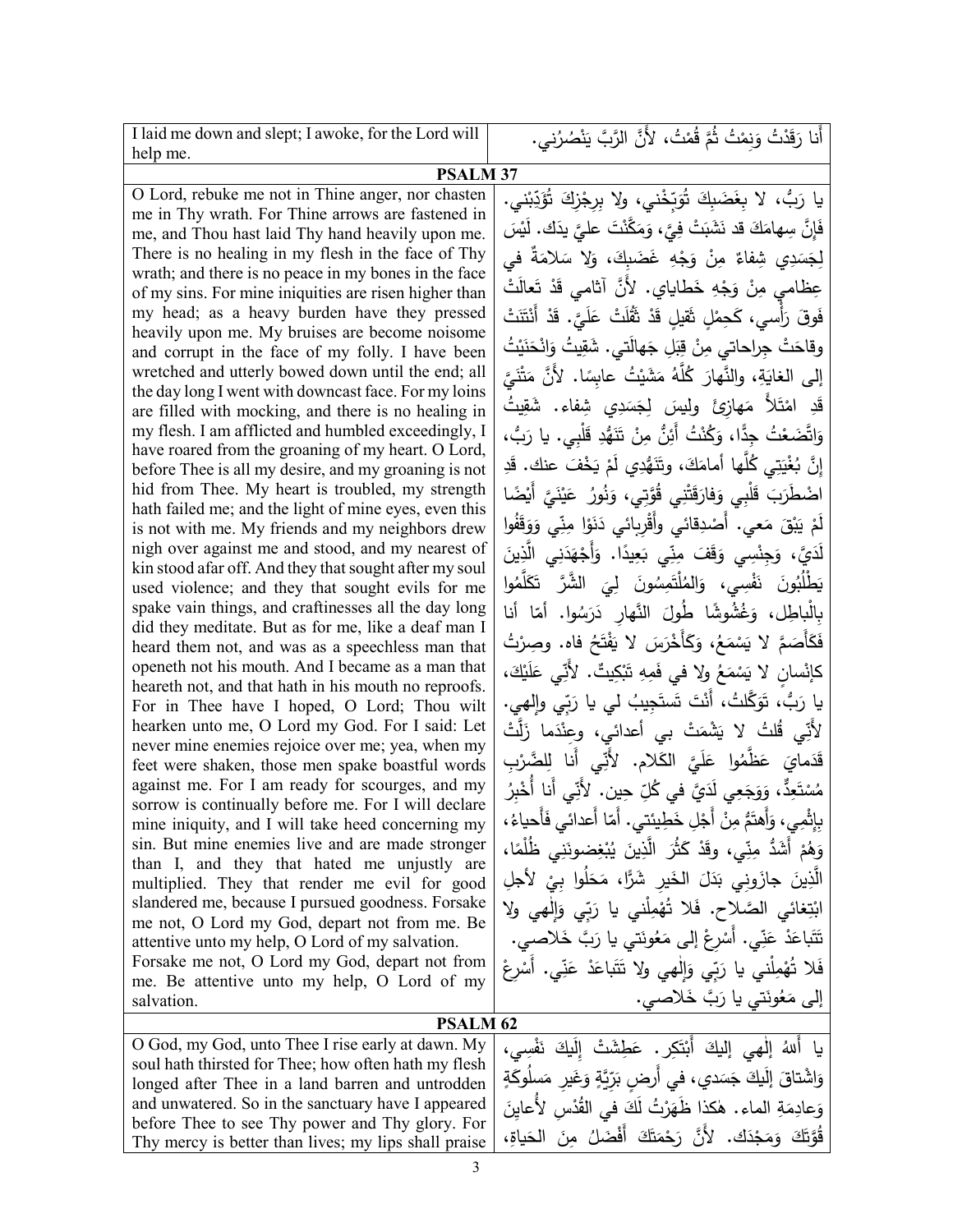| Thee. So shall I bless Thee in my life, and in Thy                                                       | وَشَفَتَيَّ شَبِّحانِك. هٰكذا أبارِكُكَ في حَياتي وَبِاسْمِكَ               |
|----------------------------------------------------------------------------------------------------------|-----------------------------------------------------------------------------|
| name will I lift up my hands. As with marrow and                                                         |                                                                             |
| fatness let my soul be filled, and with lips rejoicing                                                   | أَرْفَعُ يَدَيّ، فَتَمتَلئُ نَفْسِي كَما مِنْ شَحْمٍ ودَسَم،                |
| shall my mouth praise Thee. If I remembered Thee                                                         | وَبِشِفاهِ الإِبْتِهاجِ يُسَبِّحُكَ فَمي. إذا ذَكَرْتُكَ على                |
| on my bed, at the dawn I meditated on Thee. For<br>Thou art become my helper; in the shelter of Thy      | فِراشِي، هَذَذْتُ بِكَ في الأَسْحارِ ، لأَنَّكَ صِرْتَ لِي                  |
| wings will I rejoice. My soul hath cleaved after                                                         |                                                                             |
| Thee; Thy right hand hath been quick to help me.                                                         | عَونًا وَبِظِلِّ جَناحَيكَ أَسْتَتِرٍ . إِلْتَصَقَتْ نَفْسِي بِكَ،          |
| But as for these, in vain have they sought after my                                                      | وَإِيّايَ عَضَدَتْ يَمِينُك. أَمّا الَّذِينَ يَطْلُبُونَ نَفسى              |
| soul; they shall go into the nethermost parts of the                                                     | باطِلاً، فَسَيَدْخُلونَ في أسافِلِ الأرضِ، وَيُدفَعُونَ إلى                 |
| earth, they shall be surrendered unto the edge of the                                                    |                                                                             |
| sword; portions for foxes shall they be. But the king                                                    | أيدِي السُّيوفِ، وَيَكُونُونَ أَنْصِبَةً لِلْثَعالبِ. أمّا المَلِكُ         |
| shall be glad in God, everyone shall be praised that                                                     | فيُسَرُّ بالله، وَيُمتَدَحُ كُلُّ مَنْ يَحْلِفُ بِهِ، لأَنَّهُ قَدْ سُدَّتْ |
| sweareth by Him; for the mouth of them is stopped<br>that speak unjust things.                           | أَفْواهُ الْمُتَكَلِّمِينَ بِالظَّلْمِ.                                     |
| At the dawn I meditated on Thee. For Thou art                                                            | هَذَنْتُ بِكَ في الأَسْحارِ لأَنَّكَ صِرْتَ لِى عَوْنًا،                    |
| become my helper; in the shelter of Thy wings will                                                       |                                                                             |
| I rejoice. My soul hath cleaved after Thee; Thy right                                                    | وَبِظِلِّ جَناحَيكَ أَستَتِر . الْتَصَقَتْ نَفْسِي بِكَ، وَإِيّايَ          |
| hand hath been quick to help me.                                                                         | عَضَدَتْ يَمِيثُك.                                                          |
| Glory to the Father, and to the Son, and to the                                                          | المَجْدُ للِآبِ وَالِإِبْنِ وَالرُّوحِ الْقُدْسِ. الآنَ وَكُلَّ أَوَانِ،    |
| Holy Spirit; both now and ever, and unto ages of                                                         |                                                                             |
| ages. Amen.                                                                                              | وَإِلِي دَهْرِ الذَّاهِرِينَ. آمين.                                         |
| Alleluia, Alleluia, Alleluia. Glory to Thee, O God.<br>(THRICE)                                          | هَلِلوبِيا، هَلِلوبِيا، هَلِلوبِيا، المَجْدُ لَكَ يا الله. (ثلاثاً)         |
| Lord, have mercy. (THRICE)                                                                               | يا رَبُّ ارْحَم. (ثلاثاً)                                                   |
|                                                                                                          |                                                                             |
|                                                                                                          |                                                                             |
| Glory to the Father, and to the Son, and to the<br>Holy Spirit.                                          | المَحِدُ للِآبِ والابنِ والرّوحِ الْقُدُسِ.                                 |
| <b>PSALM 87</b>                                                                                          |                                                                             |
| Both now and ever, and unto ages of ages. Amen.                                                          |                                                                             |
| O Lord God of my salvation, by day have I cried and                                                      | الآنَ وكلَّ أُوانٍ، وإلى دَهْرِ الدَّاهرينِ. آمين.                          |
| by night before Thee. Let my prayer come before                                                          | يا رَبُّ إِلٰهَ خلاصي، في النَّهارِ صَرَخْتُ وفي اللَّيلِ                   |
| Thee, bow down Thine ear unto my supplication, for                                                       | أمامَك، فَلْتَدْخُلْ قُدّامَكَ صَلاتى، أُمِلْ أَذُنَكَ إلى                  |
| filled with evils is my soul, and my life unto Hades<br>hath drawn nigh. I am counted with them that go  | طَٰلِبَتِي، فَقَدِ امْتَلَأَتْ مِنَ الشُّرُورِ نَفسي، وَدَنَتْ مِنَ         |
| down into the pit; I am become as a man without                                                          |                                                                             |
| help, free among the dead, like the bodies of the                                                        | الجَحيم حَياتي. حُسِبْتُ مَعَ المُنْحَدِرِينَ في الجُبِّ،                   |
| slain that sleep in the grave, whom Thou                                                                 | صِرْتُ مِثْلَ إِنْسانٍ لَيْسَ لَهُ مُعِينٌ، مَطْرُوحًا بَينَ                |
| rememberest no more, and they are cut off from Thy                                                       | الأَمْواتِ مثلَ القَتلى الرّاقدِينَ في القُبُورِ ، الَّذِينَ لا             |
| hand. They laid me in the lowest pit, in darkness and                                                    |                                                                             |
| in the shadow of death. Against me is Thine anger                                                        | تَذْكُرُهُمْ أَيضًا، وَهُمْ مِنْ يَدِكَ مُقْصَون. جَعَلُوني في              |
| made strong, and all Thy billows hast Thou brought<br>upon me. Thou hast removed my friends afar from    | جُبِّ أَسْفَلِ السّافِلِينِ، في ظُلُماتِ المَوْتِ وَظِلالِهِ.               |
| me; they have made me an abomination unto                                                                | عَلَيَّ اسْتَقَرَّ غَضَبُكَ، وَجَمِيعُ أَهْوالِكَ أَجَزْتَها عَلَيِّ.       |
| themselves. I have been delivered up, and have not                                                       | أَبْعَدْتَ عَنِّي مَعارِفِي، جَعَلُونِي لَهُمْ رَجاسَةً. قَدْ               |
| come forth; mine eyes are grown weak from                                                                |                                                                             |
| poverty. I have cried unto Thee, O Lord, the whole                                                       | أَسلِمْتُ وَما خَرَجْتُ، وَعَينايَ ضَعُفَتا مِنَ المَسكَنةِ.                |
| day long; I have stretched out my hands unto Thee.                                                       | صَرَخْتُ إِلَيْكَ، يا رَبُّ، النَّهارَ كُلَّهُ واليكَ بَسَطْتُ              |
| Nay, for the dead wilt Thou work wonders? Or shall                                                       | يَدَيِّ. أَلَعَلَّكَ لِلأَمواتِ تَصنَعُ العَجائِبَ؟ أم الأَطِبّاءُ          |
| physicians raise them up that they may give thanks<br>unto Thee? Nay, shall any in the grave tell of Thy | يُقِيمُونَهُمْ، فَيَعترفُونَ لَك؟ هَلْ يُحَدِّثُ أَحَدٌ في القبر            |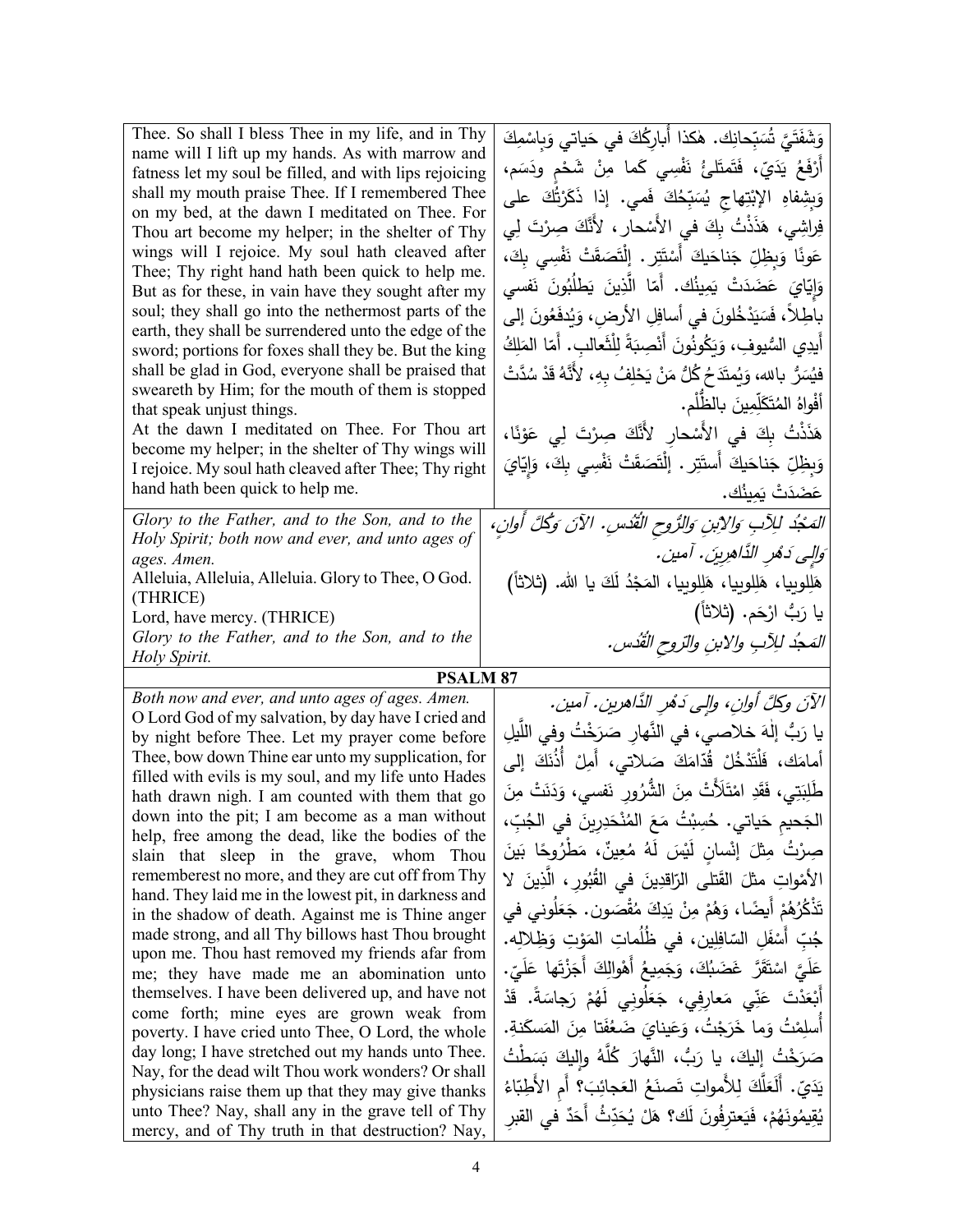| shall Thy wonders be known in that darkness, and                                                             | بِرَحمَتِكَ، وفي الهلاكِ بحقِّكَ؟ هل تُعرَفُ في الظَّلمَةِ                   |
|--------------------------------------------------------------------------------------------------------------|------------------------------------------------------------------------------|
| Thy righteousness in that land that is forgotten? But                                                        | عَجائِبُكَ، وَعَدلُكَ في أرضِ مَنْسِيَّة؟ وأنا إليْكَ، يا                    |
| as for me, unto Thee, O Lord, have I cried; and in                                                           |                                                                              |
| the morning shall my prayer come before Thee.<br>Wherefore, O Lord, dost Thou cast off my soul and           | رَبُّ، صَرَخْتُ فَتَبْلُغُكَ في الغَداةِ صَلاتي. لِماذا، يا                  |
| turnest Thy face away from me? A poor man am I,                                                              | رَبُّ، تُقْصِي نَفْسي وَتَصْرِفُ وَجْهَكَ عَنِّي؟ فَقِيرٌ أَنا،              |
| and in troubles from my youth; yea, having been                                                              | وفي الشَّقاءِ مُنذُ شَبابي، وحينَ ارْتَفَعْتُ اتَّضَعْتُ                     |
| exalted, I was humbled and brought to distress. Thy                                                          | وَتَحَيَّرْت. عَلَيَّ جازَ رِجْزُكَ، وَمُفْزعاتُك أَزْعَجَتْنِي.             |
| furies have passed upon me, and Thy terrors have                                                             |                                                                              |
| sorely troubled me. They came round about me like<br>water, all the day long they compassed me about         | أَحاطَتْ بي كالماءِ، والنَّهارَ كُلَّهُ اكْتَنفَتْنِي مَعًا.                 |
| together. Thou hast removed afar from me friend                                                              | أَبْعَدْتَ عَنِّي الصَّدِيقَ وَالقَرِيبَ وَمَعارِفِي مِنَ الشَّقاءِ .        |
| and neighbor, and mine acquaintances because of                                                              |                                                                              |
| my misery.                                                                                                   | يا رَبُّ إِلٰهَ خَلاصي، في النَّهارِ صَرَخْتُ وفي اللَّيلِ                   |
| O Lord God of my salvation, by day have I cried and                                                          | أمامَكَ، فَلْتَذْخُلْ قُدّامَكَ صَلاتي، أَمِلْ أَذُنَكَ إلى                  |
| by night before Thee. Let my prayer come before                                                              | طلِبَتِي.                                                                    |
| Thee, bow down Thine ear unto my supplication.                                                               |                                                                              |
| PSALM <sub>102</sub>                                                                                         |                                                                              |
| Bless the Lord, O my soul, and all that is within me                                                         | بارِكي يا نَفسي الرَّبَّ، وَيا جَمِيعَ ما في داخِلي اسْمَهُ                  |
| bless His holy name. Bless the Lord, O my soul, and<br>forget not all that He hath done for thee, Who is     | القَدُّوس. بارِكي يا نَفسي الزَّبَّ، ولا تَنسَيْ جَمِيعَ                     |
| gracious unto all thine iniquities, Who healeth all                                                          | مُكافَآتِه. الَّذي يَغفِرُ جَمِيعَ آثامِك، الَّذي يَشْفي جَميعَ              |
| thine infirmities, Who redeemeth thy life from                                                               |                                                                              |
| corruption, Who crowneth thee with mercy and                                                                 | أَمْراضِكِ، الَّذي يُنَجِّي مِنَ الفَسادِ حياتَكِ، الَّذي                    |
| compassion, Who fulfilleth thy desire with good                                                              | يُكَلِّلَكِ   بالرَّحمَةِ   وَالرَّأفة،    الَّذي    يُشْبِعُ   بالخَيْراتِ  |
| things; thy youth shall be renewed as the eagle's.                                                           |                                                                              |
| The Lord performeth deeds of mercy, and executeth                                                            | شَهَواتِكِ، فَيَتَجَدَّدُ كَالنَّسرِ شَبابُكِ. الرَّبُّ صانِعُ               |
| judgment for all them that are wronged. He hath                                                              | الرَّحَماتِ والقَضاءِ لِجَميعِ المَظْلومينِ. عَرَّفَ مُوسى                   |
| made His ways known unto Moses, unto the sons of                                                             | طَرُقَهُ، وَبَنِي إِسْرائيلَ مَشِيئاتِه. الرَّبُّ رَحِيمٌ وَرَؤُوفٌ،         |
| Israel the things that He hath willed. Compassionate<br>and merciful is the Lord, long-suffering and         |                                                                              |
| plenteous in mercy; not unto the end will He be                                                              | طَوِيلُ الأَناةِ وَكَثِيرُ الرَّحْمَة، لَيْسَ إِلَى الإِنْقِضاءِ             |
| angered; neither unto eternity will He be wroth. Not                                                         | يَسْخَطُ، ولا إلى الدَّهر يَحْقِد. لا على حَسْبِ آثامِنَا                    |
| according to our iniquities hath He dealt with us,                                                           | صَنَعَ مَعَنا، ولا على حَسْبِ خَطايانا جَازانا. لأنَّهُ                      |
| neither according to our sins hath He rewarded us.                                                           | بِمِقْدارِ ارْتِفاعِ السَّماءِ عَنِ الأرض، قَوَّى الرَّبُ                    |
| For according to the height of heaven from the earth,<br>the Lord hath made His mercy to prevail over them   |                                                                              |
| that fear Him. As far as the east is from the west, so                                                       | رَحْمَتَهُ على الَّذِينَ يَتَّقُونَهُ، وَبِمِقْدارِ بُعْدِ المَشْرِقِ مِنَ   |
| far hath He removed our iniquities from us. Like as                                                          | المَغْربِ أَبْعَدَ عَنَّا سَيِّئَاتِنا. كَما يَتَرَأَفُ الأَبُ بِالْبَنِينَ، |
| a father hath compassion upon his sons, so hath the                                                          | يَتَزَأْفُ الرَّبُّ بخائفيه، لأَنَّهُ عَرَفَ جَبْلَتَنا وَذَكَرَ أَنَّنا     |
| Lord had compassion upon them that fear Him; for                                                             | تُرابٌ نَحْنُ. الإِنْسانُ كَالغُشْبِ أَيّامُهُ وَكَزَهِرِ الْحَقْلِ          |
| He knoweth whereof we are made, He hath                                                                      |                                                                              |
| remembered that we are dust. As for man, his days<br>are as the grass; as a flower of the field, so shall he | كذلكَ يُزْهِرٍ ، لأَنَّهُ إذا هَبَّتْ فيهِ الرِّبحُ ليسَ يَثْبُتُ ولا        |
| blossom forth. For when the wind is passed over it,                                                          | يُعرَفُ أيضًا مَوضِعُه. أمّا رَحمَةُ الرَّبِّ فَهِيَ مُنذُ                   |
| then it shall be gone, and no longer will it know the                                                        | الدَّهْرِ ، وإلى الدَّهرِ على الَّذِينَ يَتَّقُونَهُ، وَعَدْلُهُ على         |
| place thereof. But the mercy of the Lord is from                                                             |                                                                              |
| eternity, even unto eternity, upon them that fear                                                            | أَبْناءِ الْبَنِينَ الْحَافِظِينَ عَهْدَهُ وَالذَّاكِرِينَ وَصاياهُ          |
| Him. And His righteousness is upon sons of sons,                                                             | لِيَصْنَعُوها. الرَّبُّ هَيَّأَ عَرْشَهُ فـى السَّماءِ، وَمَملَكَتُهُ        |
| upon them that keep His testament and remember                                                               |                                                                              |
| His commandments to do them. The Lord in heaven                                                              | تَسُودُ على الجَميع. باركُوا الرَّبَّ يا جَمِيعَ مَلائِكَتِهِ،               |
| hath prepared His throne, and His kingdom ruleth                                                             |                                                                              |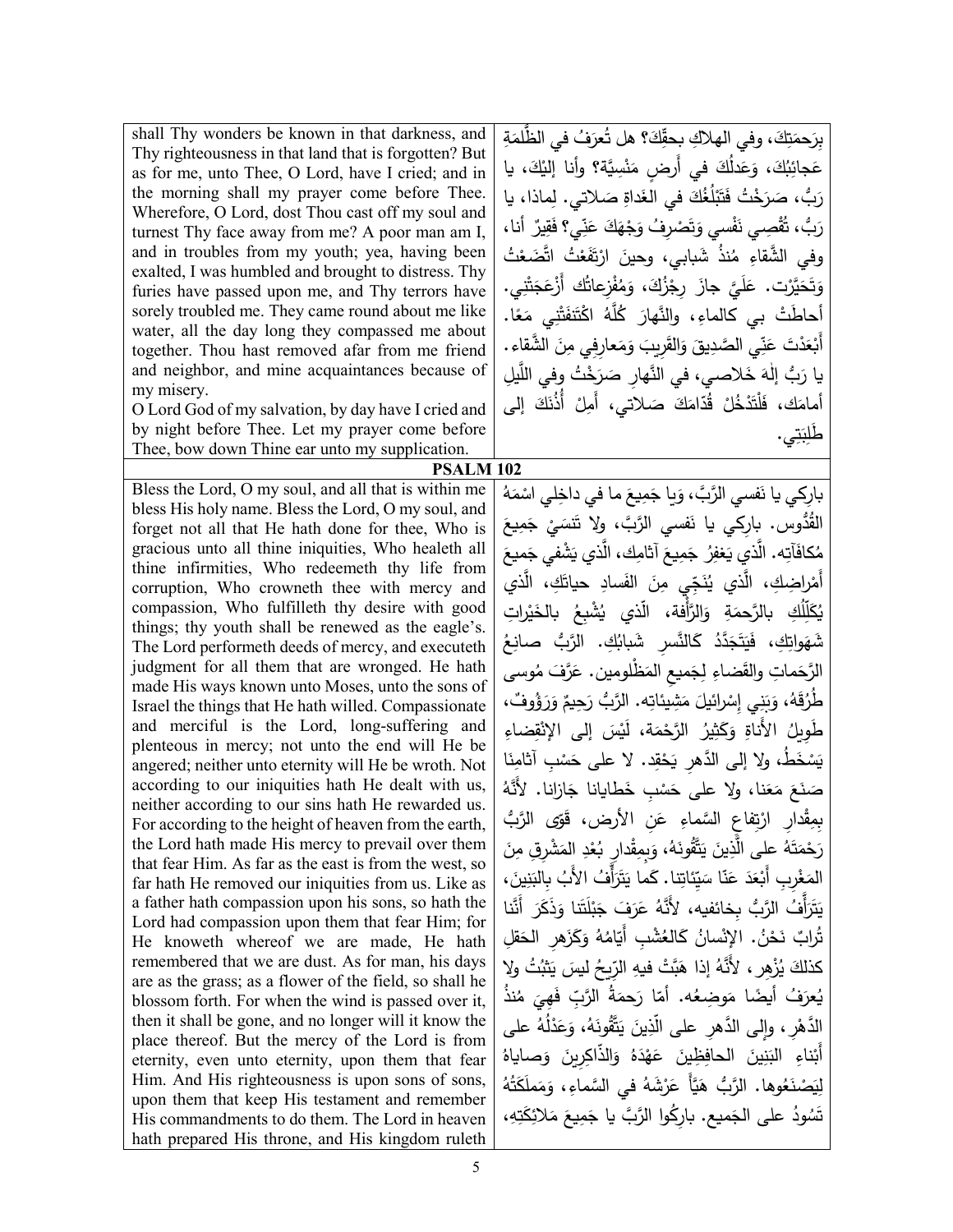| over all. Bless the Lord, all ye His angels, mighty in                                                    | المُقتَدِرِينَ بِقُوَّةٍ، العامِلِينَ بِكَلِمَتِهِ عِنْدَ سَماعٍ صَوْتِ       |
|-----------------------------------------------------------------------------------------------------------|-------------------------------------------------------------------------------|
| strength, that perform His word, to hear the voice of<br>His words. Bless the Lord, all ye His hosts, His | كَلامِهِ. باركوا الرَّبَّ يا جَمِيعَ قُوّاتِهِ، يا خُدّامَهُ                  |
| ministers that do His will. Bless the Lord, all ye His                                                    | العامِلينَ إرادَتَهُ. باركُوا الرَّبَّ يا جَمِيعَ أعمالِهِ، في                |
| works, in every place of His dominion. Bless the                                                          | ݣُلّ مَوضِع سِيادَتِه. بارِكي يا نَفْسي الرَّبَّ.                             |
| Lord, O my soul.<br>In every place of His dominion, bless the Lord, O                                     |                                                                               |
| my soul.                                                                                                  | في كُلِّ مَوضِعٍ سِيادَتِه. بارِكي يا نفسي الرَّبّ.                           |
| <b>PSALM 142</b>                                                                                          |                                                                               |
| O Lord, hear my prayer, give ear unto my                                                                  | يا رَبُّ استَمِعْ صَـلاتي، وَأَنْصِـتْ بِحَقِّكَ إلى طِلبَتِي.                |
| supplication in Thy truth; hearken unto me in Thy<br>righteousness. And enter not into judgment with      | إســــــتَجِبْ لـى بعَدلِكَ، ولا تَدخُلْ فـى المُحاكَمَةِ مَعَ                |
| Thy servant, for in Thy sight shall no man living                                                         | عَبدِك، فإِنَّه لَنْ يَتَزَكَّى أَمامَكَ أَيُّ حَيّ. لأَنَّ العَدُوَّ قَدِ    |
| be justified. For the enemy hath persecuted my                                                            |                                                                               |
| soul; he hath humbled my life down to the earth.                                                          | اضْطَهَدَ نفسي، وَأَذَلَّ إلى الأرضِ حَياتي، وَأَجلَسَنِي                     |
| He hath sat me in darkness as those that have been<br>long dead, and my spirit within me is become        | في الظُلُماتِ مِثْلَ المَوْتي مُنْذُ الدَّهْرِ ، فَضَــــجِرَتْ               |
| despondent; within me my heart is troubled. I                                                             | رُوحي واضْـــــطرَبَ قَلْبِي في داخِلي. تَذَكَّرتُ الأَيّامَ                  |
| remembered days of old, I meditated on all Thy                                                            | القَدِيمة. هَذَذْتُ في كُلِّ أعمالِكَ، وَتَأَمَّلْتُ في صَــنائِع             |
| works, I pondered on the creations of Thy hands.<br>I stretched forth my hands unto Thee; my soul         | يَدَيْك. بَسَــــطْتُ يَدَيَّ إِلَيكَ وَنَفْسِـــــى لكَ كَأَرْض لا           |
| thirsteth after Thee like a waterless land. Quickly                                                       | تُمطَر . أَسْرِعْ فَاسْتَجِبْ لِي يا رَبُّ، فَقَدْ فَنِيَتْ رُوحي.            |
| hear me, O Lord; my spirit hath fainted away.                                                             |                                                                               |
| Turn not Thy face away from me, lest I be like                                                            | لا تَصْرِفْ وَجْهَكَ عَنِّي، فَأَشابِهَ الهابِطِينَ في الْجُبّ.               |
| unto them that go down into the pit. Cause me to<br>hear Thy mercy in the morning; for in Thee have       | إِجْعَلْنِي فِي الْغَداةِ مُسْـــتَمِعًا رَحْمَتَكَ، فإنِّي عَلَيكَ           |
| I put my hope. Cause me to know, O Lord, the                                                              | تَوَكَّلْتُ. عَرِّفْني يا رَبُّ الطَّرِيقَ الَّذي أسلُكُ فيهِ، فَإِنِّي       |
| way wherein I should walk; for unto Thee have I                                                           | إليكَ رَفَعْتُ نَفســي. أَنْقِذْنـي من أعدائـي يا رَبُّ، فَإِنِّي             |
| lifted up my soul. Rescue me from mine enemies,<br>O Lord; unto Thee have I fled for refuge. Teach        | قد لَجَأْتُ إِلَيْك. عَلِّمْني أَنْ أَعمَلَ مَرْضـــــاتَكَ، لأَنَّكَ         |
| me to do Thy will, for Thou art my God. Thy good                                                          | أنتَ إلهي. رُوحُكَ الصّـــــالِحُ يَهْدِيني في أرض                            |
| Spirit shall lead me in the land of uprightness; for                                                      |                                                                               |
| Thy name's sake, O Lord, shalt Thou quicken me.                                                           | مُسْـتَقِيمة. مِنْ أَجْلِ اسْـمِكَ، يا رَبُّ، تُحْيِيني. بِعَدلِكَ            |
| In Thy righteousness shalt Thou bring my soul out<br>of affliction, and in Thy mercy shalt Thou utterly   | تُخرِجُ مِنَ الحُزنِ نَفسي، وَبِرَحمَتِكَ تَستَأْصِلُ أعدائي،                 |
| destroy mine enemies. And Thou shalt cut off all                                                          | وَتُهلِكُ جَمِيعَ الَّذِينَ يُحزِنُونَ نفسي لأُنَّى أنا عبدُك.                |
| them that afflict my soul, for I am Thy servant.                                                          |                                                                               |
| O Lord, give ear unto my supplication and enter<br>not into judgment with Thy servant. (TWICE)            | إستجبْ لي بعَدْلِكَ، ولا تدخلْ في المُحاكَمَةِ مَعَ عبدِكَ.                   |
| Thy good Spirit shall lead me in the land of                                                              | (مرّتَين)                                                                     |
| uprightness.                                                                                              | روحُكَ الصالِحُ يَهْديني في أرْضٍ مُسْتَقيمةٍ.<br>منصوب المسالِحُ يَهْديني في |
| Glory to the Father, and to the Son, and to the                                                           | المَجْدُ للِآبِ ولِابنِ والتروحِ الْقُدُسِ. الآنَ وَكُلَّ أُولِنِ             |
| Holy Spirit; both now and ever, and unto ages of                                                          | وَالِّي دَهر الدَّاهِرِينَ. آمين.                                             |
| ages. Amen.<br>Alleluia, Alleluia, Alleluia. Glory to Thee, O God.                                        |                                                                               |
| (THRICE)                                                                                                  | هَلِلوبِيا، هَلِلوبِيا، هَلِلوبِيا، المَجدُ لَكَ يا الله. (ثلاثاً)            |
| O our God and our Hope, glory to Thee!                                                                    | يا إِلْهَنا وَرَجاءَنا المَجدُ لَك.                                           |
| THE GREAT LITANY                                                                                          |                                                                               |
| <b>Priest:</b> In peace, let us pray to the Lord.                                                         | ا <b>لكاهن:</b> بِسَلام إلى الرَّبِّ نَطْلَب.                                 |
| <b>Choir:</b><br>Lord, have mercy.                                                                        | ا <b>لجوقة:</b> يا رَبُّ ارْحَم.                                              |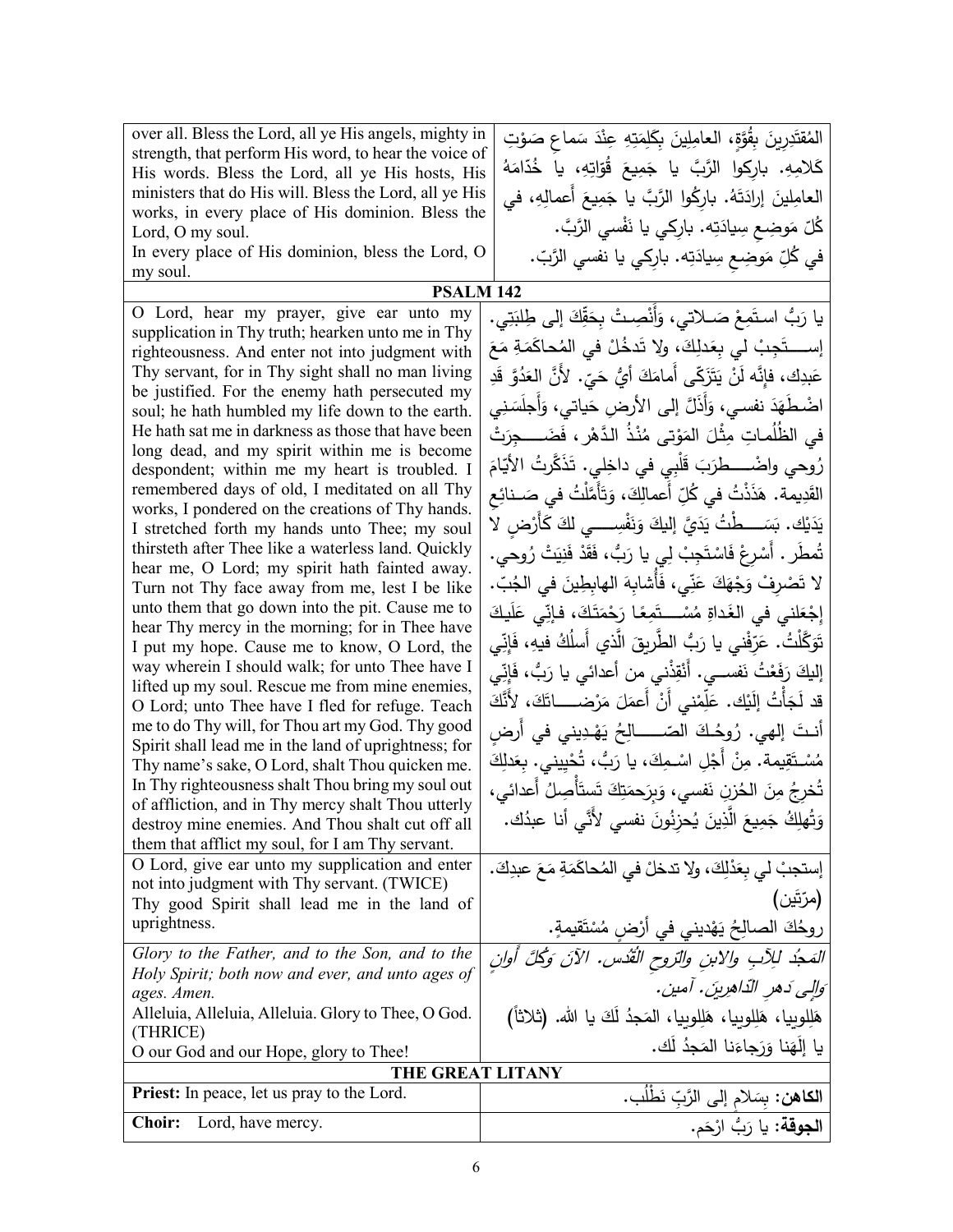| <b>Priest:</b> For the peace from above and the salvation                                                       | ا <b>لكاهن:</b> مِنْ أَجْلِ السَّـــــلام الَّذِي مِنَ العُلى وَخَلاصِ                  |  |  |
|-----------------------------------------------------------------------------------------------------------------|-----------------------------------------------------------------------------------------|--|--|
| of our souls, let us pray to the Lord.                                                                          | نُفُوسِنا، إِلى الرَّبِّ نَطْلُب.                                                       |  |  |
| Choir: Lord, have mercy.                                                                                        | ا <b>لجوقة:</b> يا رَبُّ ارْحَم.                                                        |  |  |
| Priest: For the peace of the whole world, the good                                                              | <b>الكاهن:</b> مِنْ أَجْلِ سَلام كُلِّ العالَم، وَحُسْن شَاتِ كَنائِسِ                  |  |  |
| estate of the holy churches of God, and the union<br>of all, let us pray to the Lord.                           | اللهِ المُقَدَّسة، وَاتِّحادِ الجَمِيعِ، إِلى الرَّبِّ نَطْلُبٍ.                        |  |  |
| Choir: Lord, have mercy.                                                                                        | ا <b>لجوقة:</b> يا رَبُّ ارْحَم.                                                        |  |  |
| Priest: For this holy House and those who with                                                                  | ا <b>لكاهن:</b> مِنْ أَجْلِ هذا البَيتِ المُقَدَّسِ، وَالَّذِينَ يَدْخُلُونَ            |  |  |
| faith, reverence, and fear of God enter therein, let<br>us pray to the Lord.                                    | إِلَيهِ بِإِيْمانِ وَوَرَعٍ وَخَوْفِ الله، إِلى الرَّبِّ نَطْلُب.                       |  |  |
| <b>Choir:</b> Lord, have mercy.                                                                                 | ا <b>لجوقة:</b> يا رَبُّ ارْحَم.                                                        |  |  |
| Priest: For our father and Metropolitan N.,                                                                     | ا <b>لكاهن:</b> مِنْ أَجْلِ أبينا ومِتْروبوليتنا (فلان) ورَئيسِ كَهَنَتِنا              |  |  |
| (and for our Bishop N.), the honorable                                                                          | (فُلان)، والكَهَنَةِ الْمُكَرَّمينَ، والشَــمامِســة، خُدّام المَســيح،                 |  |  |
| presbytery, the deaconate in Christ, all the<br>clergy and the people, let us pray to the Lord.                 | وجَميعِ الإكْليروسِ والشَّعْبِ، إلى الرَّبِّ نَطْلُب.                                   |  |  |
| <b>Choir:</b> Lord, have mercy.                                                                                 | ا <b>لجوقة:</b> يا رَبُّ ارْحَم.                                                        |  |  |
| Priest: For Metropolitan Boulos and Archbishop                                                                  | الكاهن: مِنْ أجلِ المِتْروبوليت بولُسَ والمطران يوحنا                                   |  |  |
| Youhanna and their quick release from captivity and<br>safe return, let us pray to the Lord.                    | وفَكِّ أَسْرِهِما وعَوْدَتِهِما سالِمَيْن، إلى الرَّبِّ نَطْلُب.                        |  |  |
| Choir: Lord, have mercy.                                                                                        | ا <b>لجوقة:</b> يا رَبُّ ارْحَم.                                                        |  |  |
| Priest: For our country, its President, civil                                                                   | ا <b>لكاهن:</b> مِنْ أَجْلِ حُكّام هَذا البَلَدِ، ومُؤازَرَتِهِمْ في كُلِّ              |  |  |
| authorities, and Armed Forces, let us pray to the<br>Lord.                                                      | عَمَلٍ صالِحٍ، إلى الرَّبِّ نَطْلُبٍ.                                                   |  |  |
| Choir: Lord, have mercy.                                                                                        | ا <b>لجوقة:</b> يا رَبُّ ارْحَم.                                                        |  |  |
| Priest: For this city and every city and countryside<br>and the faithful, who dwell therein, let us pray to the | ا <b>لكاهن:</b> مِنْ أَجْلِ هذِهِ المَدِينَة، وَجَمِيعِ المُدُنِ وَالقُرى،              |  |  |
| Lord.                                                                                                           | وَالمُؤْمِنِينَ السّاكِنِينَ فِيها، إِلى الرَّبِّ نَطْلُب.                              |  |  |
| <b>Choir:</b><br>Lord, have mercy.                                                                              | ا <b>لجوقة:</b> يا رَبُّ ارْحَم.                                                        |  |  |
| Priest: For healthful seasons, abundance of the<br>fruits of the earth, and peaceful times, let us pray to      | ا <b>لكـاهن:</b> مِنْ أَجْلِ اعْتِدالِ الأَهْوِيَةِ، وَخِصْـــــبِ ثِمـار               |  |  |
| the Lord.                                                                                                       | الأَرْضِ وَأَوْقَاتٍ سَلامِيَّةٍ، إِلَى الرَّبِّ نَطْلُب.                               |  |  |
| Choir: Lord, have mercy.                                                                                        | ا <b>لجوقة:</b> يا رَبُّ ارْحَم.                                                        |  |  |
| Priest: For travelers by sea, by land, and by<br>air, the sick, the suffering, the captive, and for             | ا <b>لكــاهن:</b> مِنْ أَجْــلِ المُســـــــافِرِينَ فِي البَحْرِ وَالبَرِّ وَالجَوِّ ، |  |  |
| their salvation, let us pray to the Lord.                                                                       | وَالْمَرْضِي والْمُتَأْلِّمِين وَالْأَسْرِي، وَخَلاصِهِمْ، إِلَى الرَّبِّ نَطْلُب.      |  |  |
| Choir: Lord, have mercy.                                                                                        | ا <b>لجوقة:</b> يا رَبُّ ارْحَم.                                                        |  |  |
| Priest: For our deliverance from all tribulation,<br>wrath, danger, and necessity, let us pray to the Lord.     | <b>الكاهن:</b> مِنْ أَجْلِ نَجاتِنا مِنْ كُلِّ ضِيقِ وَغَضَبٍ وَخَطَرِ                  |  |  |
|                                                                                                                 | وَشِدَّةٍ إِلى الرَّبِّ نَطْلُب.                                                        |  |  |
| <b>Choir:</b><br>Lord, have mercy.                                                                              | ا <b>لجوقة:</b> يا رَبُّ ارْحَم.                                                        |  |  |
| <b>Priest:</b> Help us; save us; have mercy on us; and keep<br>us, O God, by Thy grace.                         | الكاهن: أَعْضُدْ وَخَلِّصْ وارْحَمْ واحفَظْنا يا اللهُ بِنِعْمَتِكَ.                    |  |  |
| Choir: Lord, have mercy.                                                                                        | ا <b>لجوقة:</b> يا رَبُّ ارْحَم.                                                        |  |  |
| Priest: Calling to remembrance our all-holy,                                                                    | ا <b>لكاهن:</b> بَعْدَ ذِكْرِنا الكُلِّيَّةَ القَداسَــــةِ الطَّاهِرَةَ الفائِقَةَ     |  |  |
| immaculate, most blessed and glorious Lady, the<br>Theotokos and ever-virgin Mary, with all the                 | البَرَكاتِ المَجِيدة، سَـــيّدَتَنا والِدَةَ الإِلهِ الدّائِمَةَ البَتُولِيَّةِ         |  |  |
|                                                                                                                 |                                                                                         |  |  |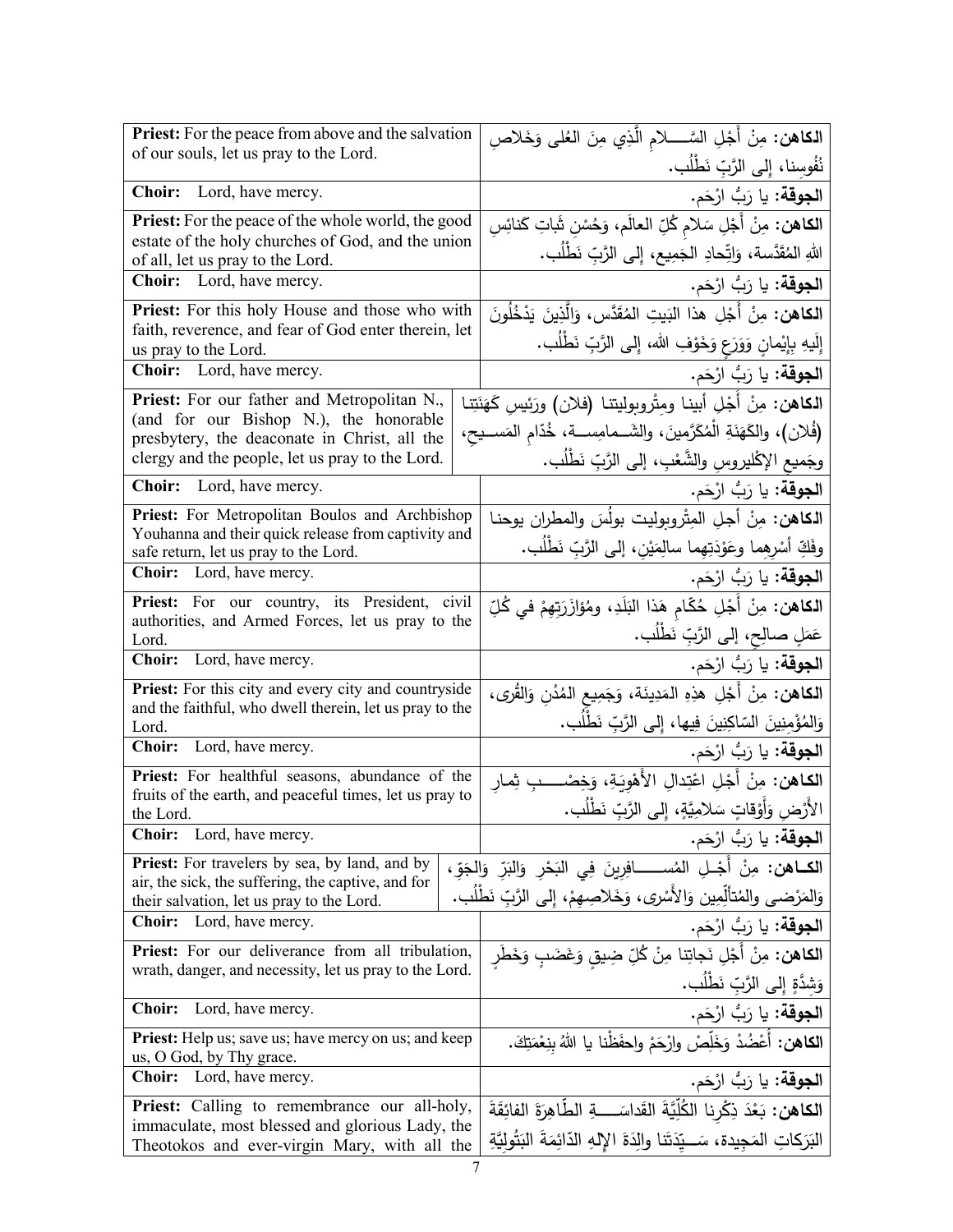| saints, let us commend ourselves and each other<br>and all our life unto Christ our God.              | مَرْيَمَ، مَعَ جَمِيعِ القِدِّيسِــين، لِنُوْدِعْ أَنْفُسَــنا وَبَعْضُــنا                  |  |  |
|-------------------------------------------------------------------------------------------------------|----------------------------------------------------------------------------------------------|--|--|
|                                                                                                       | بَعْضاً وَكُلَّ حَياتِنا لِلْمَسِيحِ الإِله.                                                 |  |  |
| Choir: To Thee, O Lord.                                                                               | ا <b>لجوقة:</b> لَكَ يا رَبّ.                                                                |  |  |
| Priest: For unto thee are due all glory,                                                              | ا <b>لكاهن:</b> لأَنَّهُ يَنْبَغِي لَكَ كُلُّ تَمْجِيدٍ وَإِكْرامٍ وَسُـجُودِ، أَيُّها الآبُ |  |  |
| honor and worship, to the Father and to<br>the Son and to the Holy Spirit, now and                    | وَالِابْنُ وَالرُّوحُ القُدُس، الآنَ وَكُلَّ أَوانٍ وَإِلَى دَهْرِ الدّاهِرِين.              |  |  |
| ever, and unto ages of ages.                                                                          |                                                                                              |  |  |
| Choir: Amen.                                                                                          | ا <b>لجوقة:</b> آمين.                                                                        |  |  |
|                                                                                                       | "GOD IS THE LORD" IN TONE THREE                                                              |  |  |
| <b>Chanter:</b> God is the Lord and hath appeared unto                                                | ا <b>لمُرَتِّل:</b> اللهُ الرَّبُّ ظَهَرَ لنا، مُبارَكٌ الآتي باسْم الرَّبّ.                 |  |  |
| us. Blessed is He that cometh in the Name of the                                                      |                                                                                              |  |  |
| Lord. (Repeat after verses)                                                                           | (تعاد <i>بعد الإستيخونات</i> )                                                               |  |  |
| 1. O give thanks unto the Lord, and call upon His holy Name.                                          | 1– إعْتَرفوا لِلْرَّبِّ وادْعوا باسْمِهِ القُدّوس.                                           |  |  |
| All nations compassed me about, but in the<br>2.<br>Name of the Lord will I destroy them.             | 2– كلُّ الأُمَمِ أَحاطُوا بي وبِاسْمِ الرَّبِّ قَهَرْتُهُم.                                  |  |  |
| 3. This is the Lord's doing; it is marvelous in our                                                   | 3– مِنْ قِبَلِ الرَّبِّ كَانَتْ هَذَه وَهيَ عَجِيبةٌ فِي أَعْيُنِنَا.                        |  |  |
| eyes.                                                                                                 | RESURRECTIONAL APOLYTIKION IN TONE THREE                                                     |  |  |
| Let the heavens rejoice and the earth be glad, for                                                    |                                                                                              |  |  |
| the Lord hath done a mighty act with His own arm.                                                     | لِتَفْرِحِ السَّــــماويَّاتُ وتَبْتَهِجِ الأَرْضِـــــيّات، لأَنَّ الرَّبَّ                 |  |  |
| He hath trampled down death by death, and                                                             | صَـنَعَ عِزًّا بِسـاعِدِهِ، ووَطِئَ المَوْتَ بالمَوْتِ، وصـارَ                               |  |  |
| become the first-born from the dead. He hath                                                          | بِكْرَ الأَمْواتِ، وأَنْقَذَنا مِنْ جَوْفِ الْجَحيمِ، ومَنَحَ الْعالَمَ                      |  |  |
| delivered us from the depths of Hades, granting                                                       | الرَّحْمَةَ العُظْمي.                                                                        |  |  |
| the world the Great Mercy.                                                                            |                                                                                              |  |  |
|                                                                                                       | RESURRECTIONAL APOLYTIKION IN TONE THREE                                                     |  |  |
| Glory to the Father, and to the Son, and to the<br>Holy Spirit. Let the heavens rejoice and the earth | <i>المَجْد للآبِ والابنِ والروحِ القُدُسِ.</i> لِتَفْرِحِ السَّماويَّاتُ                     |  |  |
| be glad, for the Lord hath done a mighty act with                                                     | وتَبْتَهِجِ الأَرْضِيّات، لأَنَّ الرَّبَّ صَنَعَ عِزًّا بِساعِدِهِ،                          |  |  |
| His own arm. He hath trampled down death by                                                           | ووَطِئَ المَوْتَ بالمَوْتِ، وصارَ بِكْرَ الأَمْواتِ، وأَنْقَذُنا                             |  |  |
| death, and become the first-born from the dead.                                                       |                                                                                              |  |  |
| He hath delivered us from the depths of Hades,                                                        | مِنْ جَوْفِ الْجَحيمِ، ومَنَحَ الْعالَمَ الرَّحْمَةَ الْعُظْمى.                              |  |  |
| granting the world the Great Mercy.                                                                   |                                                                                              |  |  |
|                                                                                                       | <b>RESURRECTIONAL THEOTOKION IN TONE THREE</b>                                               |  |  |
| Both now and ever, and unto ages of ages.                                                             | الآنَ وَكُلَّ أُوانٍ وَإِلَى دَهْرِ الدَّاهِرِينَ. آمين. ﴿ إِيَّاكِ أَيتَّهَا                |  |  |
| Thee, who art the mediatrix for the<br>Amen.<br>salvation of our race, we praise, O Virgin            | المُتَوَسِّطَةُ لِخَلاص جِنْسِنا نُسبِّحُ يا والدة الإلهِ العذراءَ.                          |  |  |
| Theotokos; for in the flesh assumed from thee,                                                        | لأنَّ ابْنَكِ والِّهَنا بالجَسَــــدِ الذي اتَّخَذَهُ مِنْكِ قَبلَ الآلامَ                   |  |  |
| after that He had suffered the passion of the                                                         |                                                                                              |  |  |
| Cross, thy Son and our God delivered us from                                                          | بالصليب، وأعْتَقَنا مِنَ الفَسادِ، بما أنَّهُ مُحِبٌّ لِلْبَشرِ .                            |  |  |
| corruption, because He is the Lover of mankind.                                                       |                                                                                              |  |  |
|                                                                                                       | THE LITTLE LITANY                                                                            |  |  |
| Priest: Again and again, in peace, let us pray<br>to the Lord.                                        | ا <b>لكاهن:</b> أَيْضاً وأَيْضاً بِسَلامِ إلى الرَّبِّ نَطْلُب.                              |  |  |
| <b>Choir:</b> Lord, have mercy.                                                                       | ا <b>لجوق</b> : يا رِبُّ ارْحَمْ.                                                            |  |  |
| <b>Priest:</b> Help us; save us; have mercy on us;<br>and keep us, O God, by Thy grace.               | الكاهن: أعْضُدْ، وَخَلِّصْ، وارْحَمْ، واحفَظْنا يا اللهُ بِنِعْمَتِكَ.                       |  |  |
| Choir: Lord, have mercy.                                                                              | ا <b>لجوق</b> : يا ربُّ ارْحَمْ.                                                             |  |  |
|                                                                                                       |                                                                                              |  |  |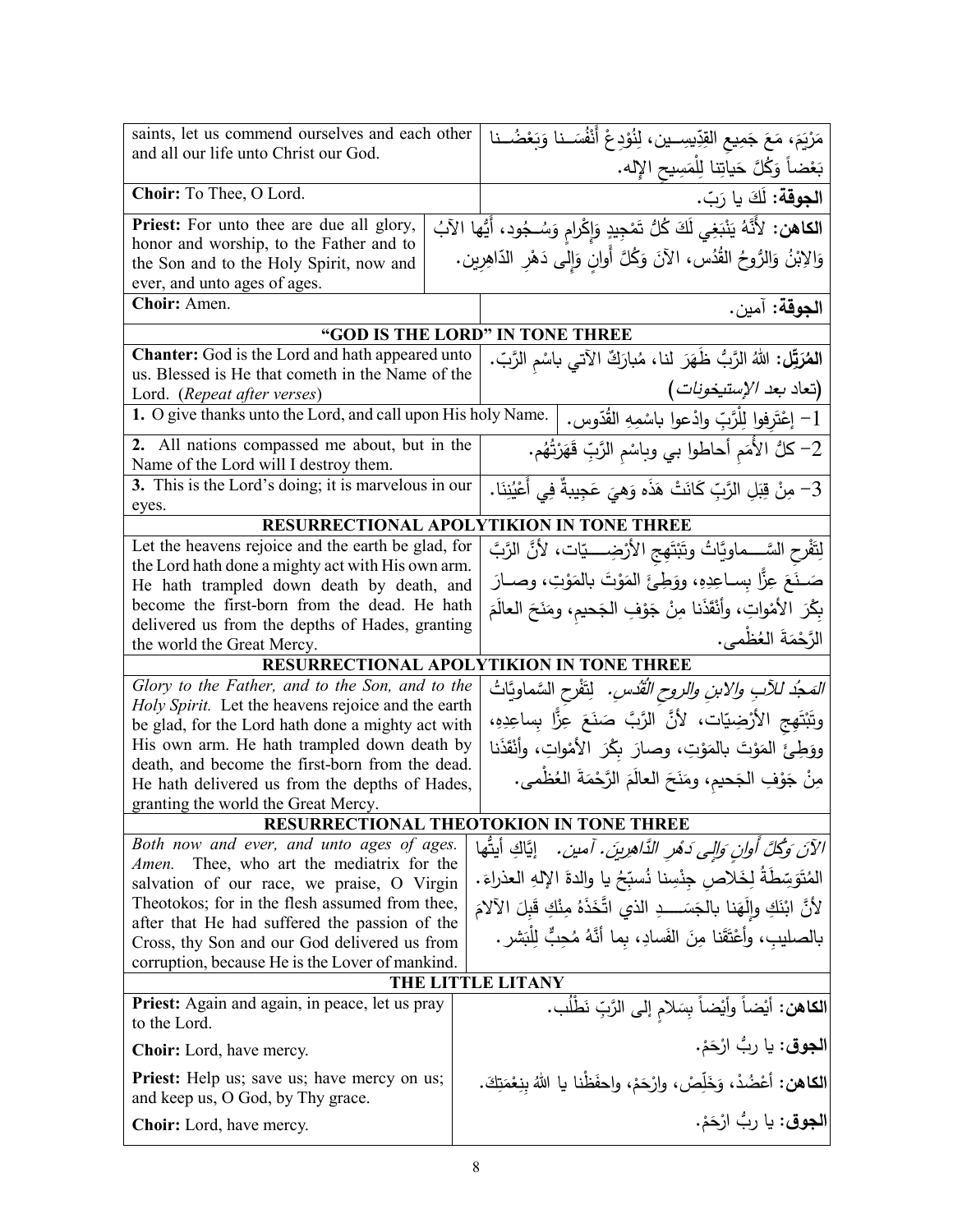| <b>Priest:</b> Calling to remembrance our all-holy,                                                      | ا <b>لكاهن:</b> بعدَ ذِكْرِنا الكُلِّيَّةَ القَداسَةِ، الطاهِرَةَ، الفائِقَةَ البَرَكاتِ |  |  |  |
|----------------------------------------------------------------------------------------------------------|------------------------------------------------------------------------------------------|--|--|--|
| immaculate, most-blessed and glorious Lady                                                               | المَجيدة، سيِّدَتَنا والِدَةَ الإِلهِ الدائِمَةَ البَتولِيَّةِ مَرْيَمَ مَعَ جميع        |  |  |  |
| the Theotokos and ever-virgin Mary, with all<br>the saints: let us commend ourselves and each            |                                                                                          |  |  |  |
| other, and all our life unto Christ our God.                                                             | القدِّيسين، لِنُوْدِعْ أَنْفُسَنا وبَعْضُنا بَعْضاً وَكُلَّ حَياتِنا لِلْمَسيح           |  |  |  |
| Choir: To Thee, O Lord.                                                                                  | الإله.                                                                                   |  |  |  |
| <b>Priest:</b> For Thine is the might, and Thine is                                                      | ا <b>لجوق</b> : لكَ يا ربّ.                                                              |  |  |  |
| the kingdom, and the power and the glory of                                                              |                                                                                          |  |  |  |
| the Father and of the Son and of the Holy                                                                | الكاهن:لأنَّ لكَ العِزَّةَ ولكَ المُلْكَ والقُوَّةَ والمَجْدَ أَيُّها الآبُ              |  |  |  |
| Spirit, now and ever, and unto ages of ages.                                                             | والإبنُ والروحُ القُدُسُ، الآنَ وكُلَّ أوانٍ وإِلى دَهْرِ الدَّاهِرين.                   |  |  |  |
| Choir: Amen.                                                                                             | ا <b>لجوق</b> : آمين.                                                                    |  |  |  |
|                                                                                                          | KATHISMATA FROM THE PENTECOSTARION (Plain Reading) First Kathisma                        |  |  |  |
| Christ is risen from the dead, He Who is the first-fruits                                                | لَقَد قامَ المَسيحُ مِن بَين الأمواتِ، باكورَةُ الرَّاقِدينَ،                            |  |  |  |
| of those that slept: the First-born of creation and the                                                  |                                                                                          |  |  |  |
| Creator of all things created! He hath renewed by                                                        | وَبِكْرُ الْخَلِيقَةِ، وَخالِقُ كُلِّ الْمَبْرِوءِاتِ، وَجَدَّدَ في                      |  |  |  |
| Himself the nature of our corrupt race. Wherefore,                                                       | نَفسِهِ طَبِيعَةَ جِنْسِنا البالِيَة. فَلَسْتَ مُتَسَلِّطًا بَعدُ يا                     |  |  |  |
| Thou shalt reign no more, O Death; for the Lord of all<br>hath nullified thy power and dissolved it.     | مَوْتُ، لأَنَّ سَيِّدَ الكُلِّ قَدْ حَلَّ عِزَّتَك.                                      |  |  |  |
| Glory to the Father, and to the Son, and to the Holy                                                     | المَجْدُ للآبِ، والإبنِ، والروحِ الْقُدُسِ. ۖ لَقَدْ ذُقْتَ                              |  |  |  |
| Spirit. When Thou didst taste death in the flesh, O                                                      | المَوتَ بالجَسَدِ، يا رَبُّ، فَاقتَلَعتَ مَرارَةَ المَوْتِ                               |  |  |  |
| Lord, Thou didst check bitter Death by Thy<br>Resurrection, and didst make man to prevail over it,       |                                                                                          |  |  |  |
| restoring victory over the old curse. Wherefore, O                                                       | بقِيامَتِكَ، وَقَوَّيْتَ الإِنْسانَ عَلَيه، وَخَلَّصْتَهُ مِنْ تَغَلَّب                  |  |  |  |
| Supporter and Champion of our life, glory to Thee.                                                       | اللَّغْنَةِ القَديمَة. فَيا عاضِدَ حَياتِنا، يا رَبُّ، المَجِدُ لَك.                     |  |  |  |
| Both now and ever, and unto ages of ages. Amen.                                                          | الآنَ وكلَّ أُوانِ وإلى دَهُرِ الدَّاهِرِينَ. آمين. [نَّ جِبْرائيلَ                      |  |  |  |
| Awed by the beauty of thy virginity and the                                                              | إِذِ اعْتَرِاهُ الذَّهولُ مِنْ بَهاءِ عُذْرِيَّتِكِ، وفائِق لَمَعان                      |  |  |  |
| exceeding radiance of thy purity, Gabriel stood<br>amazed and cried to thee, O Mother of God: What       |                                                                                          |  |  |  |
| praise may I offer thee, that is worthy of thy                                                           | طَهارَتِكِ، هَتَفَ نَحْوَكِ قائلاً: يا والدةَ الإله، أَيُّ مَديح                         |  |  |  |
| beauty? By what name shall I call thee? I am lost                                                        | واجِبِ أَقدِّمُ لكِ؟ أَو بِماذا أَسَمّيكِ؟ إنَّنى أَنْذهِلُ وأتَحَيَّر .                 |  |  |  |
| and bewildered. But I shall greet thee, as I was                                                         | لكِنَّني كَما أَمِرْتُ أَهْتِفُ إِليكِ: إفْرَحي يا مُمْتَلِئَةً نِعْمَةً.                |  |  |  |
| commanded: Hail! Thou that art full of grace.                                                            | <b>Second Kathisma</b>                                                                   |  |  |  |
| Thou didst accept all things that are by nature                                                          | أَيُّها المَسيحُ، قَدْ تَقَبَّلْتَ كُلَّ النِّشَرِيّاتِ، واتَّخَذْتَ كُلَّ               |  |  |  |
| man's; Thou didst make Thine all things that are                                                         |                                                                                          |  |  |  |
| man's attributes; and Thou wast well-pleased to be                                                       | ما لَنا، وسُرِرْتَ يا خالِقِي أَنْ شُهَرَ عَلَى الصَّليبِ                                |  |  |  |
| nailed unto the Cross, O my Savior, choosing to                                                          | طَوْعاً، وأَنْ تَحْتَمِلَ المَوْتَ كإنْسانِ، لِكَيْ تُنفِذَ الجِنْسَ                     |  |  |  |
| submit to death as a man, O my fashioner, that Thou<br>mightest rescue man from death's bonds, O my Lord | الْبَشَرِيَّ مِنَ الْمَوْتِ كَإِلَه. فَلِهذا نَهْتِفُ إِلَيكَ: يا                        |  |  |  |
| and God. For this cause, O Life-giver, we cry out:                                                       |                                                                                          |  |  |  |
| Glory to Thy compassion, O Christ God.                                                                   | مُعْطى الحياة، المَجْدُ لِتَحَنُّنِكَ.                                                   |  |  |  |
| Glory to the Father, and to the Son, and to the                                                          | المَحْدُ للآبِ، والإبنِ، والروحِ القدسِ.                                                 |  |  |  |
| Holy Spirit.                                                                                             | إِنَّنا لَدى تَكَلَّمِنا نَحنُ المُؤمِنينَ لاهوتيًّا، نَعتَرِفُ أَنَّ                    |  |  |  |
| Let us believers speak of divine things, of the                                                          |                                                                                          |  |  |  |
| secret of Thine inscrutable Crucifixion, of Thine<br>ineffable Resurrection; for today have Death and    | صَــــلْبَكَ غَيْرَ  المُدْرَكِ، وَقِيامَتَكَ غَيْرَ  المُفَسَّـــرَة،  هُما             |  |  |  |
| Hades been led captive, and the race of man hath                                                         | سِـرٌّ  لا يُعَبَّرُ  عَنهُ. فَإِنَّ المَوْتَ والجَحيمَ سُـبيا اليَومَ،                  |  |  |  |
| been invested with incorruption. Therefore, do we                                                        | وَجِنْسُ البَشَــرِ لَبِسَ عَدَمَ البِلي. فَلِذَٰلِكَ، نَصْــرُخُ عَنْ                   |  |  |  |
| cry in gratitude, Glory to Thy Resurrection, O                                                           |                                                                                          |  |  |  |
| Christ.                                                                                                  | شُكْرِ قَائِلِينَ: المَجْدُ لِقِيامَتِكَ أَيُّها المَسيحِ.                               |  |  |  |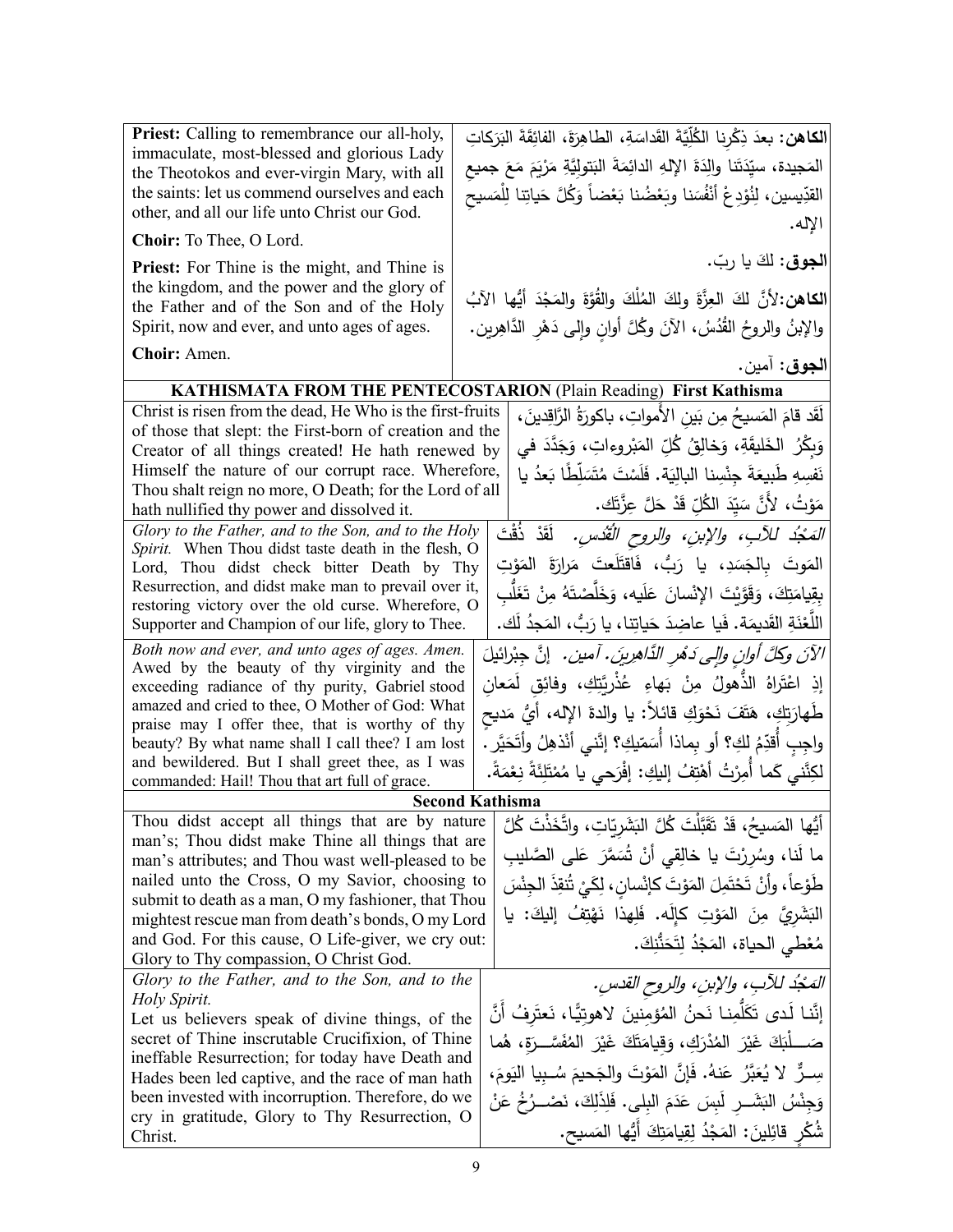| Both now and ever, and unto ages of ages. Amen.                                                           | الآنَ وكلَّ أوانِ وإلى دهرِ الداهرينَ. آمينَ. ﴿ إِنَّ                               |  |  |
|-----------------------------------------------------------------------------------------------------------|-------------------------------------------------------------------------------------|--|--|
| The Heavens all rejoiced, moved with exceeding<br>love; and the earth was amazed, overcome with           | السَّــماوياتِ بِشَــوْقٍ ابتَهَجَتْ، والأرْضـــيَّاتِ برعْدَةٍ                     |  |  |
| great fear when that angelic and pure voice                                                               |                                                                                     |  |  |
| addressed thee, O Theotokos. For one feast is now                                                         | تَحَيَّرَت عِنْدَ ما وَرَدَ إليْكِ الصَّــوتُ الطاهِرُ  يا والدةَ                   |  |  |
| revealed for both those here and those on high; for                                                       | الإله. لأَنَّهُ قدْ أَشْـرَقَ لِكِلَيْهما مَوْسـمٌ واحِدٌ، ونَجَّى                  |  |  |
| Christ hath redeemed and saved from death's bonds                                                         | أَوَّلَ الْجِبْلَةِ مِنَ الْمَوْتِ. فَلِهِذَا مَعَ الْمَلاكِ نَهْتِفُ               |  |  |
| the first-fashioned man. For this, we cry to thee with                                                    | إِلَيْكِ: إِفْرَحِي أَيَّتُهَا الأُمُّ الْعَذْرِاءُ النَّقِيَّةِ.                   |  |  |
| the Angel, saying: Rejoice, pure Virgin Mother.                                                           | <b>EVLOGETARIA (BENEDICTIONS) IN TONE FIVE</b>                                      |  |  |
| Blessed art Thou, O Lord; teach me Thy statutes.                                                          |                                                                                     |  |  |
| The company of the Angels was amazed when                                                                 | ُ <i>مْبازڭْ أَنتَ ياربُّ عَلَّفِنى حُقوقَك.</i> جمْعُ المَلائكةِ                   |  |  |
| they beheld Thee numbered among the dead. Yet                                                             | انْذَهَلَ مُتَحَيِّراً، عِنْدَ مُشاهَدَتِهِمْ إيّاكَ مَحْسوباً بينَ                 |  |  |
| Thyself, O Savior, destroyed the power of death,                                                          | الأمواتِ أَيُّها المُخَلِّص، وداحِضاً قُوَّةَ المَوتِ، ومُنْهضاً                    |  |  |
| with Thee raising up Adam and releasing all men                                                           | آدَمَ مَعَكَ، ومُعْتِقاً إِيَّانا مِنَ الْجَحيمِ كافةً.                             |  |  |
| from Hell.<br>Blessed art Thou, O Lord; teach me Thy statutes.                                            |                                                                                     |  |  |
| Wherefore, O Women Disciples, do ye mingle                                                                | مُ <i>بارَكٌ أنتَ يا ربُّ عَلَّفِني حُقوقَك.</i> المَلاكُ اللامِعُ                  |  |  |
| sweet-smelling spices with your tears of pity? The                                                        | عِنْدَ القَبْرِ تَفَوَّهَ نَحْوَ حامِلاتِ الطَّيبِ قائِلاً: لِمَ تَمْزُجْنَ         |  |  |
| radiant Angel within the sepulcher cried unto the                                                         | الطَّيوبَ بالدُّموعِ، بِتَرَبٍّ يا تِلْميذات؟ أنظُرْنَ الـــــلَّحْدَ               |  |  |
| Myrrh-bearing Women: Behold the grave, and<br>understand, for the Savior is risen from the tomb.          | وافْرَحْنَ، لأَنَّ المُخَلِّصَ قَدْ قامَ مِنَ القَبْرِ .                            |  |  |
|                                                                                                           |                                                                                     |  |  |
| Blessed art Thou, O Lord; teach me Thy statutes.<br>Very early in the morning, did the Myrrh-bearing      | مُ <i>بازڭ أنتَ يا ربُّ عَلَّفِنى حُقوقَك.</i> إنَّ حامِلاتِ                        |  |  |
| Women run lamenting unto Thy tomb. But an                                                                 | الطِّيبِ سَحَراً جِداً، سارَعْنَ إلى قَبْرِكَ نائِحاتٍ. إلاّ أَنَّ                  |  |  |
| Angel came toward them, saying: The time for                                                              | المَلاكَ وقَفَ بِهِنَّ، وقالَ لَهُنَّ: زمانُ النَّوْحِ قَدْ كَفَّ                   |  |  |
| lamentation is passed; weep not, but announce                                                             |                                                                                     |  |  |
| unto the Apostles the Resurrection.                                                                       | وبَطَلَ فَلا تَبْكينَ، بلْ بَشِّرْنَ الرُّسُلَ بِالْقِيامَةِ.                       |  |  |
| Blessed art Thou, O Lord; teach me Thy<br>statutes. The Myrrh-bearing Women mourned,                      | ُ <i>مبارَكٌ أنتَ يا ربُّ عَلْفِنى حُقوقَك.</i> إنَّ النِّسْـوَةَ حامِلاتِ          |  |  |
| as bearing spices they drew near Thy tomb, O                                                              | الطِّيبِ، وافَيْنَ بالحَنوطِ إلى قَبْرِكَ أَيُّها المُخَلِّص. فَسَمِعْنَ            |  |  |
| Savior. But the Angel spake unto them, saying:                                                            | مَلاكاً مُتَنَغِّماً نَحْوَهُنَّ قائلاً: لِمَ تَحْسِبْنَ الْحَيَّ مَعَ الْمَوْتِي؟  |  |  |
| Why number ye the living among the dead? In                                                               |                                                                                     |  |  |
| that He is God He is risen from the grave.                                                                | فَبِما أَنَّهُ إِلهٌ، قَدْ قامَ مِنَ القَبْرِ ناهِضاً.                              |  |  |
| Glory to the Father, and to the Son, and to the<br>Holy Spirit. We adore the Father, as also His          | المَجُدُ للآبِ، والابنِ، والتروح القُدُسِ. نَسْجُدُ لِلآبِ، ولابْنِهِ،              |  |  |
| Son, and the Holy Spirit, the Holy Trinity in one                                                         | ولِروح قُدْسِهِ، ثالوثاً قدُّوساً في جَوْهرِ واحِدٍ، هاتِفينَ مَعَ                  |  |  |
| Essence, crying with the Seraphim: Holy, holy,                                                            | السّارافيم: قُدّوسٌ، قُدّوسٌ، قُدّوسٌ أنتَ يا رَبّ.                                 |  |  |
| holy art Thou, O Lord.                                                                                    |                                                                                     |  |  |
| Both now and ever, and unto ages of ages.                                                                 | الآنَ وَكُلَّ أُولِن وَإِلَى دَهْرِ الدَاهِرِينَ، آمين. ۖ أَيَّتُها الْعَذْرَاءُ،   |  |  |
| <i>Amen.</i> In that thou didst bear the Giver of Life,<br>O Virgin, thou didst redeem Adam from sin, and | لْــقَدْ وَلَدْتِ مُعْطِيَ الْحَياة، وأَنْقَــذْتِ آدَمَ مِـــنَ الْخَطْيئة،        |  |  |
| didst give to Eve joy in place of sadness; and He                                                         |                                                                                     |  |  |
| who was incarnate of thee, both God and man,                                                              | ومَنَحْتِ حَوّاءَ الفَرَحَ عِوَضَ الحُزْنِ، لَكِنَّ الإِلهَ والإِنْســـانَ          |  |  |
| hath restored to life those who had fallen                                                                | الْمُتَجَسِّدَ مِنْكِ، أَرْشَدَهُما إِلَى الْحَياةِ الَّتِي قَدْ تَهَوَّرِا مِنْها. |  |  |
| therefrom.<br>Alleluia, Alleluia, Alleluia. Glory to Thee, O God.                                         |                                                                                     |  |  |
| (THRICE)                                                                                                  | هَلِلوبِيا، هَلِلوبِيا، هَلِلوبِيا، المَجْدُ لَكَ يا الله. (ثلاثًا)                 |  |  |
| O our God and our Hope, glory to Thee!                                                                    | يا إلهَنا ورجاءَنا لكَ المَجْد.                                                     |  |  |
| THE LITTLE LITANY                                                                                         |                                                                                     |  |  |
| Priest: Again and again, in peace, let us                                                                 | الكاهن: أيْضاً وأيْضاً بِسَلامِ إلى الرَّبِّ نَطْلَب.                               |  |  |
| pray to the Lord.                                                                                         |                                                                                     |  |  |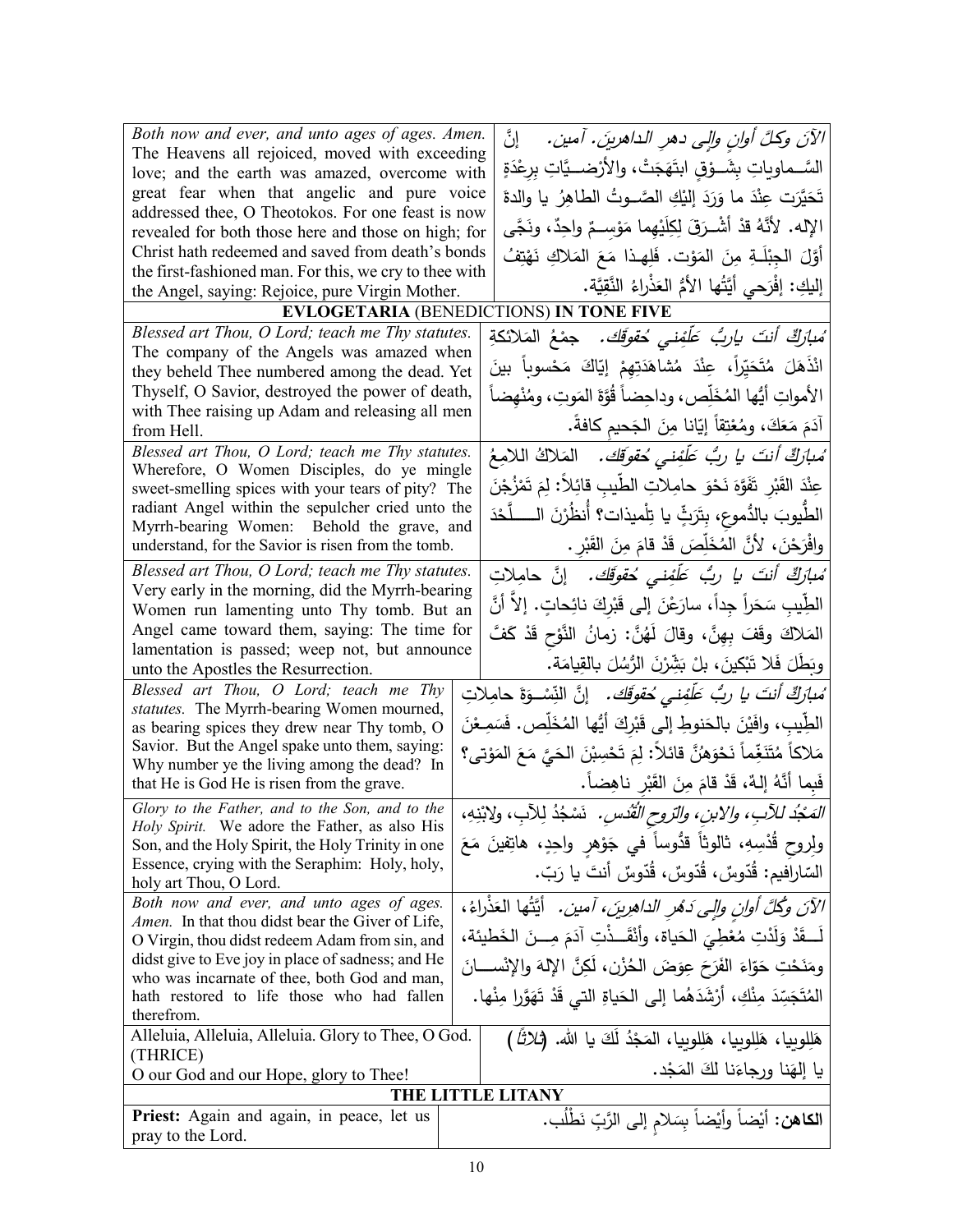| Choir: Lord, have mercy.                                                                                 | ا <b>لجوق</b> : يا ربُّ ارْحَمْ.                                                         |  |  |
|----------------------------------------------------------------------------------------------------------|------------------------------------------------------------------------------------------|--|--|
| <b>Priest:</b> Help us; save us; have mercy on us;                                                       |                                                                                          |  |  |
| and keep us, O God, by Thy grace.                                                                        | الكاهن: أعْضُدْ، وَخَلِّصْ، وارْحَمْ، واحفَظْنا يا اللهُ بِنِعْمَتِكَ.                   |  |  |
| Choir: Lord, have mercy.                                                                                 | ا <b>لجوق</b> : يا ربُّ ارْحَمْ.                                                         |  |  |
| Priest: Calling to remembrance our all-                                                                  |                                                                                          |  |  |
| immaculate,<br>most-blessed<br>holy,<br>and<br>glorious Lady the Theotokos and ever-                     | ا <b>لكاهن:</b> بعدَ ذِكْرِنا الكُلِّيَّةَ القَداسَةِ، الطاهِرَةَ، الفائِقَةَ البَرَكاتِ |  |  |
| virgin Mary, with all the saints: let us                                                                 | المَجيدة، سيِّدَتَنا والِدَةَ الإِلهِ الدائِمَةَ البَتولِيَّةِ مَرْيَمَ مَعَ جميع        |  |  |
| commend ourselves and each other, and all                                                                | القدِّيسين، لِنودِعْ أَنفُسَنا وبَعْضُنا بَعْضاً وَكُلَّ حَياتِنا لِلْمَسيحِ             |  |  |
| our life unto Christ our God.                                                                            | الإله.                                                                                   |  |  |
| Choir: To Thee, O Lord.                                                                                  |                                                                                          |  |  |
| Priest: For blessed is Thy Name, and                                                                     | ا <b>لجوق</b> : لكَ يا رب.                                                               |  |  |
| glorified is Thy kingdom of the Father and<br>of the Son and of the Holy Spirit, now and                 | ا <b>لكاهن:</b> 'لأنَّ اسْمَكَ مُبارَكٌ ومُلْكَكَ مُمَجَّدٌ أَيُّها الآبُ والإِبنُ       |  |  |
| ever, and unto ages of ages.                                                                             | والروحُ القُدُس، الأنَ وكلَّ أوانِ وإلى دَهْرِ الدَّاهِرين.                              |  |  |
| Choir: Amen.                                                                                             |                                                                                          |  |  |
|                                                                                                          | ا <b>لجوق</b> : آمين.                                                                    |  |  |
|                                                                                                          | THIRD TONE RESURRECTIONAL HYPAKOE (Plain Reading)                                        |  |  |
| To the ointment-bearing women the brilliant angel                                                        | ذو المَنْظَرِ العَجِبِ والكَلام العَذْبِ، المَلاكُ اللامِعُ قالَ                         |  |  |
| of sweet words, startling them, did say: Why seek<br>ye the living One in the grave? He is verily risen, | لِحامِلاتِ الطَّيبِ: لِمَ تَطْلَبْنَ الْحَيَّ في القَبْرِ ؟ قَدْ قامَ                    |  |  |
| and hath emptied the tombs. Know ye, therefore,                                                          | وأَفْرَغَ الْقُبورَ . فاعْلَمْنَ أَنَّ غيرَ المُتَغَيّرِ قَدْ بِدَّلَ البِلي،            |  |  |
| that the changeless One hath changed corruption                                                          |                                                                                          |  |  |
| to incorruption. And say to God: How dreadful are                                                        | وقُلْنَ للهِ ما أَرْهَبَ أَعْمالَكَ، لأَنَّكَ خَلَّصْتَ جِنْسَ البَشَرِ .                |  |  |
| Thy works; for Thou hast saved mankind.                                                                  |                                                                                          |  |  |
|                                                                                                          |                                                                                          |  |  |
|                                                                                                          | THIRD TONE RESURRECTIONAL ANABATHMOI (Plain Reading) First Antiphony                     |  |  |
| Thou didst verily deliver the captivity of<br>$+$                                                        | + أَيُّها الكَلِمَةُ أَنْتَ أَنْقَذْتَ سَبْيَ صِهيونَ مِنْ بابِل. هكذا                   |  |  |
| Zion from Babylon, O Word. Likewise,<br>draw thou me out of suffering into life.                         |                                                                                          |  |  |
| They who sow in Timan with divine tears,<br>$^+$                                                         | اجْتَذَبْتَنِي أيضاً مِنَ الآلام إلى الحياةِ.                                            |  |  |
| shall reap with rejoicing the sheaves of                                                                 | + إنَّ الذينَ يَزْرَعونَ في النَّيْمَنِ بِدُموعِ إلهِيَّةٍ، سَيحْصُدونَ                  |  |  |
| eternal life.                                                                                            | بفَرَحٍ سُنْبُلَ الحياةِ الأبدية.                                                        |  |  |
| Glory to the Father, and to the Son, and to<br>$^{+}$                                                    | + المَحدُ للآبِ، والإبنِ، والروحِ الْقُدُسِ، الآنَ وكلَّ أُوانِ                          |  |  |
| the Holy Spirit: both now and ever, and<br>unto ages of ages. Amen.                                      | والِي دهر الداهرينَ، آمين.                                                               |  |  |
| With the Holy Spirit every gift is good; for<br>$^{+}$                                                   |                                                                                          |  |  |
| He doth shine forth together with the                                                                    | + مِنَ الرُّوحِ القُدُسِ تَنْحَدِرُ كلُّ عَطِيَّةٍ صـــالِحَةٍ، بما أنَّهُ               |  |  |
| Father and the Son; and in Him doth all                                                                  | يُشرقُ مَعَ الآبِ والإبنِ، وبِهِ كلُّ البرايا تَحْيا وتَتَحَرَّك.                        |  |  |
| creation live and move.                                                                                  |                                                                                          |  |  |
| If the Lord buildeth not the house of virtues,<br>$^{+}$                                                 | <b>Second Antiphony</b>                                                                  |  |  |
| then vainly do we labor; but if He defend and                                                            | + إنْ لَمْ يَبْنِ الرَّبُّ بَيْتَ الفَضـــــائِلِ، فَباطِلاَ نَتْعَبُ،                   |  |  |
| protect our lives, none shall prevail against                                                            | وإذا وَقَى نُفوسَــنا وسَــتَرَها فَلا أَحَدَ يَتَسَــلَّطُ علـي                         |  |  |
| our city.                                                                                                | مَدينَتنا .                                                                              |  |  |
| The saints are verily the hire of the fruit of the<br>$^+$                                               | + إنَّ القِـدّيســـــينَ هُمْ أَجْرَةُ ثَمَرَةِ النَطْنِ، ولمْ يَزالوا                   |  |  |
| womb. And they have not ceased to be Thy<br>sons, in the Spirit, O Christ, and Thou art like             |                                                                                          |  |  |
| a father.                                                                                                | بالروح بَنينَ لَكَ أَيُّها المَسيحُ، وأنتَ لَهُمْ كأبٍ.                                  |  |  |
| Glory to the Father, and to the Son, and to the<br>$^{+}$                                                | + المَجْدُ للآبِ، والإبنِ، والروح القُدُسِ، الآنَ وكلَّ                                  |  |  |
| Holy Spirit: both now and ever, and unto ages<br>of ages. Amen.                                          | أوان والي دَهُر الداهرِينِ، أمينِ.                                                       |  |  |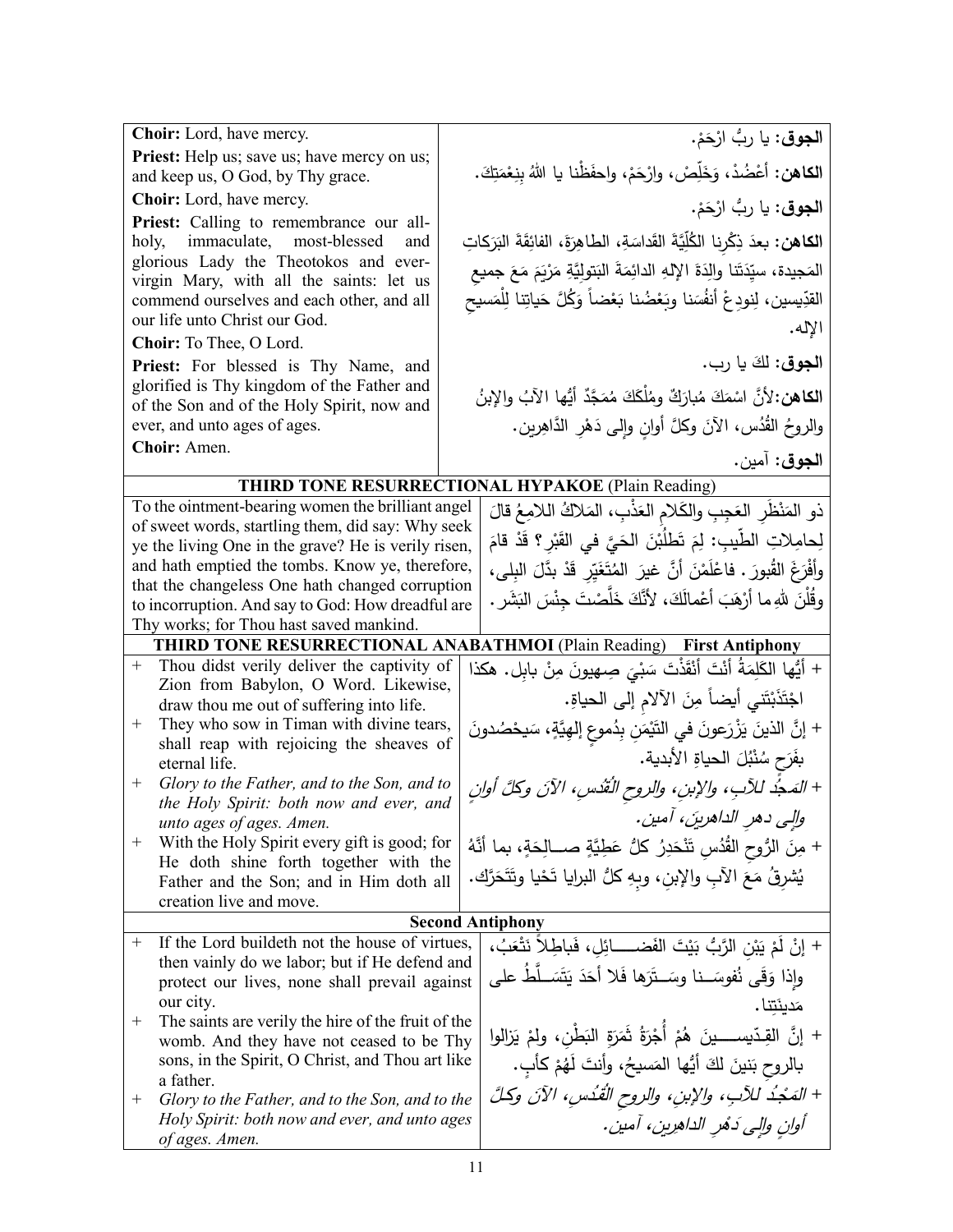| $^{+}$<br>By the Holy Spirit hath all holiness and<br>wisdom been observed; for He is the Creator<br>of all the essence of creation. Therefore, let us |                                                                                                                     |                                                                    | + بالروح القُدُسِ شـــوهِدَتْ كُلُّ قَداسَـــةٍ وحِكْمَةٍ، لأنَّهُ        |                                                                           |
|--------------------------------------------------------------------------------------------------------------------------------------------------------|---------------------------------------------------------------------------------------------------------------------|--------------------------------------------------------------------|---------------------------------------------------------------------------|---------------------------------------------------------------------------|
|                                                                                                                                                        |                                                                                                                     | خالِقٌ كُلِّ جَواهر الخَليقةِ، ولذلِكَ فَلْنَعبُدْهُ لأَنَّهُ إلهٌ |                                                                           |                                                                           |
| worship Him; for He is God, as is the Father                                                                                                           |                                                                                                                     | كالآب والكَلمةِ.                                                   |                                                                           |                                                                           |
| and the Word.                                                                                                                                          |                                                                                                                     |                                                                    |                                                                           |                                                                           |
|                                                                                                                                                        |                                                                                                                     |                                                                    | <b>Third Antiphony</b>                                                    |                                                                           |
| $^{+}$                                                                                                                                                 | Happy are they who fear the Lord; for they<br>walk in the way of His commandments, and                              |                                                                    |                                                                           | + إنَّ خائِفي الرَّبِّ لَمَغْبوطونَ، لأنَّهمْ يَسْــــلُكونَ في           |
|                                                                                                                                                        | eat of the fruits of universal life.                                                                                |                                                                    |                                                                           | سَبيلِ وَصاياهُ، ويَأْكُلونَ ثِمارَ  الحَياةِ الأبديَّة.                  |
| Rejoice with gladness, O chief Shepherd, as<br>$^+$                                                                                                    |                                                                                                                     |                                                                    | + إفْرَحْ مَسْروراً يا رَئِيسَ الرُّعاةِ إذا شاهَدْتَ بَني بَنيكَ         |                                                                           |
|                                                                                                                                                        | thou beholdest thy children's children around<br>thy table, offering branches of good deeds.                        |                                                                    | حَوْلَ مائِدَتِكَ، مُقدِّمينَ أَغْصانَ أَفْعالِ الصَّلاحِ.                |                                                                           |
| $^+$                                                                                                                                                   | Glory to the Father, and to the Son, and to the                                                                     |                                                                    |                                                                           | + المَجْدُ للآبِ، والإبنِ، والروح الْقُدُسِ، الآنَ وكلَّ                  |
| Holy Spirit: both now and ever, and unto ages<br>of ages. Amen.                                                                                        |                                                                                                                     |                                                                    |                                                                           | أوانِ والِي دَهْرِ الداهرِينَ، آمين.                                      |
| $^{+}$                                                                                                                                                 | Verily, all the riches of honor are of the Holy                                                                     |                                                                    |                                                                           | + إنَّ غِنـى الشَّـــرَفِ كُلِّـهِ مِنَ الرُّوحِ القُدُسِ، ومنْـهُ        |
|                                                                                                                                                        | Spirit. And of Him too is grace and life for all<br>creation. Wherefore, He is to be praised with                   |                                                                    |                                                                           | النِّعْمَةُ والحَياةُ لِكُلِّ الخَليقَة، لذلِكَ يُسَبَّحُ مَعَ الآبِ      |
|                                                                                                                                                        | the Father and the Word.                                                                                            |                                                                    |                                                                           | والكَلمةِ.                                                                |
|                                                                                                                                                        | PROKEIMENON FOR THE RESURRECTION IN TONE THREE                                                                      |                                                                    |                                                                           |                                                                           |
|                                                                                                                                                        | Say among the heathen that the Lord reigneth. The world                                                             |                                                                    |                                                                           | قولوا في الأُمَمِ إنَّ الرَّبَّ قَدْ مَلَكَ، لأنَّهُ ثَبَّتَ              |
|                                                                                                                                                        | also shall be so established that it shall not be moved.<br>(TWICE)                                                 |                                                                    |                                                                           | المَسْكونةَ فَلَنْ تَتَزَعْزَعْ. (مرتين)                                  |
|                                                                                                                                                        | <b>Stichos:</b> Praise the Lord with a new praise.                                                                  |                                                                    |                                                                           | <b>زتَّكِكِّ:</b> سَبِّحوا الرَّبَّ سُبْحاً جديداً.                       |
|                                                                                                                                                        |                                                                                                                     |                                                                    |                                                                           | قولوا في الأُمَم إِنَّ الرَّبَّ قَدْ مَلَكَ، لأَنَّهُ ثَبَّتَ             |
|                                                                                                                                                        | Say among the heathen that the Lord reigneth. The world<br>also shall be so established that it shall not be moved. |                                                                    |                                                                           | المَسْكونةَ فلَنْ تَتَزَعْزَعْ.                                           |
|                                                                                                                                                        | <b>Deacon:</b> Let us pray to the Lord.                                                                             |                                                                    |                                                                           | ا <b>لشماس:</b> إلى الرَّبِّ نَطْلُب.                                     |
|                                                                                                                                                        | Choir: Lord, have mercy.                                                                                            |                                                                    | ا <b>لمرتل:</b> يا ربُّ ارْحَم.                                           |                                                                           |
|                                                                                                                                                        | <b>Priest:</b> For Holy art Thou, O our God, Who restest                                                            |                                                                    |                                                                           | ا <b>لكاهن:</b> لِأنَّكَ قُدُّوسٌ أَنْتَ يا إِلهَنا، وفي القِدِّيسينَ     |
|                                                                                                                                                        | in the Holies, and unto Thee do we ascribe glory<br>to the Father and to the Son and to the Holy Spirit,            |                                                                    | تَسْتَقِرُ وتَسْتَرِيحُ، ولَكَ نُرسِلُ المَجْدَ أَيُّها الآبُ، والإِبْنُ، |                                                                           |
|                                                                                                                                                        | now and ever, and unto ages of ages.                                                                                |                                                                    |                                                                           |                                                                           |
|                                                                                                                                                        |                                                                                                                     |                                                                    |                                                                           | والرّوحُ القُدُس، الآنَ وكُلَّ أوانٍ وإلى دَهْرِ الداهِرين.               |
|                                                                                                                                                        | <b>Chanter:</b> Amen. Let everything that hath breath<br>praise the Lord. (twice)                                   |                                                                    |                                                                           | المُرَبِّل: آمين. كُـلُّ نَسَمَةٍ، فَلْتُسَبِّحِ الرَّبَّ. (مرتين)        |
|                                                                                                                                                        | Praise ye God in His saints; praise Him in the firm                                                                 |                                                                    |                                                                           | سَبْحوا اللهَ في قُدِيسيهِ سَنَجوهُ في فَلَكِ قُوَّتِه .                  |
|                                                                                                                                                        | foundation of His power.                                                                                            |                                                                    |                                                                           | فَلْتُسَبِّحِ الرَّبَّ، كُـلُّ نَسَمَةٍ.                                  |
|                                                                                                                                                        | Let everything that hath breath praise the Lord.                                                                    |                                                                    | THE FIFTH EOTHINON GOSPEL                                                 |                                                                           |
|                                                                                                                                                        | <b>Deacon:</b> And that we may be accounted                                                                         |                                                                    |                                                                           | <b>الشماس:</b> مِنْ أَجْلِ أَنْ نَكونَ مُسْتَحِقّينَ لِسَماعِ الإِنْجِيلِ |
|                                                                                                                                                        | worthy to hear the Holy Gospel, let us pray                                                                         |                                                                    |                                                                           |                                                                           |
| to the Lord our God.                                                                                                                                   |                                                                                                                     |                                                                    | المُقَدَّس، إلى الرَّبّ إلهنا نَطْلُب.                                    |                                                                           |
|                                                                                                                                                        | <b>Choir:</b> Lord, have mercy. <i>(thrice)</i>                                                                     |                                                                    |                                                                           | ا <b>لمرتل:</b> يا ربُ ارْحَمْ. (ثلاثاً)                                  |
|                                                                                                                                                        | <b>Deacon:</b> Wisdom! Stand upright! Let us<br>hear the Holy Gospel.                                               |                                                                    |                                                                           | الشعاس: الحِكْمَةُ، فَلْنَستَقِمْ ولْنَسْمَعِ الإنجيلَ المُقَدَّس.        |
| Priest: Peace be to all.                                                                                                                               |                                                                                                                     |                                                                    | ا <b>لكاهن:</b> السَّلامُ لِجَميعِكُم.                                    |                                                                           |
|                                                                                                                                                        |                                                                                                                     |                                                                    |                                                                           | العرتل: ولروجِكَ.                                                         |
| <b>Choir:</b> And to thy spirit.                                                                                                                       |                                                                                                                     |                                                                    |                                                                           |                                                                           |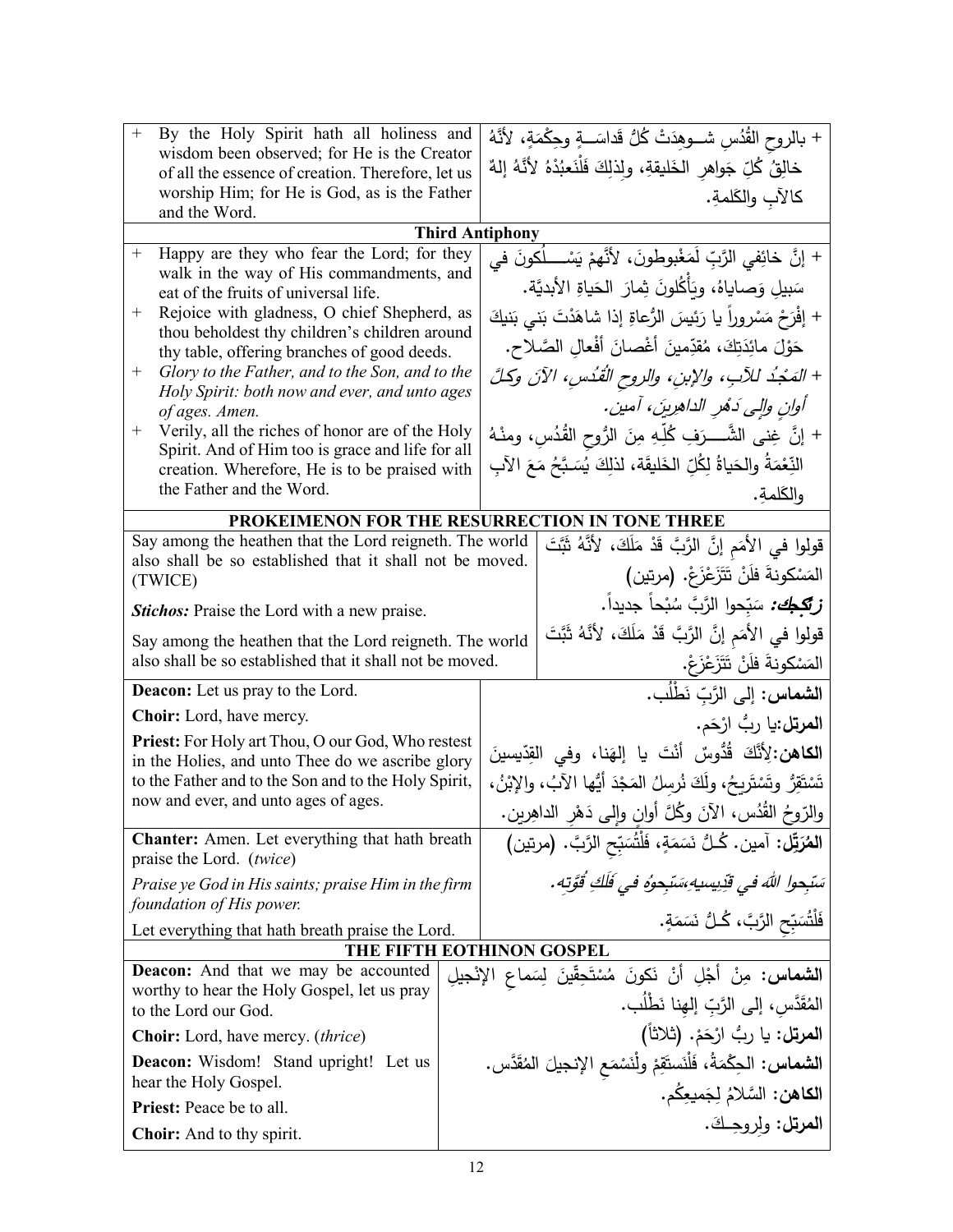| <b>Priest:</b> The Reading from the Holy Gospel<br>according to Saint Luke. (24:12-35)                   | ا <b>لكاهن:</b> فَصْــلٌ شَــريفٌ مِنْ بِشــارةِ القِدّيسِ <b>لوقا</b> الإِنْجيليّ |
|----------------------------------------------------------------------------------------------------------|------------------------------------------------------------------------------------|
| Choir: Glory to Thee, O Lord, glory to                                                                   | الْبَشْيْرِ وْالتِّلْمِيْذِ الطَّاهِرِ .                                           |
| Thee.                                                                                                    | ا <b>لمرتل:</b> المَجْدُ لَكَ يا رَبُّ، المَجْدُ لَك.                              |
| Deacon: Let us attend!                                                                                   | الشماس: لِنُصْغ!                                                                   |
| Priest: At that time, Peter rose and ran to the<br>tomb; stooping and looking in, he saw the linen       | ا <b>لكاهن:</b> في ذلكَ الزمان، قامَ بُطْرُسُ وأَسْرَعَ إلى القَبْرِ ،             |
| cloths by themselves; and he departed, wondering                                                         | وتَطَلَّعَ، فَرَأَى الأَكفانَ مَوْضوعَةً وَحْدَها، فَانْصَرَفَ إلى                 |
| at what had happened. That very day, two of them                                                         | مَقرّهِ مُتَعَجِّباً ممّا كانَ وإنَّ اثْنَيْنِ مِنْهُمْ كانا سائرَيْنِ في          |
| were going to a village named Emmaus, about<br>seven miles from Jerusalem, and talking with each         | ذلك اليوم إلى قَرْيةٍ تَبْعُدُ سِتّينَ غلْوَةً عَنْ أُورَشْليمَ                    |
| other about all these things that had happened.                                                          | اسْمُها عِمْواس وكانا يَتَكَلَّمان أَحَدُهُما مَعَ الآخَر عَنْ                     |
| While they were talking and discussing together,                                                         | تِلْكَ الحَوادِثِ كُلِّها وفِيما هُما يَتَكَلَّمان ويَتَحاوَران، دَنا              |
| Jesus Himself drew near and went with them. But<br>their eyes were kept from recognizing Him. And        |                                                                                    |
| He said to them, "What is this conversation which                                                        | مِنْهُما يَسوعُ وسارَ مَعَهُما ولكِنْ أَمْسِكَتْ أَعْيُنُهُما عَنْ                 |
| you are holding with each other as you walk and                                                          | مَعْرِفَتِهِ فقالَ لَهُما: "ما هذا الكَلامُ الذي تَتَحاوَران بِهِ                  |
| are sad?" Then one of them, named Cleopas,<br>answered Him, "Are you only a stranger in                  | وأَنْتُما سائران مُكْتَئِبَيْن؟" فَأَجابَ أَحَدُهُما، واسْمُهُ                     |
| Jerusalem and do not know the things that have                                                           | كلاوُبِا، وقالَ لَهُ: "أَأَنْتَ وَحْدَكَ غَرِيبٌ في أُورَشليمَ،                    |
| happened there in these days?" And He said to                                                            | ولَمْ تَعْلَمْ ما حَدَثَ فيها في هَذهِ الأيام؟" فَقالَ لَهُما:                     |
| them, "What things?" And they said to Him,<br>"Concerning Jesus of Nazareth, who was a                   | "وما هُوَ؟" قالا لَهُ: "ما يَخْتَصُّ بِيَسوعَ الناصِريِّ الذي                      |
| prophet mighty in deed and word before God and                                                           | كَانَ رَجُلاً نَبِيّاً، مُقْتَدِراً في العمَلِ والقَوْلِ أمامَ اللهِ               |
| all the people, and how our chief priests and rulers                                                     |                                                                                    |
| delivered Him up to be condemned to death, and                                                           | وجَميع الشَّعْبِ وكَيْفَ أَسْلَمَهُ رؤساءُ الكَهَنَةِ وحُكامُنا                    |
| crucified Him. But we had hoped that He was the<br>one to redeem Israel; and besides all this, it is now | لِقَضاءِ المَوْتِ وصَلَبوهِ ونَحْنُ كُنّا نَرْجُو أَنَّهُ هُوَ المُزْمِعُ          |
| the third day since this happened. Moreover, some                                                        | أَنْ يَفْدِيَ إِسْرائيل. ولكِنْ مَعَ هَذا جَميعِهِ، فاليَوْمُ هُوَ                 |
| women of our company amazed us. They were at                                                             | ثالِثُ يَوْمٍ لِحُدوثِ ذلك إِلاَّ أَنَّ نِساءً مِنّا أَدْهَشَنَنا، لِأَنَهُنَّ     |
| the tomb early in the morning and did not find His<br>body; and they came back saying that they had      | بَكَّرْنَ إِلَى الْقَبْرِ ، فَلَمْ يَجِدْنَ جَسَدَهُ، فَأَتيْنَ وِقُلْنَ إِنَهُنَّ |
| even seen a vision of angels, who said that He was                                                       | رأَيْنَ مَظْهَرَ ملائكةٍ قالوا إِنَّهُ حَيٍّ ومَضَى قَوْمٌ مِنَ                    |
| alive. Some of those who were with us went to the                                                        |                                                                                    |
| tomb, and found it just as the women had said, but<br>Him they did not see." And Jesus said to them, "O  | الذينَ مَعَنا إلى القَبْرِ ، فَوَجَدوا كَمَا قالَتْ أيضاً النِساءُ ،               |
| foolish men, and slow of heart to believe all that                                                       | وأمَّا هُوَ فَلَمْ يَرَوْهُ. فَقالَ لَهُما: "يا قَلِيلَىْ الفَهْم وبَطْيئَىْ       |
| the prophets have spoken! Was it not necessary                                                           | القَلبِ في الإِيمانِ بِكُلِّ ما نَطَقَتْ بِهِ الأَنْبِياءُ أَمَّا كَانَ            |
| that the Christ should suffer these things and enter                                                     | يَنْبَغي لِلْمَسيحِ أَنْ يَتَأَلَّمَ هَذِهِ الآلامَ فَيَدْخُلَ إلى مَجْدِهِ؟       |
| into His glory?" And beginning with Moses and<br>all the prophets, He interpreted to them in all the     | وابْتَدَأَ مِنْ موسى ومِنْ جَميعِ الأَنْبِياءِ يُفَسِّرُ لَهُما ما                 |
| Scriptures the things concerning Himself. So they                                                        | يَخْتَصُّ بِهِ في كُلِّ الأَسْفارِ ثُمَّ اقْتَرَبِوا مِنَ القَرْيَةِ التي          |
| drew near to the village to which they were going.                                                       | كانا مُنطَلِقَيْنِ إليْها، فَتَظاهَرَ ۖ هُوَ بِأَنَّهُ مُنْطَلِقٌ إلى مَكان        |
| Jesus appeared to be going further but they<br>constrained Him, saying, "Stay with us, for it is         |                                                                                    |
| toward evening and the day is now far spent." So                                                         | أَبْعَد فَأَلْزَماهُ قائِلَيْنِ: "امْكُثْ معَنا، فإنَّ المَساءَ مُقْبِلٌ           |
| He went in to stay with them. When He was at                                                             | وقَدْ مالَ النَهارِ ." فَدَخَلَ لَيَمْكُثَ مَعَهُما ولَمّا اتَّكَأَ                |
| table with them, He took the bread and blessed,                                                          | مَعَهُما، أَخَذَ الخُبْزَ وبارَكَ، وكَسَرَ، ونِاوَلَهُما فانفَتَحَتْ               |
| and broke it, and gave it to them. And their eyes<br>were opened and they recognized Him; and He         | أَعْيُنُهُما وعَرَفاهُ، فَاخْتَفِي هُوَ عَنْهُما فقالَ أَحَدُهُما                  |
| vanished out of their sight. They said to each                                                           |                                                                                    |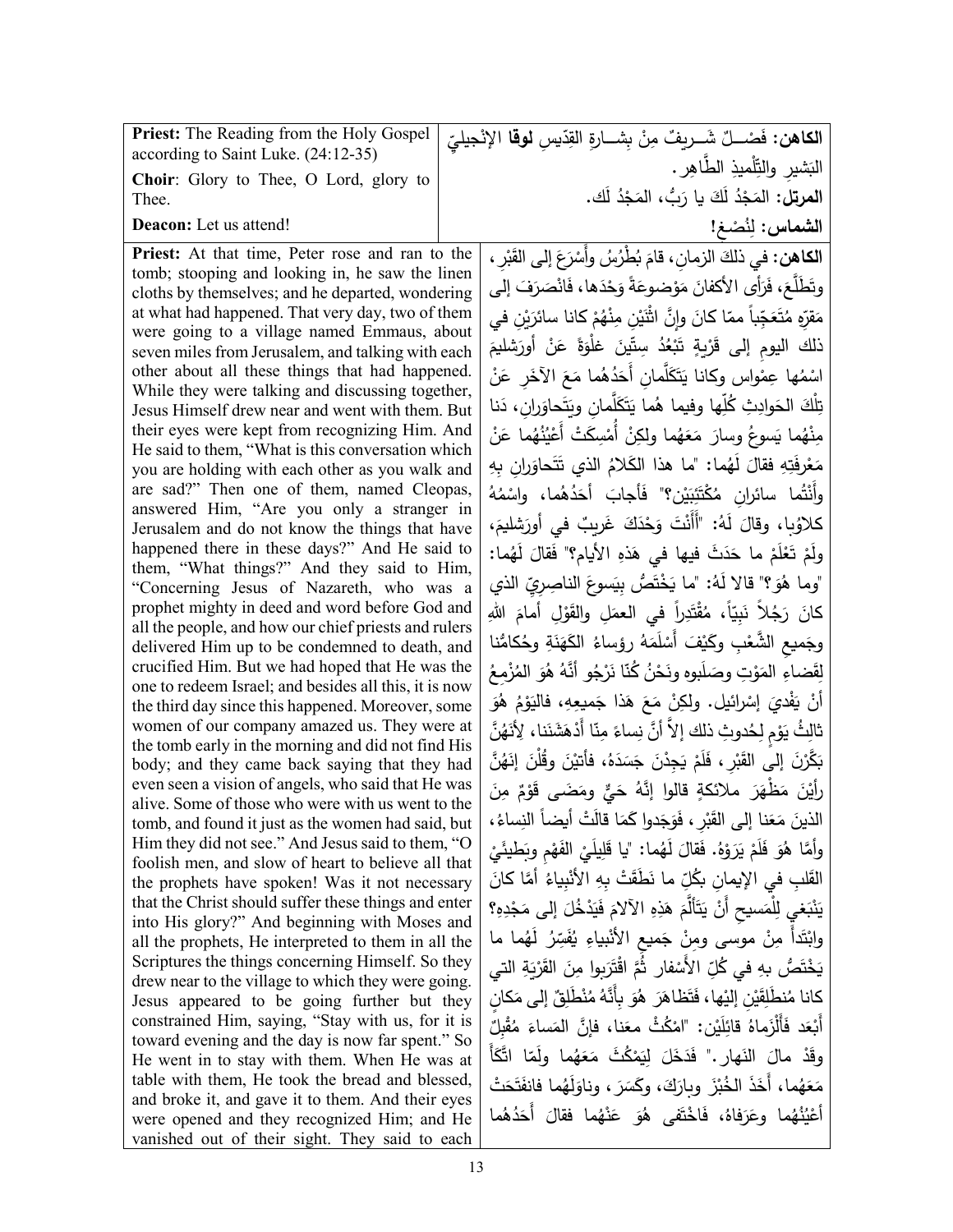| other, "Did not our hearts burn within us while He                                                                                                      | لِلآخر : "أما كانَتْ قُلوبُنا مُضْطَرِمَةً فينا حينَ كانَ                        |
|---------------------------------------------------------------------------------------------------------------------------------------------------------|----------------------------------------------------------------------------------|
| talked to us on the road, while He opened to us the<br>Scriptures?" And they rose that same hour and                                                    | يُخاطِبُنا في الطريقِ ويَشْرَحُ لَنا الكُتُبَ؟ فَقاما في تِلْكَ                  |
| returned to Jerusalem; and they found the eleven                                                                                                        | الساعةِ ورَجَعا إلى أورَشليم. فوَجَدا الأحدَ عشَرَ والذينَ                       |
| gathered together and those who were with them,                                                                                                         | مَعَهُمْ مُجْتَمِعينَ وهُمْ يَقولونَ: "لَقَدْ قامَ الرَّبُّ في الحقيقةِ          |
| saying, "The Lord is risen indeed, and has<br>appeared to Simon!" Then they told what had                                                               |                                                                                  |
| happened on the road, and how He was known to                                                                                                           | وتَراءي لِسِمْعانَ." فَأَخَذا هُما يُخْبِران بِما حَدَثَ، وكَيفَ                 |
| them in the breaking of the bread.                                                                                                                      | عَرَفاهُ عِنْدَ كَسْرِ الخُبْزِ .                                                |
| Choir: Glory to Thee, O Lord, glory to Thee.                                                                                                            | ا <b>لمرتل:</b> المَجْدُ لَكَ يا رَبُّ المَجْدُ لَك.                             |
| <b>Reader:</b> In that we have beheld the resurrection                                                                                                  | ا <b>لقارىء :</b> إذْ قَدْ رأينا قِيامَةَ المَسيح، فَلْنَسْجُدْ لِلرَّبِّ        |
| of Christ, let us worship the holy Lord Jesus, the<br>only sinless One. Thy cross do we adore, O Christ,                                                | القُدُّوسِّ، يَسوعَ المَعْصومِ مِنَ الخَطَأَ وحدَهُ. لِصَليبِكَ                  |
| and Thy holy resurrection we praise and glorify;                                                                                                        | أَيُّها المَسيحُ نَسْجُدُ ولقِيامَتِكَ المُقَدَّسَةِ نُسَبِّحُ ونُمَجِّدُ،       |
| for Thou art our God, and we know none other                                                                                                            |                                                                                  |
| beside Thee; we call upon Thy name. O come, all                                                                                                         | لأَنَّكَ أَنتَ هو إلهُنا وآخَرَ سواكَ لا نَعْرِفُ وبِاسْمِكَ                     |
| ye faithful, let us adore Christ's holy resurrection.<br>For lo, through the cross is joy come into all the                                             | نُسَمّى. هَلَمَّ يا مَعْشَرَ المؤمنينَ نَسْجُدْ لِقيامَةِ المَسيح                |
| world. Ever blessing the Lord, let us sing His                                                                                                          | المُقَدَّسة، لأنَّ هوذا بالصليبِ قَدْ أتى الفَرَحُ لِكُلِّ العالَمِ.             |
| resurrection, for in that He endured the cross for                                                                                                      | لِنُبارِكِ الرَّبَّ في كلِّ حينِ ونُسَبِّحْ قِيامَتَهُ، لأنَّهُ إذِ              |
| us, He hath destroyed death by death.                                                                                                                   | احْتَمَلَ الصَّلْبَ مِنْ أَجْلِنا، المَوْتَ بالمَوْتِ حَطَّمْ.                   |
|                                                                                                                                                         | <b>PSALM 50</b>                                                                  |
| Have mercy on me, O God, according to Thy                                                                                                               |                                                                                  |
| Great Mercy; and according to the multitude of                                                                                                          | ارْحَمْني يـا اللهُ بِعَظيمِ رَحْمَتِكَ، وكَمِثْلِ كَثْرَةٍ رأفتِكَ              |
| Thy compassions blot out my transgression.                                                                                                              | امْخُ مَأْثِمي.                                                                  |
| Wash me thoroughly from mine iniquity, and                                                                                                              | اغْسِلْني كَثيراً مِنْ إِثْمي، ومِنْ خَطْيئَتي طَهِّرْني.                        |
| cleanse me from my sin.                                                                                                                                 |                                                                                  |
| For I know mine iniquity, and my sin is ever                                                                                                            | لأنّي أنّا عارِفٌ بإثْمي، وخَطيئَتي أمامي في كلِّ حينٍ.                          |
| before me.<br>Against Thee only have I sinned and done this evil                                                                                        |                                                                                  |
| before Thee, that Thou mightest be justified in                                                                                                         | إليكَ وحدَكَ أخطأتُ، والشرَّ قُدّامَكَ صَنَعْتُ، لَكَي                           |
| Thy words, and prevail when Thou art judged.                                                                                                            | تَصْدُقَ في أقوالِكَ وتَغْلِبَ في مُحاكَمَتِك.                                   |
| For behold, I was conceived in iniquities, and in                                                                                                       |                                                                                  |
| sins did my mother bear me.                                                                                                                             | هاءنذا بالآثام حُبِلَ بي، وبالخَطايا وَلَدَتْني أُمّي.                           |
| For behold, Thou hast loved truth; the hidden and                                                                                                       | لأَنَّكَ قَدْ أَحْبَبْتَ الحقَّ، وأَوْضــَـحْتَ ل <sub>َّى</sub> غَوامِضَ        |
| secret things of Thy wisdom hast Thou made                                                                                                              |                                                                                  |
| manifest unto me.                                                                                                                                       | حكْمَتِكَ ومَسْتوراتِها.                                                         |
| Thou shalt sprinkle me with hyssop, and I shall be                                                                                                      | تَنْضَحُني بالزوفي فأطْهُرُ ، تَغْسِلُني فأَبْيَضُ أكثَرَ                        |
| made clean; Thou shalt wash me, and I shall be                                                                                                          | مِنَ الثَّلْجِ.                                                                  |
| made whiter than snow.                                                                                                                                  |                                                                                  |
| Thou shalt make me to hear joy and gladness; the<br>bones that be humbled, they shall rejoice.                                                          | تُسْمِعُني بَهْجَةً وسروراً، فَتَبْتَهِجُ عِظامي الذَّليلَة.                     |
| Turn Thy face away from my sins, and blot out all                                                                                                       | اصْرِفْ وِجْهَكَ عَنْ خَطَايايَ، واِمْحُ كُلَّ مآثِمي.                           |
| mine iniquities.                                                                                                                                        |                                                                                  |
| Create in me a clean heart, O God,                                                                                                                      | قَلْباً نَقِيّاً اخْلُقْ فِيَّ يا اللهُ، وروحاً مُسْتَقيماً جَدِّدْ في أَحْشائي. |
| and renew a right spirit within me.                                                                                                                     |                                                                                  |
| لا تَطْرَحْني مِنْ أمام وَجْهِكَ، وروحُكَ القُدُوسُ لا تَنْزِعْهُ منّي.<br>Cast me not away from Thy presence,<br>and take not Thy Holy Spirit from me. |                                                                                  |
| Restore unto me the joy of Thy salvation, and                                                                                                           | امْنَحْني بَهْجَةَ خلاصِكَ، وبِروحِ رئاسِيِّ اعْضُدْني.                          |
|                                                                                                                                                         |                                                                                  |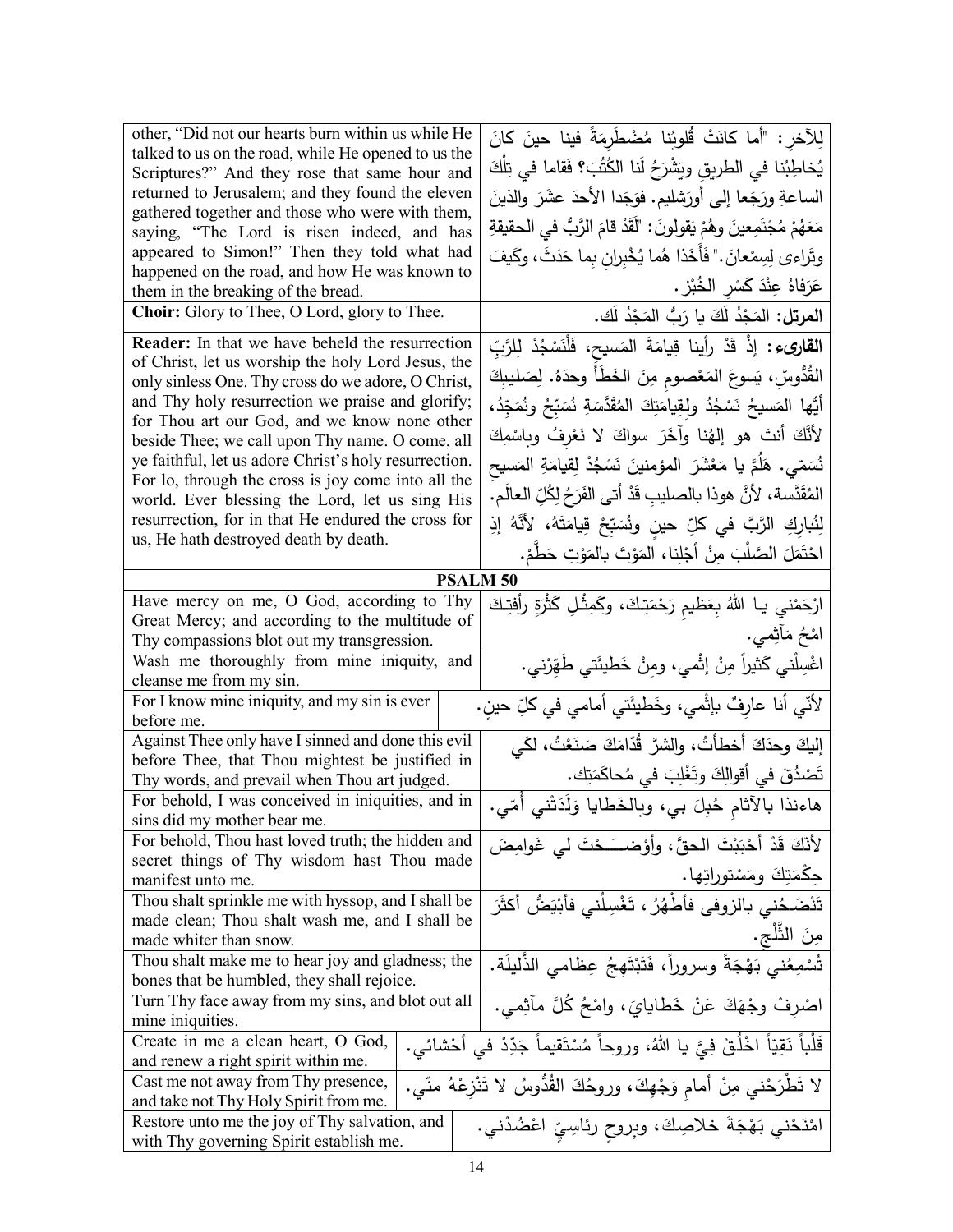| I shall teach transgressors Thy ways, and the<br>ungodly shall turn back unto Thee.                   |  | فأُعَلِّمَ الأَثَمَةَ طُرُقَكَ، والكَفَرَةُ إليْكَ يَرْجِعون.                           |
|-------------------------------------------------------------------------------------------------------|--|-----------------------------------------------------------------------------------------|
| Deliver me from blood-guiltiness, O God, Thou                                                         |  | أَنْقِذْنِي مِنَ الدِّماءِ يا اللهُ إلــــــهَ خَلاصــي، فَيَبْتَهِجَ                   |
| God of my salvation; my tongue shall rejoice in                                                       |  |                                                                                         |
| Thy righteousness.                                                                                    |  | لِساني بِعَدْلِكَ.                                                                      |
| O Lord, Thou shalt open my lips, and my mouth                                                         |  | يا ربُّ افْتَحْ شَفَتَيَّ، فَيُخْبِرَ فَمي بِتَسْبِحَتِكَ.                              |
| shall declare Thy praise.                                                                             |  |                                                                                         |
| For if Thou hadst desired sacrifice, I had given it;                                                  |  | لِأَنكَ لَوْ آثَرْتَ الذَّبِيحَةَ، لَكُنْتُ الْآنَ أُعْطٰي، لكِنَّكَ                    |
| with whole-burnt offerings Thou shalt not be                                                          |  |                                                                                         |
| pleased.                                                                                              |  | لا تُسَرُّ بالمُحْرَقات.                                                                |
| A sacrifice unto God is a broken spirit; a heart that                                                 |  | الذبيحَةُ للهِ روحٌ مُنْســَـحِقٌ، القَلْبُ المُتَخشـــِّـعُ                            |
| is broken and humbled God will not despise.                                                           |  |                                                                                         |
|                                                                                                       |  | والمُتَواضِعُ لا يَرْذُلُهُ اللهُ.                                                      |
| Do good, O Lord, in Thy good pleasure unto Zion,                                                      |  | أَصْلِحْ يا ربُّ بِمَسَرَّتِكَ صِهْيَونَ ولْـــــــثْبْنَ أَسْوارُ                      |
| and let the walls of Jerusalem be built up.                                                           |  |                                                                                         |
|                                                                                                       |  | أورشَليم.                                                                               |
| Then shalt Thou be pleased with a sacrifice of                                                        |  | حينئذٍ تُسَرُّ بِذَبيحَةِ العَدْلِ قُرْبِاناً ومُحْرَقات.                               |
| righteousness, with oblation and whole-burnt offerings.                                               |  |                                                                                         |
| Then shall they offer bullocks upon Thine altar.                                                      |  | حينئذٍ يُقَرِّبونَ على مَذْبَحِكَ العُجول.                                              |
|                                                                                                       |  | <b>TROPARIA AFTER PSALM 50 IN TONE TWO</b>                                              |
| Glory to the Father, and to the Son, and to the                                                       |  | المَحْدُ للآبِ، والإبنِ، والروحِ القُدْسِ.                                              |
| Holy Spirit.                                                                                          |  | بِشَــفاعَاتِ الرُّسُــلِ وطَلِباتِهِم، أيُّها الإِلهُ الرَّحوم، امْحُ                  |
| Through the intercessions of the Apostles, O Thou                                                     |  |                                                                                         |
| Who art merciful, blot out the multitude of our                                                       |  | كَثْرَةَ خَطَايانا وزلَّاتِنا.                                                          |
| transgressions.                                                                                       |  |                                                                                         |
| Both now and ever, and unto ages of ages. Amen.                                                       |  | الآنَ وكلَّ أوانٍ وإلى دهرِ الداهرينَ. آمين.                                            |
| Through the intercessions of the Theotokos, O<br>Thou Who art merciful, blot out the multitude of     |  | بِشَـــفاعَاتِ والِدَةِ الإِلهِ وطَلِباتِها، أَيُّها الإِلهُ الرَّحوم،                  |
| our transgressions.                                                                                   |  |                                                                                         |
|                                                                                                       |  | امْحُ كَثْرَةَ خَطايانا وزَلَّاتِنا.                                                    |
| Have mercy upon me, O God, according to Thy                                                           |  | يا رَحيُم، اركِمْني يا اللهُ كَعَظْيم رَكْمَتِكَ، وبِحَسَبِ كَثْرَةِ                    |
| lovingkindness; according to the multitude of Thy                                                     |  | رَأْفَاتِكَ امْحُ مَأْثُمِي.                                                            |
| tender mercies blot out my transgressions.                                                            |  |                                                                                         |
| Jesus, having risen from the grave as He foretold,<br>hath given unto us life eternal and Great Mercy |  | لَقَدْ قامَ يســـــوعُ مِنَ القبرِ كَما سَـــــبَقَ فَقالَ، ومَنَحَنا                   |
|                                                                                                       |  | الحياةَ الأَبَدِيَّةَ، والرَّحْمَةَ العُظْمى.                                           |
| THE INTERCESSION                                                                                      |  |                                                                                         |
| Deacon: O God, save thy people, and bless                                                             |  |                                                                                         |
| thine inheritance. Visit thy world with mercy                                                         |  | ال <b>شماس:</b> خَلِّصْ يا اللهُ شعبَكَ، وباركْ ميراثَكَ، وافتقِدْ عالمَكَ              |
| and compassions. Exalt the horn of Orthodox                                                           |  | بالرَّحمةِ والرأفاتِ، وارْفَعْ شأْنَ المسيحيينَ الأرثوذُكْسيين،                         |
| Christians, and send down upon us thy rich                                                            |  | وأَسْبِغْ علينا مراحِمَكَ الغَنِيَّة، بشَفاعاتِ سَيِّدَتِنا والِدَةِ الإِلهِ            |
| mercies, through the intercessions of our all-                                                        |  |                                                                                         |
| immaculate Lady, the Theotokos and ever-                                                              |  | الكُلِّيَّةِ الطَّهارَةِ والدائِمَةِ البَتوليَّةِ مَرْيَمٍ؛ وبِقُوَّةِ الصليبِ الكَريمِ |
| virgin Mary; by the might of the precious and                                                         |  | المُحْيى؛ وبِطِلْباتِ القُوّاتِ السَّماوِيَّةِ المُكَرَّمَةِ العادِمَةِ                 |
| life-giving cross; by the protection of the                                                           |  | الأجْسادِ؛ والنَّبيِّ الكَريمِ السابِقِ المَجيدِ يوحنّا المَعْمَدانِ؛                   |
| honorable bodiless powers of heaven; at the<br>supplication of the honorable, glorious Prophet,       |  |                                                                                         |
| Forerunner and Baptist John; of the holy,                                                             |  | والقِدّيسَيْنِ المُشَرَّفَيْنِ الرَّسولَيْنِ بُطْرُسَ وبولَسَ، وسائِرِ الرُّسُلِ        |
| glorious, all-laudable and foremost of the                                                            |  | المُشَرَّفِينَ الْجَديرِينَ بِكُلِّ مَديحِ؛ وآبائِنا القِدِّيسينَ مُعَلِّمي             |
| apostles, Peter and Paul, and of all the holy                                                         |  | الْمَسْكُونَةِ رؤساءِ الْكَهَنَةِ الْمُعَظَّمِينَ بِاسْلِيوسَ الْكبيرِ،                 |
| apostles; of our fathers among the saints, great                                                      |  |                                                                                         |
| hierarchs and ecumenical teachers Basil the                                                           |  | وغريغوريوسَ اللاهوتي، ويوحَنّا الذَهَبِيّ الفَم؛ وآبائِنا القِدّيسينَ                   |
|                                                                                                       |  |                                                                                         |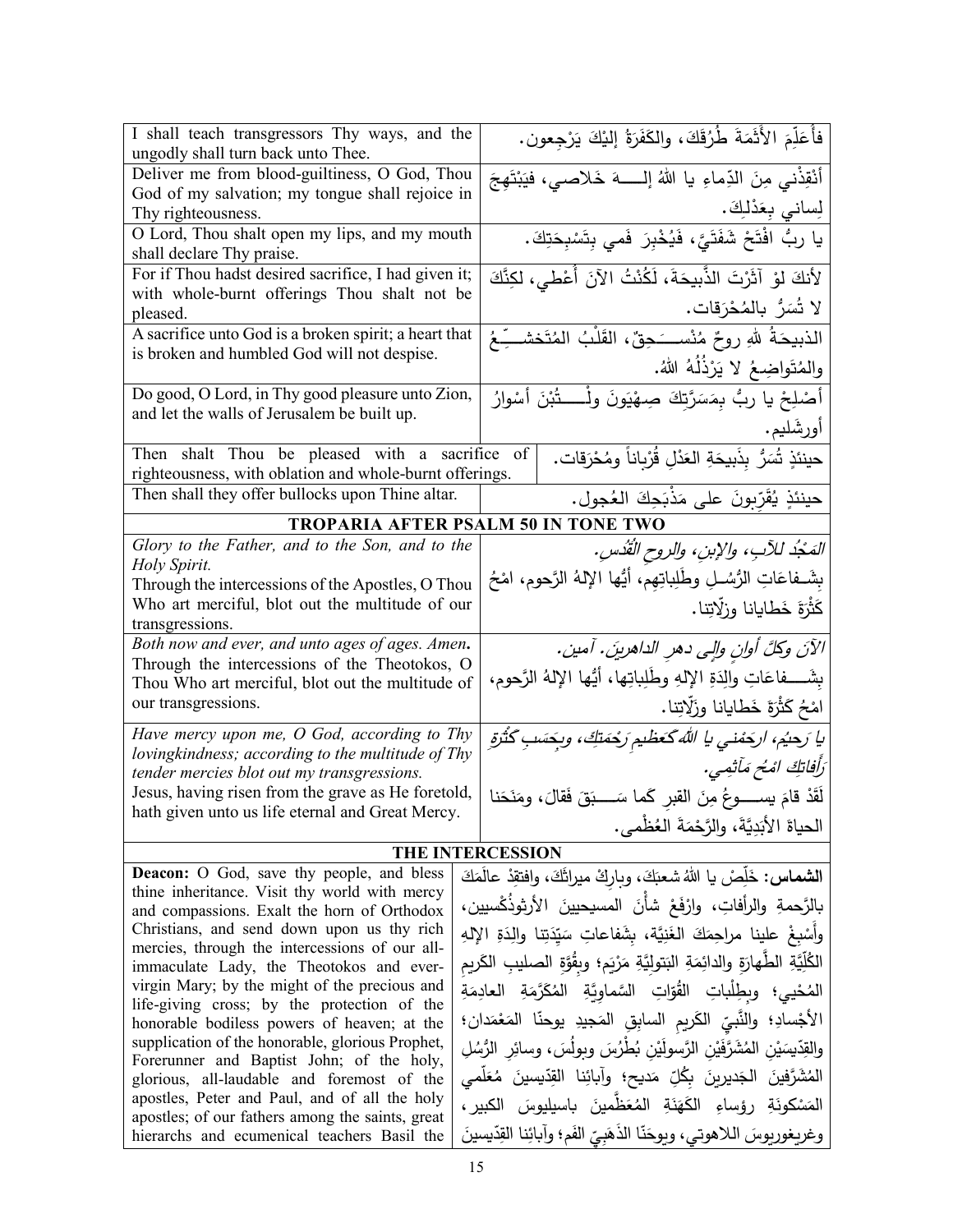| Great, Gregory the Theologian and John                                                            | أَثَنَاسيوسَ وكيرلِّسَ ويوحَنا الرَّحيم بَطاركَةِ الإِسْكَنْدَرِيَّة، وأبينا        |
|---------------------------------------------------------------------------------------------------|-------------------------------------------------------------------------------------|
| Chrysostom; Athanasios, Cyril and John the                                                        |                                                                                     |
| Merciful, patriarchs of Alexandria; Nicholas of                                                   | القِديسِ نيقولاوسَ رَئِيسِ أساقِفَةِ ميرا الليكِيَّة، واسْبيربِدونَ                 |
| Myra in Lycia, Spyridon of Trimythous and<br>Nektarios of Pentapolis, the wonder-workers; of      | أَسْقُفِ تْرِيمِيثوسَ، ونِكْتاريوسَ أَسْقُفِ المُدُن الخَمْسِ                       |
| our fathers among the saints Tikhon, patriarch                                                    | العَجائِبِيين، وأبينا القدّيس تيخون بَطْرِيَرْكِ موسكو ، والقدّيس                   |
| of Moscow, and Raphael, bishop of Brooklyn;                                                       | رافائيل أَسْقُفِ بروكلين؛ والقديسِينَ المجيدينَ الشَّهَداءِ                         |
| of the holy, glorious great martyrs George the                                                    |                                                                                     |
| Trophy-bearer, Demetrios the Myrrh-streaming,                                                     | الْعُظُماءِ جاورجيوسَ اللابسِ الظفرِ ، وديميتريوسَ المُفيض                          |
| Theodore the Soldier, Theodore the General and<br>Menas the Wonder-worker; of the hieromartyrs    | الطيبَ، وثيودورسَ النيروني، وثيودورسَ قائِدِ الجَيْش،                               |
| Ignatius the God-bearer<br>of Antioch,                                                            | وميناسَ الصانِعِ العَجائِب؛ والقِدّيسينَ الشُّهَداءِ إغْناطِيوسَ                    |
| Charalampos and Eleutherios; of the holy,                                                         |                                                                                     |
| glorious and great women martyrs Thekla,                                                          | المُتَوَشِّح بالله، خَرالَمْبوسَ والِفْتْيريوس؛ والشَّهيداتِ العَظيماتِ             |
| Barbara, Anastasia, Katherine, Kyriaki, Photini,                                                  | تَقْلا، بَرْبارَة، أَنَسْطاسِيا، كاثْرينا، كيرياكي، فوتيني، مارينا،                 |
| Marina, Paraskeva and Irene; of the holy                                                          | باراسكيفا، وآيرين؛ والقِدّيسينَ المَجيدينَ الشَّهَداءِ المُتَأَلِّقينَ              |
| glorious and right-victorious martyrs; of our                                                     |                                                                                     |
| venerable and God-bearing fathers who shone in                                                    | بالظَفَرِ ؛ وآبائِنا الأبرارِ ۖ المُتَوَشِّحينَ بالله؛ وخَاصَةً القِدّيسِ           |
| the ascetic life, of Saint N., the patron and                                                     | بابِيسِيوسَ الآثُوسِيِ، والقدّيسِ (فلان) شَفيع هَذِهِ الكَنيسَةِ                    |
| protector of this holy community; of the holy                                                     |                                                                                     |
| and righteous ancestors of God, Joachim and                                                       | المُقَدَّسَة؛ والقِدِّيسَيْنِ الصدِّيقَيْنِ جَدَّي المسيح الإِلهِ يواكيمَ           |
| Anna; and of all the saints: we beseech Thee, O<br>most merciful Lord, hearken unto the petitions | وحَنَّةَ؛ وجَميع قِدّيسيكَ، نَتَضَرَّعُ إليكَ أَيُّها الرَّبُّ الجزيلُ الرَّحْمَةِ، |
| of us sinners who make our supplications unto                                                     | فَاسْتَجِبْ لَنا نَحْنُ الْخَطَأَةَ الطالِبِينَ إِليكَ وارْحَمْنا.                  |
| Thee, and have mercy upon us.                                                                     |                                                                                     |
| Chanter: Lord, have mercy. Lord, have mercy.                                                      | ا <b>لمرتل:</b> يا رَبُّ ارْحَمْ، يا رَبُّ ارْحَمْ، يا رَبُّ ارْحَمْ. (4 مرات)      |
| Lord, have mercy.(Repeat 4 times)                                                                 |                                                                                     |
| Priest: Through the mercy and compassions and love                                                | ا <b>لكاهن:</b> بِرَحْمَةِ ورَأفاتِ ابْنِكَ الوَحيدِ ومَحَبَّتِهِ لِلْبَشَرِ ،      |
| for mankind of Thine Only-begotten Son, with Whom                                                 | الذي أنتَ مُبارَكٌ مَعَهُ ومعَ روحِكَ الكُلِّيِّ قُدْسُهُ الصَّالِحِ                |
| Thou art blessed, together with Thine all-holy, and                                               |                                                                                     |
| good, and life-giving Spirit: now and ever, and unto<br>ages of ages.                             | والمُحْيي، الآنَ وكُلَّ أوانِ وإلى دَهْرِ الداهِرين.                                |
|                                                                                                   | المرتل: آمين.                                                                       |
| Choir: Amen.                                                                                      | <b>KONTAKION &amp; OIKOS FOR PARALYTIC SUNDAY (Plain Reading)</b>                   |
| As of old Thou didst raise up the paralytic, O Lord                                               |                                                                                     |
| God, by Thy God-like care and might, raise up my                                                  | لِنَفْسَىَ المُخلَّعَةَ جِدًّا بِأَنْواعِ الخَطايا والأعمالِ                        |
| soul which is palsied by diverse sins and                                                         | القَبِيحَةِ، أَنْهِضْ يا رَبُّ بِعِنايَتِكَ الإِلَهِيَّةِ، كَما                     |
| transgressions and by unseemly deeds and acts, that,                                              |                                                                                     |
| saved I may also cry out: O Compassionate Redeemer,                                               | أَقَمْتَ الْمُخَلَّعَ قَديمًا، حَتَّى إِذا تَخَلَّصْتُ ناجِيًا                      |
| O Christ God, glory to Thy dominion and might.                                                    | أَصْرُخُ: أَيُّها المَسيحُ المُتَرَنِّفُ، المَجْدُ لِعِزَّتِك.                      |
| O Thou Who holdest the ends of the earth in the                                                   | يا يَسوعُ الإِلَهُ الحاوي بقَبضَةِ يَدِكَ كُلَّ الأَقطارِ ، يا مَنْ                 |
| palm of Thy hand, O Jesus our God, Who art co-                                                    |                                                                                     |
| beginningless with the Father, and Who, together                                                  | تَسودُ وَتَسْتَولَّى عَلَى الْبَرايا جَميعِها، مَعَ أبيكَ والرَّوح                  |
| with the Holy Spirit dost rule over all things:                                                   | القُدُس، أَنتَ المُساوي لَهُما في الأَزَلِيَّةِ، لَقَد ظَهَرِتَ                     |
| Thou didst appear in the flesh, healing                                                           |                                                                                     |
| infirmities, driving away passions, and giving                                                    | بِالْجِسْمِ شَافْيًا لِلأَمراضِ، وَداحِضًا الآلامَ، وَأَضَأْتَ                      |
| sight to the blind. And, by a divine word, Thou                                                   | المَكْفوفي البَصَرِ ، وَبِكَلِمَتِكَ الإِلَهِيَّةِ أَقَمْتَ المُخَلَّعَ،            |
| didst raise up the paralytic, commanding him to                                                   |                                                                                     |
| walk straightway and to take up upon his                                                          | وَأَمَرِتَهُ أَنْ يَمشِيَ بِإِيضاحِ، وَيَحمِلَ عَلى مَنْكِبَيْهِ السَّرِيرَ         |
| shoulders his bed, which had carried him.                                                         | الذي كانَ حامِلَهُ. لِذَلِكَ مَعَهُ نُسَبِّحُكَ جَميعُنا صارخين:                    |
| Wherefore, together with him we all praise Thee                                                   | أَيُّها المَسيحُ المُتَرَنِّفُ، المَجْدُ لِعِزَّتِك.                                |
| and cry: O Compassionate Christ, glory to Thy<br>dominion and might.                              |                                                                                     |
|                                                                                                   |                                                                                     |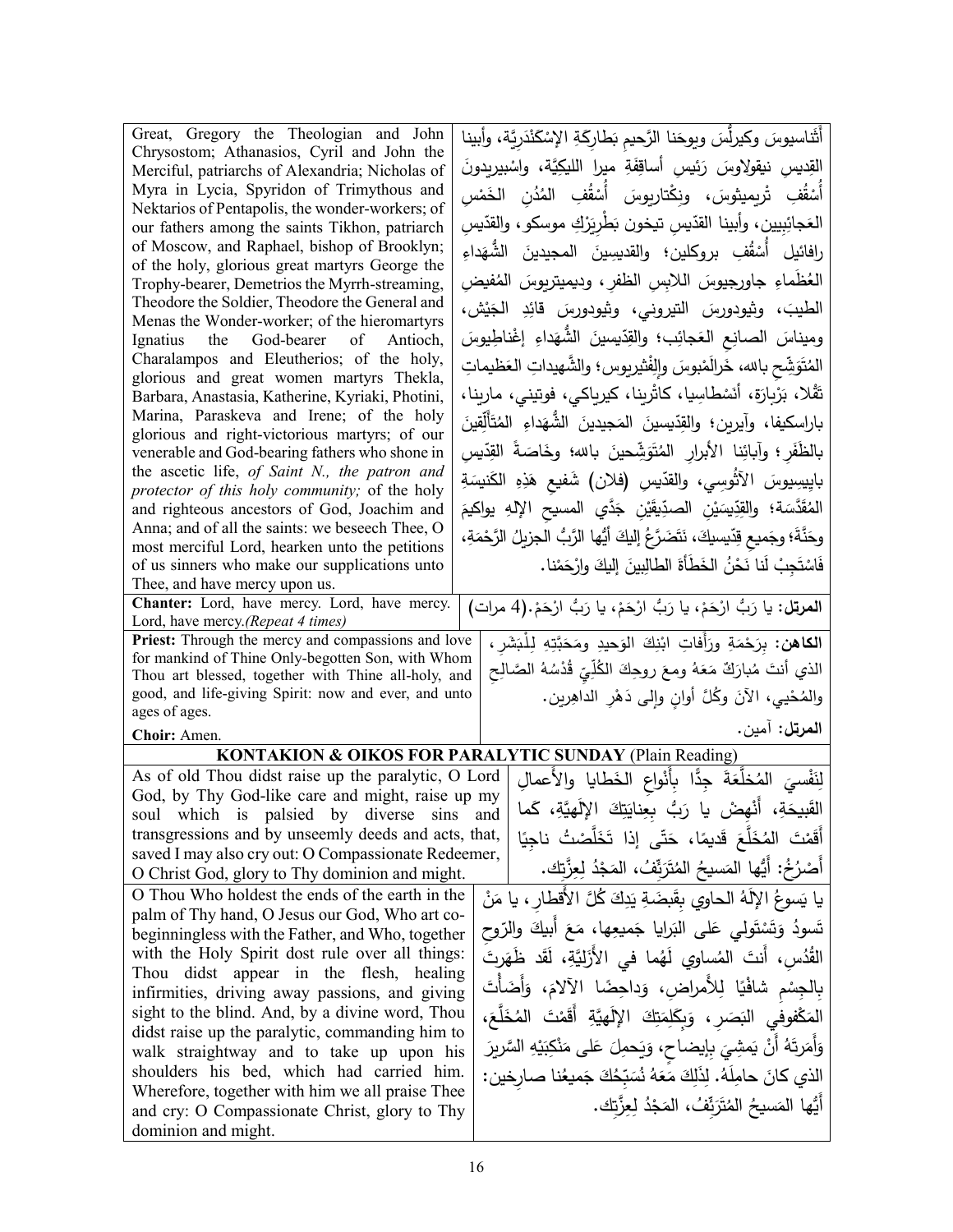## **THE SYNAXARION** (Plain Reading)

On May 15 in the Holy Orthodox Church, we commemorate our Venerable Father Pachomios the Great of Egypt; Achilles, bishop of Larisa; and Martyr Barbaros the myrrh-streaming of Corfu.

On this day, the fourth Sunday of Pascha, we commemorate the Paralytic and, as is right, we celebrate the miracle wrought for him.

## **Verses**

The word of Christ was strength for the paralytic; So that this word alone was the man's full healing.

Jesus healed the Paralytic at the Sheep's Pool, located near the Sheep's Gate of Jerusalem, where people sacrificed their beasts and washed their insides. The pool had five sides, with a porch and arch on each. A number of people, afflicted with various diseases, passed through them, waiting at the water for an angel to come down and stir it. Once it moved, whoever stepped into the water first was instantly healed. One poor man, whose story is recounted in today's Gospel lection in the Divine Liturgy, waited 38 years for someone to lower him into the water, because he was unable to move into the water himself. However, the Savior merely commanded the man to get up and walk, and he was healed.

## In Thine infinite mercy, O Christ our God, have mercy on us. Amen.

| THE KATAVASIAE OF THE PASCHAL CANON IN TONE ONE                                                            |                                                                                    |  |
|------------------------------------------------------------------------------------------------------------|------------------------------------------------------------------------------------|--|
| Ode 1. It is the day of Resurrection, let us be                                                            | 1-  أَليَوْمَ يَوْمُ القِيامَةِ فلَنَتَلألأ أَيُّها  الشُّــــعوبُ،  لأنَّ         |  |
| radiant, O ye peoples; Pascha, the Lord's Pascha;<br>for Christ God hath brought us from death unto        | الفِصْـــحَ هوَ فِصْـــحُ الرَّبّ، وذلِكَ لأنَّ المَســيحَ إلهَنا قَدْ             |  |
| life, and from earth unto Heaven as we sing the                                                            | أجــازَنـــا مِنَ المؤتِ إلى الحَيـــاة، ومِنَ الأرْضِ إلى                         |  |
| triumphal hymn.                                                                                            | السَّماء، نَحنُ المُنْشِدينَ نَشيدَ النَّصْرِ والظُّفَرِ .                         |  |
| Ode 3. Come, let us drink a new drink, not one                                                             | حَ ۖ هَلُمّوا بنا نَشْرَبُ مَشْروباً جديداً، ليس مُسْتَخْرَجاً ۖ $\mathcal{Z}$     |  |
| marvelously brought forth from a barren rock, but<br>the Source of incorruption, which springeth forth     | بآيَةٍ باهِرَةٍ مِنْ صَخْرةٍ صَمَّاء، لَكنَّهُ يَنْبوعُ عَدَم الفَسادِ،            |  |
| from the grave of Christ, in Whom we are                                                                   |                                                                                    |  |
| established.                                                                                               | بِفَيَضانِ المَسيحِ مِنَ القَبْرِ ، الذي بِهِ نَتَشَدَّد.                          |  |
| Ode 4. Let the Prophet Habakkuk, the proclaimer                                                            | 4– لِيَقِفْ مَعَنا على المَحْرِسِ الإِلهيّ حَبَقوقُ المُتَفَوِّهُ                  |  |
| of divine things, keep the divine watch with us,<br>and show forth the radiant Angel who with              | بالإلهيّاتِ، ولِّيُرنا المَلاكَ المُتَّشِــــحَ الضِّـــــياءَ قائِلاً             |  |
| resounding voice hath declared: Today doth bring                                                           | جِهاراً: اليومَ خَلاصٌ لِلْعالَمِ، لأَنَّ المَسيحَ قَدْ قامَ، بِما                 |  |
| salvation to the world, for Christ is risen as                                                             |                                                                                    |  |
| omnipotent.                                                                                                | ِ أَنَّهُ عَلٰى كُلِّ شَيْئٍ قَديرٍ .                                              |  |
| <b>Ode 5.</b> Let us arise in the deep dawn and, instead                                                   | 5− لِنَبْتَكِرَنَّ مُدَّلِجِينَ دِلْجَةً عَمِيقَة، وِلْنُقَرِّدَنَّ لِلْسَــــيّدِ |  |
| of myrrh, offer praise to the Master; and we shall<br>see Christ, the Sun of Righteousness, Who            | التَّسْبِيحَ النَّقيّ عِوَضَ الطِّيبِ الزَّكي، ولْنُعاين المَسيحَ                  |  |
| causeth life to dawn for all.                                                                              | الذي هوَ شَمْسُ العَذْلِ، مُطْلِعاً الحَياةَ لِلْكُلِّ.                            |  |
| Ode 6. Thou didst descend into the deepest parts                                                           | أَيُّها المَسيحُ، لَقَدْ نَزَلْتَ إلى أسافِلِ دَرَكاتِ الأَرْضِ • $\sigma$         |  |
| of the earth, and didst shatter the everlasting bars<br>that held fast those that were fettered, O Christ. | فَسَحَقْتَ الأَمْخالَ الدَّهْرِيَّةَ المُثَبَّتَةَ الضـابِطَةَ المُعْتَقَلينَ ،    |  |
| And on the third day, like Jonas from the sea                                                              | وفي اليَوْمِ الثَّالِثِ بَرَزْتَ ناهِضـــــاً مِنَ القَبْرِ كَما بَرَزَ            |  |
| monster, Thou didst arise from the grave.                                                                  | يونانُ مِنَ الحُوت.                                                                |  |
| <b>Ode 7.</b> The only blest and most glorious God of                                                      | 7– إنَّ الذي أَنْقَذَ الفِتْيَةَ مِنَ الأَتُونِ لَمّا صارَ إِنْسَاناً،             |  |
| our Fathers, Who hath redeemed the Children                                                                | تَأَلَّمَ كَمائِتٍ، وبِألامِهِ سَرْبَلَ المائِتَ جَمالَ عَدَمِ الفَسادِ،           |  |
| from the furnace, is become man, and as a mortal                                                           |                                                                                    |  |
| doth suffer, and through suffering doth clothe<br>mortality with the grace of incorruption.                | أَعْنِي بِهِ إِلهَ آبائِنَا الْمُبارَكَ والْمُمَجَّدَ وَحْدَه.                     |  |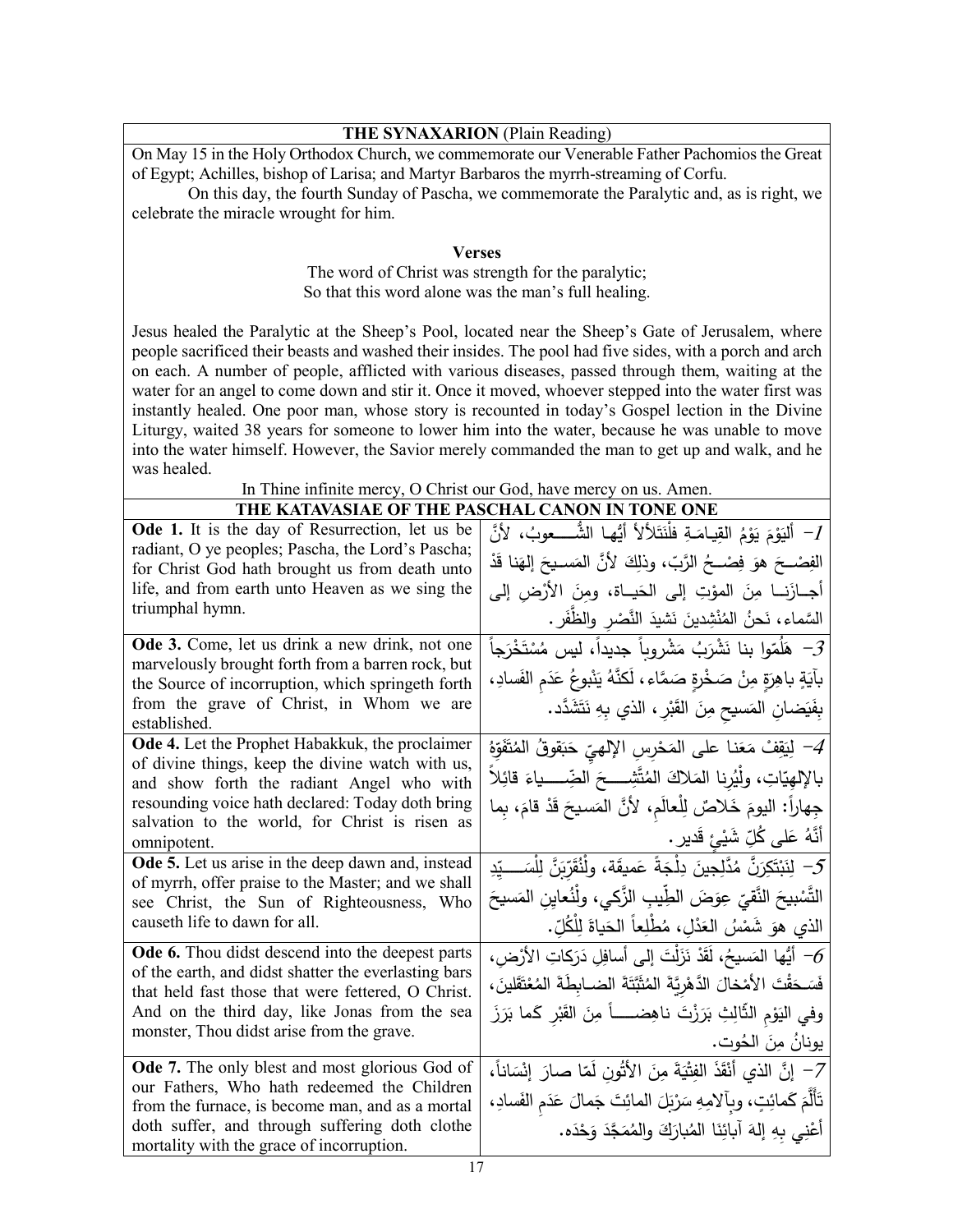| We praise, we bless, and we worship the Lord.                                                       | ُنَسَبَحٍ وِنُنارِكُ وَنَسْكُدُ لِلْرَبِّ .                                              |
|-----------------------------------------------------------------------------------------------------|------------------------------------------------------------------------------------------|
| <b>Ode 8.</b> This chosen and holy day is the first of the                                          | أَنَّ هَذَا الْيَوْمَ الْمَدْعُوَّ الْمُقَدَّسَ، الذي هُوَ أَوَّلُ $\mathcal{S}$         |
| Sabbaths, the queen and lady, the feast of feasts,                                                  |                                                                                          |
| and the festival of festivals, wherein we bless<br>Christ unto the ages.                            | السُّبوتِ ومَلِكُها وسَيِّدُها، إنَّما هُوَ عيدُ الأعْيادِ ومَوْسمُ                      |
|                                                                                                     | المَواسِم، الذي فيهِ نُبارِكُ المَسيحَ إلى الأذهار .                                     |
| <b>Deacon:</b> The Theotokos and Mother of the                                                      | ا <b>لشماس:</b> لوالدَةِ الإلهِ وأمِّ النورِ بالتسابيح نكرِّمُ مُعَظِّمين.               |
| Light let us honor and magnify in song.                                                             |                                                                                          |
|                                                                                                     | THE NINTH ODE OF THE PASCHAL CANON IN TONE ONE                                           |
| Magnify, O my soul, Him Who suffered                                                                | عَظِمي يا نَفْسي الذي تَأْلَمَ طُوْعاً وُقِبَرٍ ، وقامَ منَ القَبْرِ في                  |
| willingly, and was buried, and arose from the                                                       | <i>النيوم الثّالث .</i> إسْتَنيري، اسْتَنيري يا أورَشليمُ الجَديدة، لأنّ                 |
| grave on the third day. Shine, shine, O new                                                         |                                                                                          |
| Jerusalem, for the glory of the Lord hath                                                           | مَجْدَ الرَّبِّ قَدْ أَشْـــرَقَ عليكِ. إفْرَحي الآنَ وتَهَلَّلي يـا                     |
| arisen upon thee; dance now and be glad, O<br>Zion, and do thou exult, O pure Theotokos,            | صِهْيون، وأنتِ يا والدةَ الإلهِ النَّقِيَّة، إطْرَبِي بِقِيامَةِ وَلَدِك.                |
| in the arising of Him Whom thou didst bear.                                                         |                                                                                          |
| Magnify, O my soul, Christ the Giver of life,                                                       | عَظْمِي يا نَفْسي المَسيحَ مُعْطِيَ الحَياة، الناهِضَ مِنَ القَبْرِ                      |
| Who arose from the grave on the third day.                                                          |                                                                                          |
| Shine, shine, O new Jerusalem, for the glory                                                        | <i>في اليوم الثالث .</i> إسْتَنيري، اسْتَنيري يا أورَشليمُ الجَديدة،                     |
| of the Lord hath arisen upon thee; dance now                                                        | لأَنَّ مَجْدَ الرَّبِّ قَدْ أَشْــــرَقَ عليكِ. إِفْرَحي الآنَ وتَهَلَّلي يا             |
| and be glad, O Zion, and do thou exult, O pure                                                      |                                                                                          |
| Theotokos, in the arising of Him Whom thou                                                          | صِهْيون، وأنتِ يا والدةَ الإلهِ النَّقِيَّة، إطْرَبِي بِقِيامَةِ وَلَدِك.                |
| didst bear.                                                                                         |                                                                                          |
| Christ is the new Pascha, the living sacrificial                                                    | المَســــيحْ فضـــــحْ جَديدٌ، وذَبيحَةٌ حَيَّةٌ، حَمَلُ اللهِ الزّافِعُ                 |
| Victim, the Lamb of God that taketh away the<br>sin of the world. O Thy divine and beloved and      | خَطْ <i>يَةَ العالَم.</i> يا ما أشْــــرَفَ، يا ما أَحَبَّ، يا ما أَلَذٌ                 |
| most sweet voice; Thou hast truly promised that                                                     |                                                                                          |
| Thou wouldst be with us unto the end of the                                                         | نَغْمَتَكَ أَيُّها المَسيح، لأَنَّكَ قَدْ وَعَدْتَنا وَعْداً صـادِقاً بأَنَّكَ           |
| world, O Christ; and we faithful rejoice, having                                                    | تَكونُ مَعَنــا إلى نِجــاز الـدَّهْرِ ، الـذي نَحنُ المؤمِنونَ                          |
| this as an anchor of hope.                                                                          | نَعْتَصِمُ بَهِ كَمِرْساةٍ لِرَجائنا، فَنَبْتَهِجُ مُتَهَلِّلِين.                        |
| Today the whole creation is glad and doth                                                           | النِّيوَمِ الخَلْيقَةُ أَجْمَعُ تَنْتَهِجُ وَتَقْرَحُ، لأَنَّ الْمَسْــــنِحَ قَدْ قَامَ |
| rejoice, for Christ is risen, and Hades hath<br>been despoiled. O Thy divine and beloved and        | <i>وللجحيَم قَدْ سُـبـى.</i> يا ما أشْـرَفَ، يا ما أَحَبَّ، يا ما أَلَذٌ                 |
| most sweet voice; Thou hast truly promised                                                          | نَغْمَتَكَ أَيُّها المَسيح، لأَنَّكَ قَدْ وَعَدْتَنا وَعْداً صــادِقاً بأَنَّكَ          |
| that Thou wouldst be with us unto the end of                                                        | تَكونُ مَعَنــا إلى نِجــازِ الـدَّهْرِ ، الـذي نَحنُ المؤمنونَ                          |
| the world, O Christ; and we faithful rejoice,<br>having this as an anchor of hope                   | نَعْتَصِمُ بَهِ كَمِرْساةٍ لِرَجائنا، فَنَبْتَهِجُ مُتَهَلِّلِين.                        |
|                                                                                                     |                                                                                          |
| Glory to the Father, and to the Son, and to the<br>Holy Spirit. Magnify, O my soul, the dominion of | المَجْدُ للِآبِ والإبنِ والرُّوحِ الْقُدُسِ. عَظِّمِي يا نَفْسـي                         |
| the Undivided Godhead of Three Hypostases. O                                                        | عزَّةِ اللاهوتِ المُثَلَّتِ الأقانيم غيرِ المُنْقَسِـــم.    أَيُّها                     |
| great and most sacred Pascha, Christ; O Wisdom                                                      | المَسـيحُ الفِصْــحُ الأجَلُّ الأَمْثَلِ، يا حِكْمَةَ اللهِ وكَلِمَتَهُ                  |
| and Word and Power of God! Grant that we                                                            |                                                                                          |
| partake of Thee fully in the unwaning day of Thy                                                    | وقُوَّتَهُ، أَنْعِمْ عَلَيْنا بِأَنْ نُســــاهِمَكَ بِأَوْفَرِ حَقيقة، في                |
| Kingdom.                                                                                            | نَهار مُلْكِكَ الذي لا يَغْرُبُ أَبِداً.                                                 |
|                                                                                                     |                                                                                          |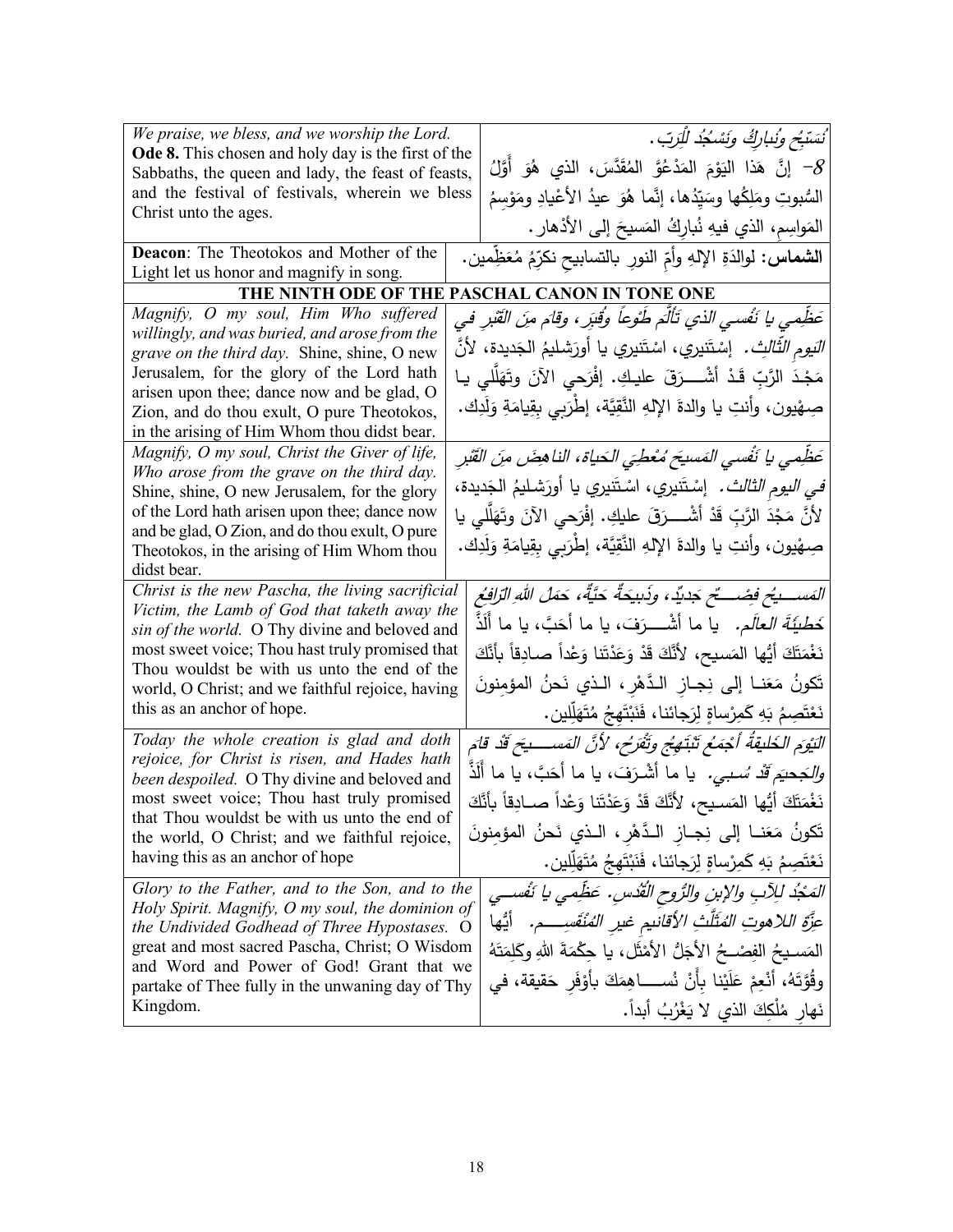| Both now, and ever, and unto ages of ages.                                                                                      |       | الآنَ وكِلَّ أُولن والِي دَمُرِ الداهرينَ، آمينِ. إفْرَحي أيَّتُها                                |
|---------------------------------------------------------------------------------------------------------------------------------|-------|---------------------------------------------------------------------------------------------------|
| Amen. Rejoice, O Virgin, rejoice; rejoice, O                                                                                    |       |                                                                                                   |
| blessed one; rejoice, O most glorified one, for                                                                                 |       | الْبَتولُ الْقَرحى، إِفْرَحي يا مُبارَكَـة، إِفْرَحي يا مُمَجَّدَة لأَنَّ                         |
| thy Son hath arisen from the grave on the<br>third day. O great and most sacred Pascha,                                         |       | <i>اتِنَكِ قَدْ قام منَ القَبْرِ في اليوم الثالث.</i> أَيُّها المَسيحُ الفِصْحُ                   |
| Christ; O Wisdom and Word and Power of                                                                                          |       | الأجَلُ الأَمْثَلِ، يا حِكْمَةَ اللهِ وكَلِمَتَهُ وقُوَّتَهُ، أَنْعِمْ عَلَيْنا بِأَنْ            |
| God! Grant that we partake of Thee fully in                                                                                     |       | نُساهِمَكَ بأَوْفَرِ حَقيقة، في نَهارِ مُلْكِكَ الذي لا يَغْرُبُ أبداً.                           |
| the unwaning day of Thy Kingdom.                                                                                                |       |                                                                                                   |
| Ode 9. The Angel cried unto her that is full                                                                                    |       | 9– إنَّ المَلاكَ تَفَوَّهَ نَحْو المُنْعَمِ عَلَيْها: أَيَّتُها العَذْراءُ النَّقِيَّةُ           |
| of grace: O pure Virgin, rejoice, and again I<br>say, rejoice; for thy Son hath arisen from the                                 |       | الْقَرِحِي، وأَقُولُ أَنْيَضَـــــاً الْقَرِحِي، لأَنَّ ابْنَكِ قَدْ قَامَ مِنَ الْقَبْرِ         |
| grave on the third day. Shine, shine, O new                                                                                     |       | <i>في النيْوم الثالث.</i> إسْتَنيري، اسْتَنيري، يا أورَشليمُ الجديدة،                             |
| Jerusalem, for the glory of the Lord hath                                                                                       |       |                                                                                                   |
| arisen upon thee; dance now and be glad, O                                                                                      |       | لأَنَّ مَجْدَ الرَّبِّ قَدْ أَشْــــرَقَ عليكِ، إفْرَحى الآنَ وتَهَلَّلي يا                       |
| Zion, and do thou exult, O pure Theotokos,                                                                                      |       | صِهْيونُ، وأَنْتِ يا والِدَةَ الإِلهِ النَّقِيَّة، إطْرَبِي بِقِيامَةِ وَلَدِك.                   |
| in the arising of Him Whom thou didst bear.                                                                                     |       |                                                                                                   |
| Deacon: Again and again, in peace, let us                                                                                       |       | THE LITTLE LITANY                                                                                 |
| pray to the Lord.                                                                                                               |       | الشماس: أيْضاً وأيْضاً بِسَلامِ إلى الرَّبِّ نَطْلُب.                                             |
| Choir: Lord, have mercy.                                                                                                        |       | ا <b>لجوق</b> : يا ربُّ ارْحَمْ.                                                                  |
| <b>Deacon:</b> Help us; save us; have mercy on us;<br>and keep us, O God, by Thy grace.                                         |       | ا <b>لشماس:</b> أعْضُدْ، وَخَلِّصْ، وارْحَمْ، واحفَظْنا يا اللهُ بِنِعْمَتِكَ.                    |
| Choir: Lord, have mercy.                                                                                                        |       | ا <b>لجوق</b> : يا ربُّ ارْحَمْ.                                                                  |
|                                                                                                                                 |       | ا <b>لشماس:</b> بعدَ ذِكْرِنا الكُلِّيَّةَ القداسَةِ، الطاهِرَةَ، الفائِقَةَ البَرَكاتِ           |
| <b>Deacon:</b> Calling to remembrance our all-holy,<br>immaculate, most-blessed and glorious Lady                               |       |                                                                                                   |
| the Theotokos and ever-virgin Mary, with all                                                                                    |       | المَجيدة، سيِّدَتَنا والِدَةَ الإِلهِ الدائِمَةَ البَتولِيَّةِ مَرْيَمَ مَعَ جَميع                |
| the saints: let us commend ourselves and each<br>other, and all our life unto Christ our God.                                   |       | القدِّيسين، لِنودِعْ أنفُسَنا وبَعْضُنا بَعْضاً وَكُلَّ حَياتِنا لِلْمَسيحِ الإله.                |
| Choir: To Thee, O Lord.                                                                                                         |       | ا <b>لجوق:</b> لكَ يا ربّ.                                                                        |
| <b>Priest:</b> For all the powers of Heaven praise                                                                              |       | ا <b>لكاهن:</b> 'لأنَّهُ إِيَّاكَ شُبَبِّحُ كُلُّ قُوَّاتُ السَّماواتِ، ولَكَ يُرْسِلونَ المَجْدَ |
| Thee, and unto Thee do they ascribe glory to the                                                                                |       | أَيُّها الآبُ والإبنُ والرُّوحُ القُدُسُ، الآنَ وكلَّ أوانِ وإِلى دَهْرِ                          |
| Father and to the Son and to the Holy Spirit, now                                                                               |       |                                                                                                   |
| and ever, and unto ages of ages.<br>Choir: Amen.                                                                                |       | الدّاهِرين.                                                                                       |
|                                                                                                                                 |       | ا <b>لجوق</b> : آمين.                                                                             |
| Holy is the Lord our God. (thrice)                                                                                              |       | ِقُدّوسٌ هُوَ الرَّبُّ إِلهُنا. <i>(ثلاثاً)</i>                                                   |
|                                                                                                                                 |       | THE EXAPOSTEILARION OF PASCHA IN TONE TWO                                                         |
| When Thou hadst fallen asleep in the flesh as one                                                                               |       | لمّا اضْــــطَجَعْتَ بِالْجَسَــــدِ نائِماً كَمائتِ، يا مَنْ هُوَ                                |
| mortal, O King and Lord, Thou didst rise again on                                                                               |       |                                                                                                   |
| the third day, raising up Adam from corruption,                                                                                 |       | الرَّبُّ والمَلِـكُ، أَبْطَلَـتَ المَوْتَ مُعَطِّلاً، وفي اليَوْم                                 |
| and abolishing death: O Pascha of incorruption! O                                                                               |       | الثالِثِ قُمْتَ مُنْبَعِثًاً، وأَقَمْتَ آدَمَ مِنَ البلي مُنْهضاً، يا                             |
| salvation of the world!                                                                                                         |       | فِصْحَ عَدَمِ الْفَسادِ وخَلاصَ العالَمِ.                                                         |
|                                                                                                                                 |       | <b>EXAPOSTEILARION OF THE PARALYTIC IN TONE TWO</b> (**Hearken, ye women**)                       |
| The sovereign man-befriending Lord, * He that is<br>إِنَّ الرَّبَّ الكُلِّيَّ الرَّأَفَةِ المُحِبَّ البَشَـــــرِ ، قَدْ وَقَفَ |       |                                                                                                   |
| all-compassionate, * drew nigh and stood at the                                                                                 |       |                                                                                                   |
| Sheep's Pool * that He<br>might<br>heal                                                                                         | men's | عَلَى البِرِكَةِ الغَنَميَّةِ، ليَشْفِيَ الأَسْقامَ. فَوَجَدَ إِنْسانًا                           |
| diseases; * and there He found a man that lay * abed,                                                                           |       | طَرِيحًا مُنذُ سِنينَ كَثيرةِ. فَهَتَفَ بهِ صارِخًا: احْمِل                                       |
| enfeebled many years, * to whom the Savior cried                                                                                |       | سَرِيرَكَ، واذْهَبْ في السُّبُلِ المُسْتَقيمَة.                                                   |
| aloud: * Take up thy bed now, and go forth; * walk                                                                              |       |                                                                                                   |
| in the upright and straight paths.                                                                                              |       |                                                                                                   |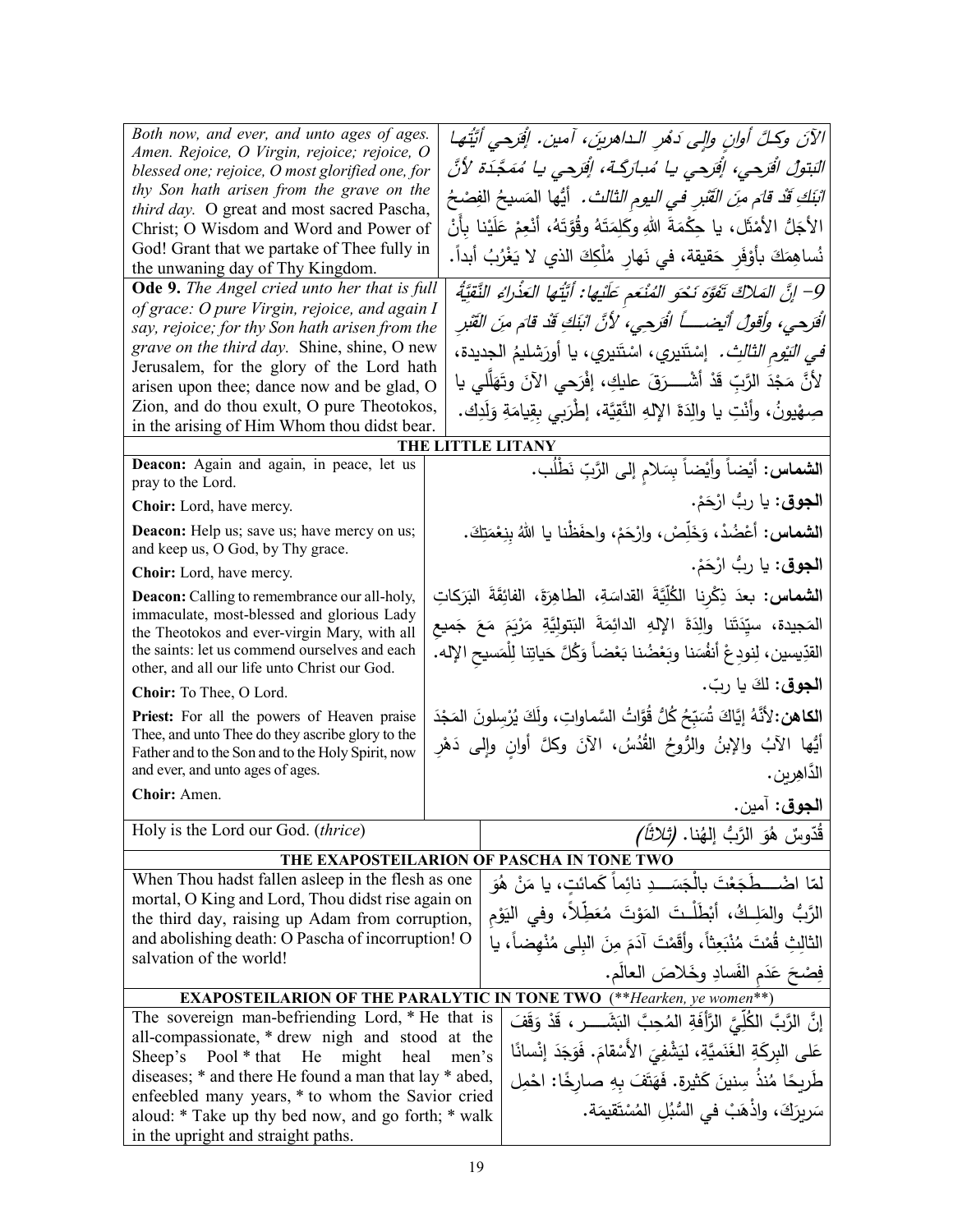| <b>AINOI</b> (PRAISES) IN TONE THREE                                                                   |                                                                                   |  |
|--------------------------------------------------------------------------------------------------------|-----------------------------------------------------------------------------------|--|
| Let everything that hath breath, praise the Lord.                                                      | كُلُّ نَسَمَةٍ فلْتُسَبِّحِ الرَّبِّ. سَبِّحوا الرَّبَّ مِنَ السَّماواتِ،         |  |
| Praise ye the Lord from the heavens; praise Him                                                        | سَبّحوهُ في الأعالي، لأنه لَكَ يَليقُ النَّسبيحُ يا الله.                         |  |
| in the heights. To Thee, O God is due our song.<br>Praise ye Him, all His angels; praise ye Him, all   |                                                                                   |  |
| His hosts. To Thee, O God, is due our song.                                                            | سَبّحوهُ يا جَميعَ ملائِكَتِهِ، سَبّحوهُ يا سائِرَ  قُوّاتِهِ، لأنه               |  |
|                                                                                                        | لكَ يَليقُ التَّسْبِيحُ يا الله.                                                  |  |
|                                                                                                        | <b>For the Resurrection in Tone Three</b>                                         |  |
| <b>Verse 1.</b> This glory shall be to all His saints.                                                 | 1– ه <i>ذا المَحْدُ بَكونُ لـِجميع أثبرارِهِ.</i> هلّموا أيُّها الشُّعوبُ         |  |
| Come together, all ye people, and know the power<br>of the dreadful secret; for Christ our Savior, the | جَميعاً، واعْلَموا قُوَّةَ هَذا السِّرِّ الرَّهيب، لأنَّ المَسيحَ                 |  |
| eternal Word, hath been crucified for our sake, and                                                    |                                                                                   |  |
| was buried willingly, and hath risen from the dead                                                     | مُخلِّصَنا الكَلِمَةَ الأَزَليَّةَ، قَدْ صُلِبَ مِنْ أَجْلِنِا، ودُفِنَ           |  |
| to save all. To Him let us bow down in worship.                                                        | باخْتِيارِهِ، وقامَ مِنْ بينِ الأمواتِ لِيُخلِّصَ الكُلَّ، فلَهُ نَسْجُد.         |  |
| Verse 2. Praise God in His sanctuary; praise                                                           | 2– سَبْحوا اللهَ في قَدِيسِيهِ، سَبْحوُهِ في فَلَكِ قُوَّتِهِ.    أَيُّها         |  |
| Him in the firmament of His power. The guards<br>have published it abroad, O Lord, telling of all Thy  | الرَّبُّ، إنَّ الحُرّاسَ قَدْ أَذاعوا مُخْبِرينَ بكُلِّ العَجائِبِ، إلاَّ         |  |
| wonders. But the assembly of falsehood filled their                                                    | أَنَّ مَجْمَعَ الْبَاطِلِ أَفْعَمَ يمينَهُمْ مِنَ الرُّشي، ظَانَّينَ أَنَّهُمْ    |  |
| right hands with bribes, thinking that thereby they                                                    |                                                                                   |  |
| might conceal Thy Resurrection which the world doth<br>glorify. Wherefore, have mercy upon us.         | يُخْفونَ قِيامَتَكَ التي العالَمُ يُمَجِّدُها فارْحَمْنا.                         |  |
| Verse 3. Praise Him for His mighty acts; praise                                                        | 3– سَبْحوُه على مَقْدَرتهِ، سَبْحوُه نَظْيَر كَثْرَةٍ عَظَمَتِهِ.                 |  |
| Him according to His excellent greatness.                                                              | إِنَّ البَرايا بأَسْــرِها قَدِ امْتَلَأْتْ خُبوراً لمّا قَبلَتْ بُشْــرى         |  |
| Verily, all creatures were filled with joy when                                                        |                                                                                   |  |
| they received the glad tidings of<br>Thy<br>Resurrection; for Mary Magdalene, coming to                | قيامَتِكَ، لأَنَّ مَرِيمَ المَجْدَلِيَّةَ وافَتْ إلى ضَـــــريحِكَ،               |  |
| Thy grave, met an angel in a brilliant robe sitting                                                    | فَوَجَدَتْ مَلاكاً جالِسـاً على الحَجَرِ بِخُلَّةٍ بَهِيَّةٍ وقائلاً:             |  |
| on the stone, who said, Why seekest thou the                                                           | لِمَ تَطْلُبْنَ الحَيَّ مَعَ المَوْتي؟ لَيْسَ هو هَهُنا، لكِنَّهُ قَدْ            |  |
| living among the dead? He is not here, but is risen.                                                   | قامَ كما قالَ، إنَّهُ يَسْبِقُكُم إلى الجليلِ.                                    |  |
| As He said, He will go before you into Galilee.                                                        |                                                                                   |  |
| Verse 4. Praise Him with the sound of the<br>trumpet; praise Him with the psaltery and harp.           | 4– سَبْحوُه بِلَحْنِ البوقِ، سَبْحوُهِ بالمزْمارِ والقيثارَةِ.                    |  |
| O Master, Lover of mankind, with Thy light do we                                                       | أَيُّها السَّــبِّدُ المُحِبُّ النَشَــرِ ، إنَّنا بِنوركَ نُعاينُ النُّورِ ،     |  |
| behold light; for Thou art risen from the dead,                                                        | لأَنَّكَ نَهَضْتَ مِنْ بينِ الأَمواتِ واهِباً الخَلاصَ لِجِنْسِ                   |  |
| granting salvation to the race of man, that the                                                        | ِ النِّشَرِ ، لِكَي تُمَجِّدَكَ الخَليقَةُ بِأَسْرِها، أَيُّها المُنَزَّهُ عَنِ   |  |
| whole creation may glorify Thee alone, Who art                                                         |                                                                                   |  |
| without sin. Have mercy upon us.                                                                       | الْخَطَأِ وحدَكَ.                                                                 |  |
| THE PASCHAL STICHERA IN TONE FIVE                                                                      |                                                                                   |  |
| Verse 1. Let God arise! Let His enemies be<br>scattered! Let those who hate Him flee from              | ِ 1– لَيَقِم اللَّهُ وَبَيِّبَنَّدُ جَمِيعُ أَعدائَهِ، وَيَهْرُبْ مُبْغِضوهُ مِنْ |  |
| before His face! Today a sacred Pascha is                                                              | <i>أمام وَجْهِه.</i> إنَّ فِصْحَنا المَسيحَ المُنْقِذْ، قَدِ اتَّضَحَ لَنا        |  |
| revealed to us. Pascha new and holy, Pascha                                                            | الْيَوْمَ فِصْحاً شَرِيفاً، فِصْحاً جَدِيداً مُقَدَّساً، فِصْحاً سِرِّياً،        |  |
| mystical. Pascha all-laudable, Pascha which is                                                         |                                                                                   |  |
| Christ the Redeemer. Pascha most great, Pascha                                                         | فِصْــحاً جَليلَ الوَقارِ ، فِصْــحاً بَرِيئاً مِنَ العَيْبِ، فِصْــحاً           |  |
| most pure, Pascha of the faithful. Pascha which<br>opens the gates of heaven for us. Pascha which      | عَظيماً، فِصْـــــــــــاً لِلْمؤمنين، فِصْـــــــــــاً فاتِـحاً لَنا أَبْوابَ   |  |
| sanctifies the faithful.                                                                               | الفِرْدَوْسِ، فِصْحاً مُقَدِّساً جميعَ المؤمنين.                                  |  |
| <b>Verse 2.</b> As smoke vanishes, so let them vanish; as                                              | 2– كَما بُيادُ الدخانُ بُيادونِ، وكَما بَذوبُ الشَّمْعُ مِنْ                      |  |
| wax melts before the fire!                                                                             | أمام وَجْهِ النّارِ .                                                             |  |
|                                                                                                        |                                                                                   |  |
|                                                                                                        |                                                                                   |  |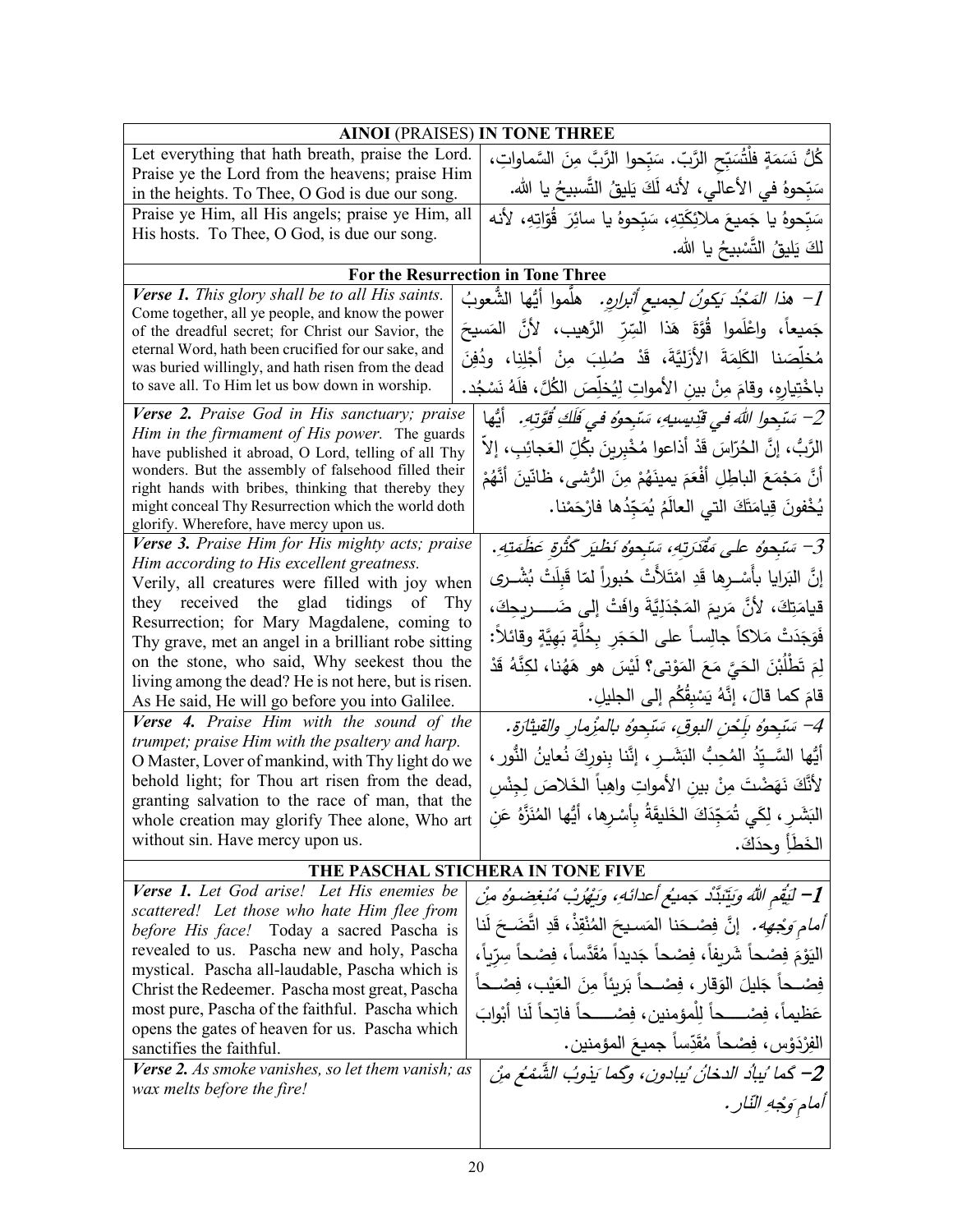| Come from that scene, O women-bearers of good<br>news and say to Sion: "Receive from us the good | هَلُمَّ مِنَ المَنْظَرِ أَيَّتُها النِّسْـــوَةُ البَشــــيرات، وخاطِبْنَ                              |
|--------------------------------------------------------------------------------------------------|--------------------------------------------------------------------------------------------------------|
| news of Christ's Resurrection. Exalt and be glad,                                                | صِـــــــهْيَوْنَ قَائِلاتٍ: إِقْبَلِي مِنّا بَشــــــائِرَ الفَرَحِ بِقِيامَةِ                        |
| O Jerusalem, seeing Christ the King coming from                                                  | المَسـيح! يا أورَشـليمُ اطْرَبي بِحُبورِ وتَهَلّلي بِسُـرورِ ،                                         |
| the tomb as a Bridegroom in procession."                                                         | لِمُشاهَدَتِكِ المَسيحَ مَلِكَكِ بارِزاً مِنَ القَبْرِ كَخَتَن.                                        |
|                                                                                                  |                                                                                                        |
| Verse 3. So the sinners will perish before                                                       | 3– كَذَلِكَ تَهْلَكُ الخَطَأَةُ مِنْ أمام وَجْهِ اللهِ، والصِّدِّيقونَ يُفَرَحونَ                      |
| the face of God; but let the righteous be<br>glad! The myrrh-bearing women, early                | <i>وَيَتَهَلَّلُونَ أَمامَ اللَّهِ، وَيَتَنَعَّمُونَ بِالسَّـرورِ .</i> إِنَّ النِّسْـوَةَ الْحامِلاتِ |
| in the morning, came to the tomb of the                                                          | الطِّيب، لمَّا انْتَصَـــبْنَ في دِلْجَةٍ عَميقَةٍ بإزاءِ ضَـــريح المُعْطي                            |
| Giver of life. They found an angel                                                               |                                                                                                        |
| sitting on the stone who cried out to                                                            | الحَياة، صــــادَفْنَ مَلاكاً جالِســـاً على الحَجَرِ ، فَطَفِقَ يُخاطِبُهُنَّ                         |
| them, saying: "Why do you seek the                                                               | قَـائِلاً لَهُنَّ هَكَـذا: مـا بـالُكُنَّ تَطْلُبنَ الحَيَّ مَعَ المَوْتي؟ لِمــاذا                    |
| Living among the dead? Why mourn the                                                             | تَندُبنَ في البِلى المُنَزَّهَ عَنِ البِلى؟ إذْهَبْنَ وبَشِّرنَ تَلاميذَه.                             |
| Incorrupt amidst corruption? Go and                                                              |                                                                                                        |
| announce to His disciples!"<br>Verse 4. This is the day which the Lord has                       |                                                                                                        |
| made. Let us rejoice and be glad in it! Pascha                                                   | 4– هذا هو النيوُم الذي صَــنَعهُ الرَّبُ، لَنُفَرَّح وَنَتَهَلَّلْ بهِ.                                |
| of beauty! Pascha of the Lord! All-venerable                                                     | إِنَّ فِصْـــحَنا الذي هو فِصْـــحُ الرَّبّ، قَدْ أَطْلَعَ لَنا فِصْـــحاً                             |
| Pascha today has shined on us! O Pascha, on                                                      | مُطْرِبًا، فِصْــــحاً جَليلَ الإعْتِبارِ ، فِصْــــحاً نُصــــافِحُ فيهِ                              |
| which let us embrace each other! O Pascha,                                                       |                                                                                                        |
| deliverance from affliction! For today as from                                                   | بَعْضُـنا بَعْضــاً بِفَرَحٍ، فيا لَهُ مِنْ فِصْـحِ مُنْقِزِ مِنَ الحُزْنِ،                            |
| a bridal chamber Christ has shown forth and                                                      | وذلكَ لأنَّ المَســـــــيحَ قَدْ بَزَغَ اليومَ مِنَ القَبْرِ كالدبازِغِ مِنَ                           |
| filled the women with joy,<br>saying:                                                            | الْخِدْرِ ، وأَوْعِبَ النِّسْوَةَ فَرَحاً بِقَوْلِهِ: بَشِّرنَ الرُّسُلَ بذلك.                         |
| "Announce to the Apostles!"<br>THE DOXASTICON OF THE PARALYTIC IN TONE EIGHT                     |                                                                                                        |
| Glory to the Father, and to the Son, and to the Holy Spirit.                                     |                                                                                                        |
| O Lord, the paralytic was not healed by the pool; but                                            | الْمَجْدُ للأَبِ ولِلإِبنِ والروحِ الْقُدُسِ. ۖ يا رَبُّ، إنَّ                                         |
| Thy word renewed him; nor was he hindered by his                                                 | المُخلِّعَ لَمْ تُشْــــفِهِ البِرْكةُ، لكِنَّ كَلِمَتَكَ جَدَّدَتْهُ ولَمْ                            |
| infirmity of many years; for the effect of Thy voice                                             | يُعِقْهُ السُّقْمُ المُزْمِنُ. لأنَّ فِعْلَ صَـوْتِكَ كانَ أَمْضـي                                     |
| was seen to be sharper than the infirmity.                                                       | حَدّاً مِنَ السُقْمِ. فَطَرَحَ الوِزْرَ  العَسِرَ  الحَمْلِ، وحَمَلَ                                   |
| Wherefore, he cast down his heavy burden and                                                     |                                                                                                        |
| carried the weight of his bed, a testimony to the<br>abundance of Thy compassion; glory to Thee. | ثِقَلَ السَّرِيرِ شَهادةً بِوُفورِ رَأفَتِكَ، المَجْدُ لَك.                                            |
| THE DOXASTICON FOR PASCHA IN TONE FIVE                                                           |                                                                                                        |
| Both now and ever, and unto ages of ages. Amen.                                                  |                                                                                                        |
| It is the day of Resurrection; let us be radiant for                                             | الآنَ وَكُلَّ أُوانٍ وَالِي دَهْرِ الدَّاهِرِينَ. آمين.                                                |
| the festival, and let us embrace one another. Let                                                | أَليومَ يومُ القيامَة، فَسَبِيلُنا أَنْ نَتَلَألأَ بالمَوْسِم، ونُصافِحَ                               |
| us say, O brethren, even to those that hate us: Let                                              | بَعْضُنا بَعْضاً، ولْنَقُلْ يا إخْوَةُ، ولْنَصْفَحْ لِمُبْغِضينا عَنْ                                  |
| us forgive all things on the Resurrection. And thus<br>let us cry:                               | كلِّ شَيْءٍ في القيامَةِ، ولْنَهْتِفْ هكذا قائلين:                                                     |
| Christ is risen from the dead trampling down                                                     | المَسِيحُ قامَ مِنْ بينِ الأَمْواتِ دائِساً المَوْتَ بِمَوْتِهِ،                                       |
| death by death, and upon those in the tombs,                                                     |                                                                                                        |
| bestowing life!                                                                                  | والذينَ في القُبورِ وَهَبَهُمُ الحياة.                                                                 |
| THE GREAT DOXOLOGY IN TONE FIVE                                                                  |                                                                                                        |
| Glory to Thee, who has shown forth the Light.                                                    | الْمَجْدُ لَكَ يا مُظْهِرَ النورِ ، الْمَجْدُ للَّهِ في الْعَلاءِ ، وعلى                               |
| Glory to God in the highest, and on earth peace,                                                 | الأَرْضِ السَّلامُ، وفي النَّاسِ المَسَرَّة.                                                           |
| good will among men.<br>We hymn thee, we bless Thee, we worship Thee,                            |                                                                                                        |
| we glorify Thee, we give thanks unto Thee for Thy                                                | نُسَبِّحُكَ، نُبارِكُكَ، نَسْجُدُ لَكَ، نُمَجّدُكَ، نَشْكُرُكَ مِنْ                                    |
| great glory.                                                                                     | أَجْلِ عَظْيم جَلالٍ مَجْدِك.                                                                          |
|                                                                                                  |                                                                                                        |